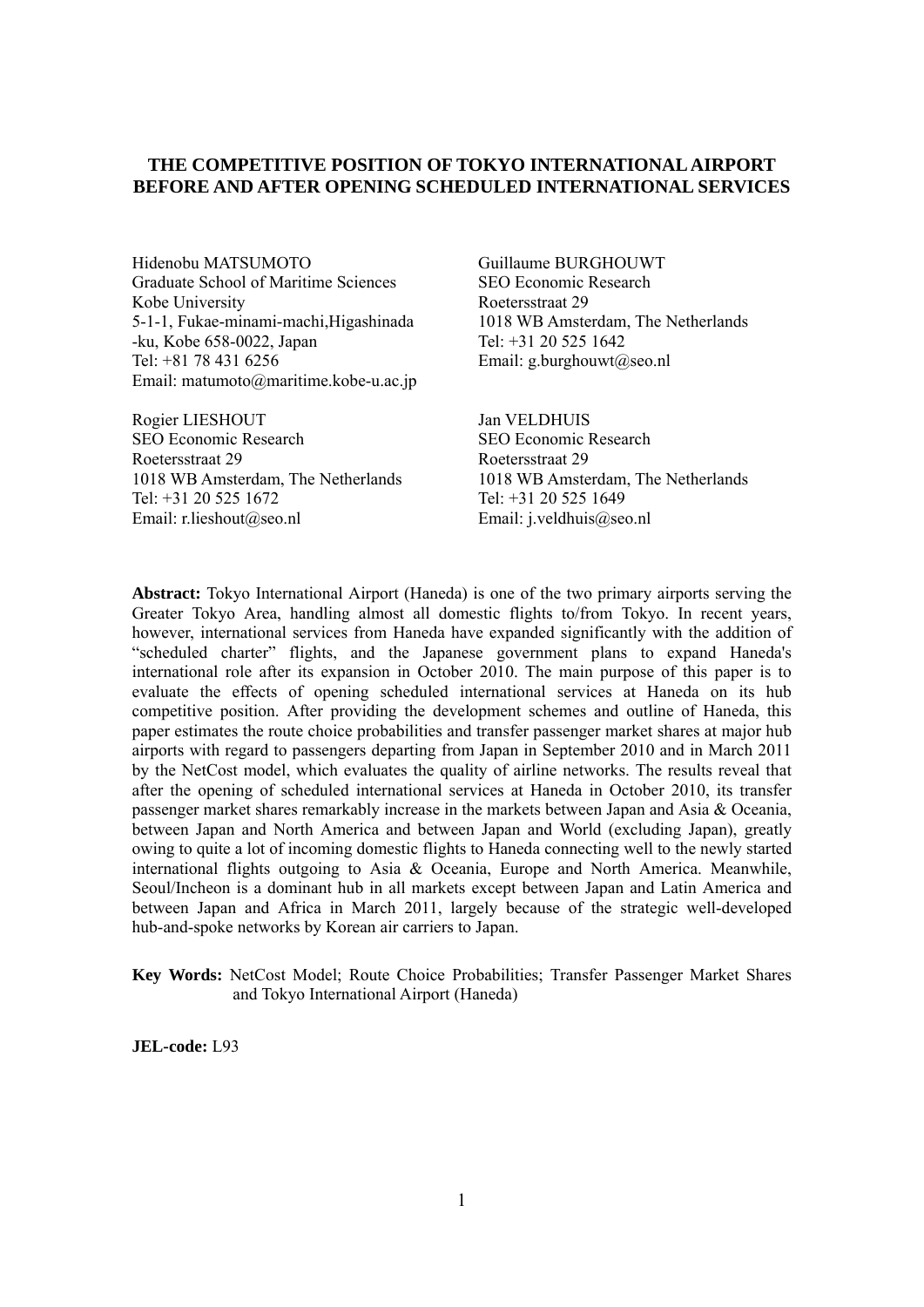#### **1. INTRODUCTION**

Tokyo International Airport, commonly known as Haneda, is one of the two primary airports serving the Greater Tokyo Area. Although Haneda originally used to be the primary airport for the Tokyo region, it now shares that role with Narita International Airport (Narita). Haneda handles almost all domestic flights to/from Tokyo, while Narita handles almost all international flights. In recent years, however, international services from Haneda have expanded significantly with the addition of "scheduled charter" flights to Seoul/Gimpo (in 2003), Shanghai/Hongqiao (in 2007), Hong Kong (in 2008) and Beijing/Capital (in 2009). The Japanese government plans to expand Haneda's international role after its expansion in October 2010. The main purpose of this paper is to evaluate the effects of opening scheduled international services at Haneda on its hub competitive position.

In Asia, airline networks are progressively transforming into hub-and-spoke networks, as international aviation markets become increasingly liberalized. Meanwhile, formation of global airline alliances strongly stimulates these network configurations. Typical examples are the strategic network developments by Korean air carriers (Korean Air and Asiana Airlines), especially to Japanese (and Chinese) local airports. Their network developments affect Japanese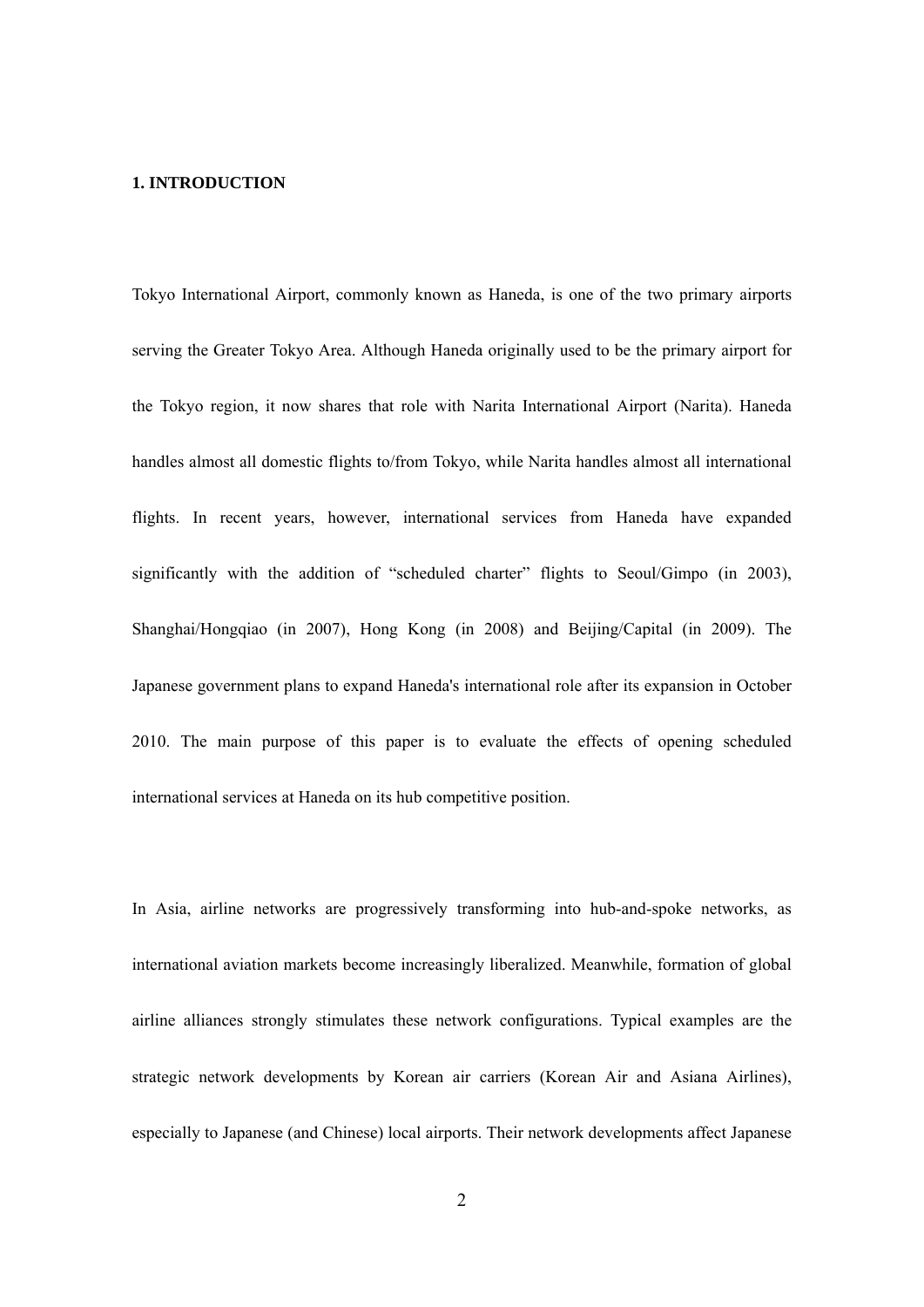air carriers and Japanese economy. In August 2007, Japanese and Korean governments reached an open-skies agreement except at the most congested airports in Tokyo and Seoul (Tokyo/Narita, Tokyo/Haneda, Seoul/Incheon and Seoul/Gimpo). As a result, air carriers on both sides can freely open routes or increase frequencies.

After providing the development schemes and outline of Haneda, this paper estimates the route choice probabilities and transfer passenger market shares at major hub airports with regard to passengers departing from Japan in September 2010 and in March 2011 by the NetCost model. The NetCost model evaluates the quality of airline networks by translating airline network data into indicators expressing the attractiveness of a particular connection for passengers. For each relevant connection, direct as well as indirect, the model determines the generalized travel costs, being a representation of all inconveniences passengers are confronted with at a specific connection. Generalized travel costs include not only airfares, but also the perceived costs of travel time and waiting time for the next flight. These costs are translated into the relevant network indicators, consumer values, expressing the perceived value for passengers, which determine the route choice probabilities and transfer passenger market shares. The model allows a comparison of network quality and market shares among several competing airports or airlines, as well as a monitoring of network quality and market shares of particular airports or airlines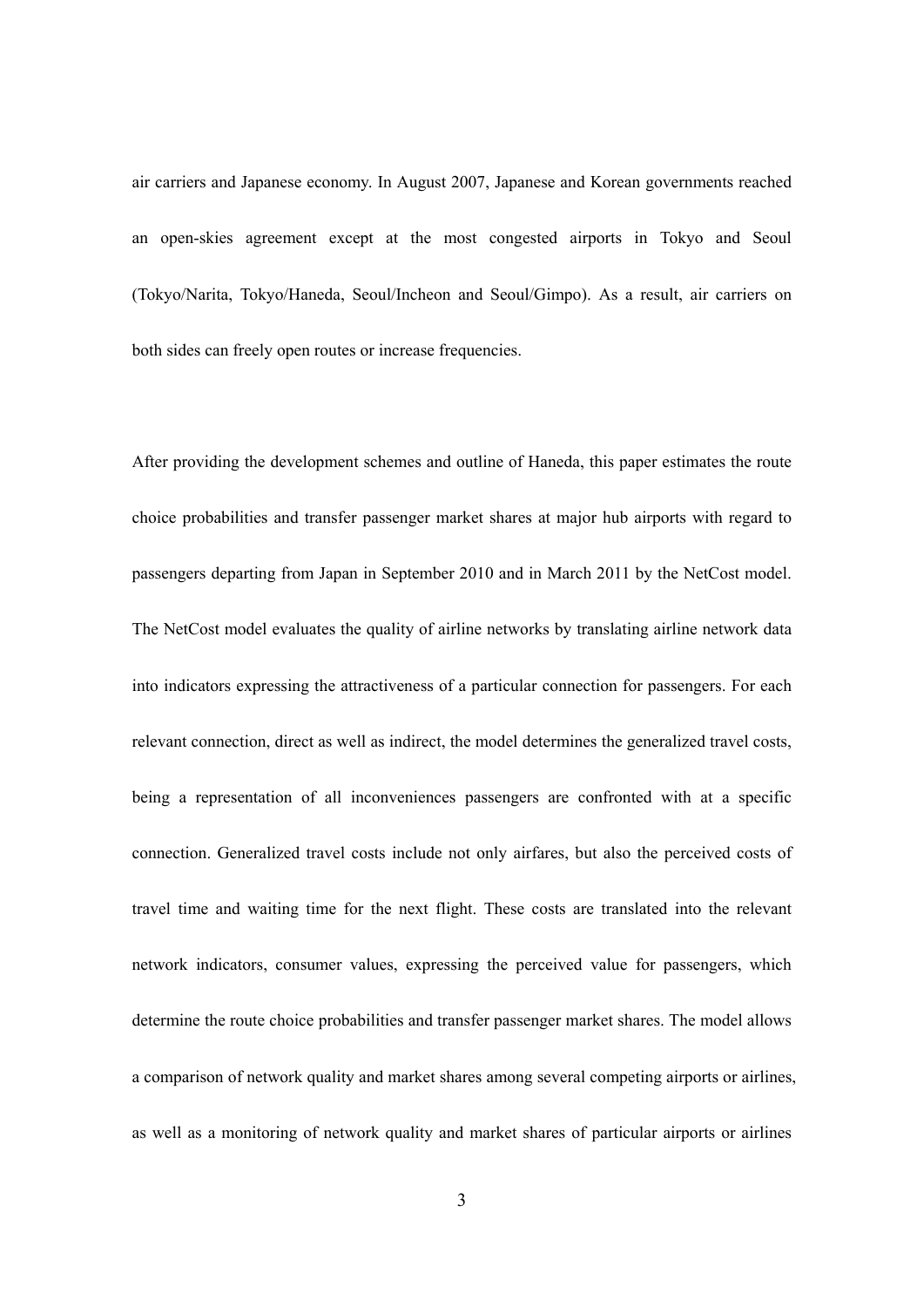over time.

Finally, the results will be expected to evaluate the effects of opening scheduled international services at Haneda on its hub competitive position, which will be useful for the assessment of network performance and hub competitive position among competing airports in Northeast Asia.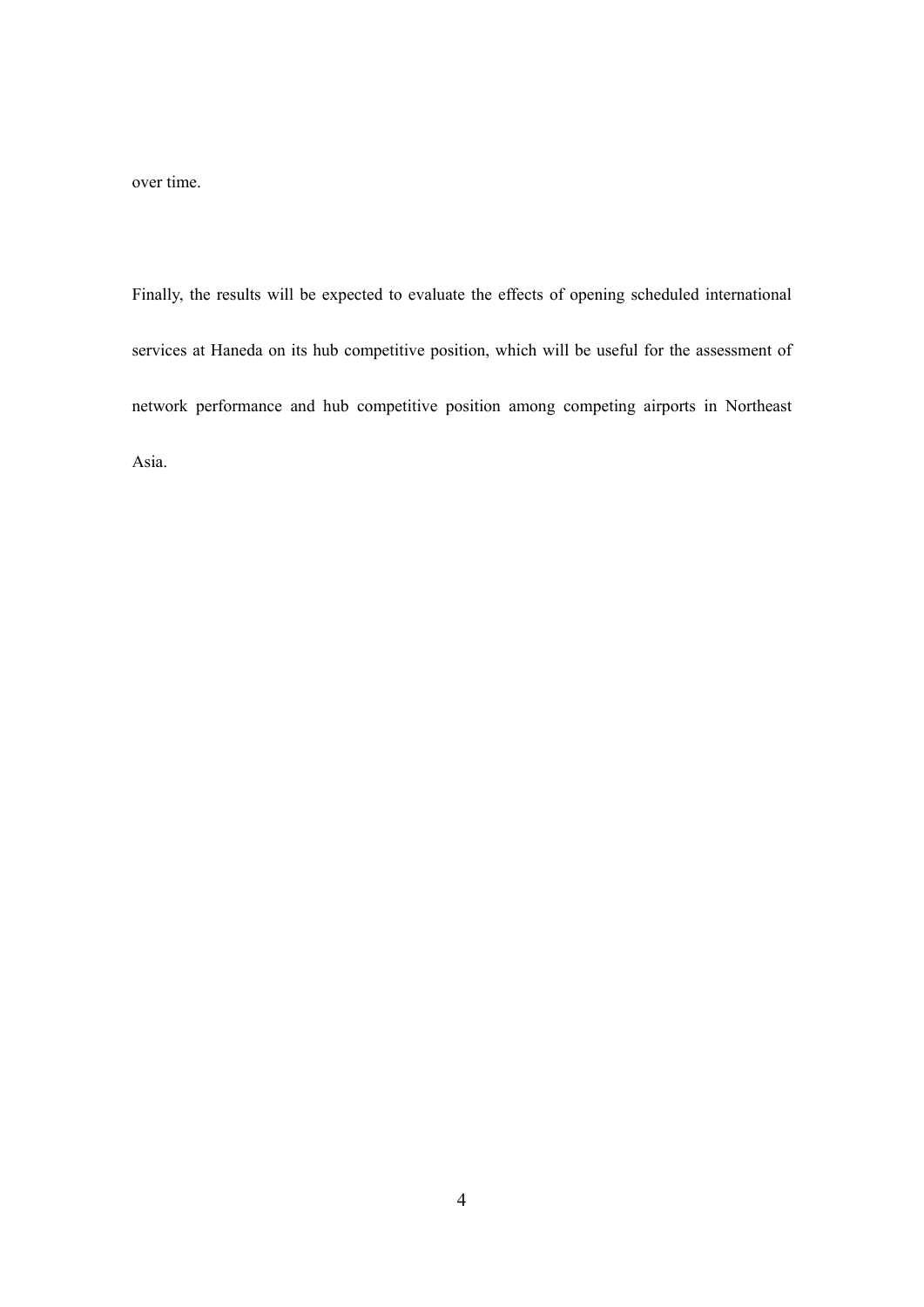#### **2. DEVELOPMENT SCHEMES AND OUTLINE OF TOKYO INTERNATIONAL**

#### **AIRPORT**

#### **2.1 Historical Backgrounds**

Table 1 shows the historical backgrounds of Haneda up to now.

#### **Table 1. Historical Backgrounds of Haneda**

| Year  | Development or Expansion Schemes                                                                              |
|-------|---------------------------------------------------------------------------------------------------------------|
|       | 1931 Haneda first opened as Haneda Airfield, 53 hectare with one 300m runway.                                 |
|       | 1939 The runway was extended to 800m and a second 800m runway was completed.                                  |
|       | 1945 U.S. occupation forces took over the airport and renamed it Haneda Army Air Base. The Army proceeded     |
|       | with various construction projects, including extending one runway to $1,650m$ and the other to $2,100m$ .    |
|       | 1952 The U.S. military gave part of the base back to Japan.                                                   |
|       | 1958 The remainder was returned to the Japanese government.                                                   |
|       | 1970 A new runway (third runway) and an international terminal were completed.                                |
|       | 1978 New Tokyo International Airport (Narita) opened, taking over almost all international services in the    |
|       | Tokyo region, and Haneda practically became a domestic airport.                                               |
|       | 1978-2002 While most international flights moved from Haneda to Narita in 1978, airlines based on Taiwan (CAL |
|       | and EVA) continued to use Haneda.                                                                             |
|       | 1984-2007 A large-scale landfill project in Tokyo Bay was proceeded for Haneda's expansion.                   |
|       | 1988 A-Runway was moved from the initial place to the landfill area and extended.                             |
|       | 1993 The old airport terminal was replaced by a new West Passenger Terminal built on the landfill area.       |
|       | 1997 C-runway was moved and extended on the landfill area.                                                    |
|       | 2000 B-runway was moved and extended on the landfill area.                                                    |
| 2003- | International scheduled charter services started to Seoul/Gimpo (in 2003), Shanghai/Hongqiao (in 2007),       |
|       | Hong Kong (in 2008) and Beijing/Capital (in 2009).                                                            |
|       | 2004 Terminal 2 opened for ANA, ADO, SNA and SFJ, and Terminal 1 built in 1993 became the base for            |
|       | JAL, SKY and SFJ.                                                                                             |
|       | The fourth runway (D-runway), a third terminal for international flights and an international air cargo       |
|       | Now facility are under construction.                                                                          |
|       | The Japanese government is under negotiations with those in twelve countries/region.                          |

Haneda first opened in 1931 as Haneda Airfield on a small piece of bay front land at the south

end of today's airport complex. Its initial area was 53 hectare with one 300m runway. In 1939,

this airport's first runway was extended to 800m and a second 800m runway was completed.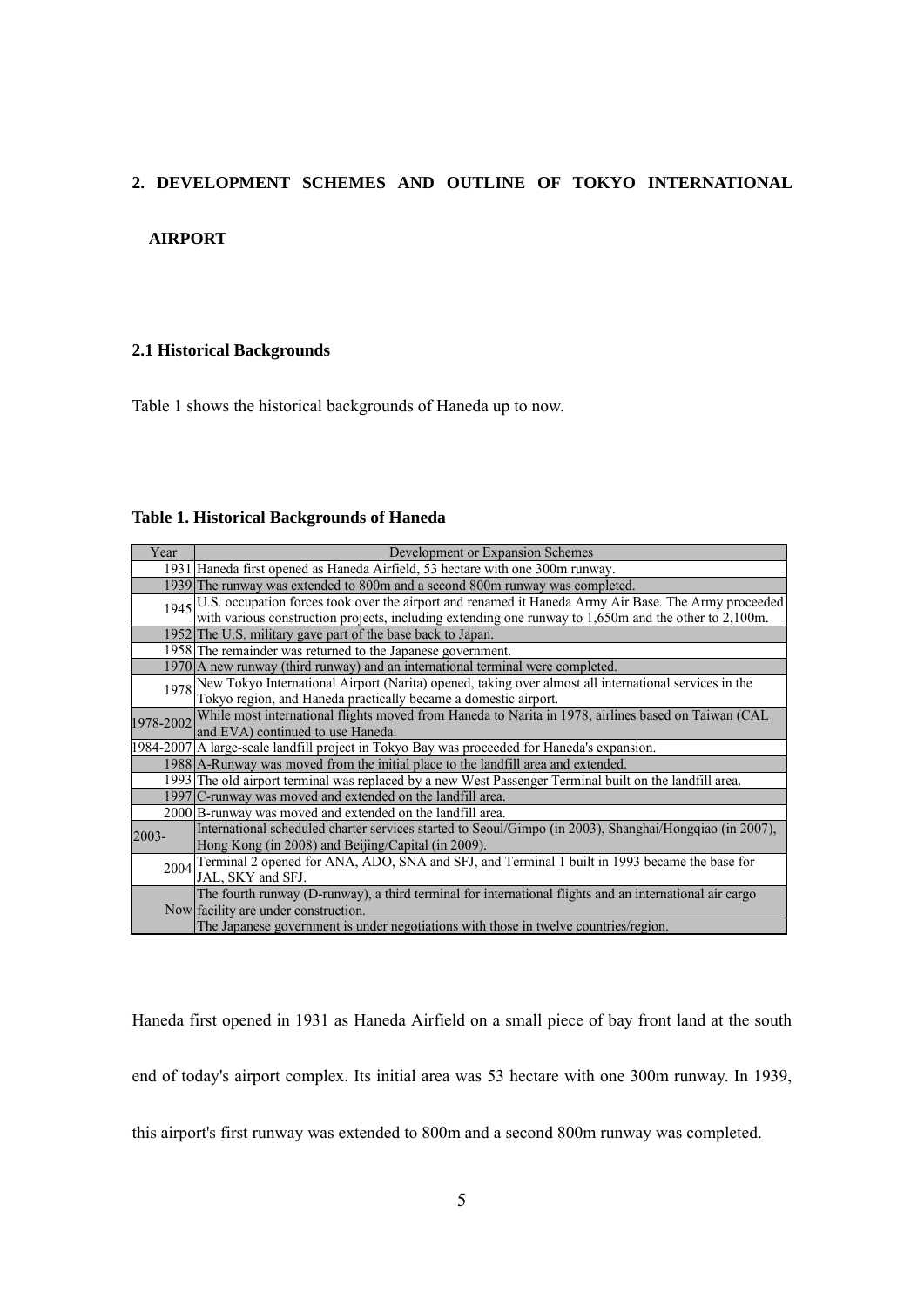In 1945, U.S. occupation forces took over the airport and renamed it Haneda Army Air Base. The Army proceeded with various construction projects, including extending one runway to 1,650m and the other to 2,100m. The U.S. military gave part of the base back to Japan in 1952. This portion became known as Tokyo International Airport. The US military maintained a base at Haneda until 1958 when the remainder of the property was returned to the Japanese government.

With the rapid replacement of propeller-powered aircrafts with jet aircrafts, a new runway and an international terminal were completed in 1970, which made the present Haneda's original form with three runways. Demand, however, continued to outpace expansion. The government anticipated this growth in the early 1960's and believed that further expansion of Haneda would be impractical due to the cost and technical issues inherent in a large-scale landfill project in Tokyo Bay. Instead, a plan was put forward to build a new airport to handle international flights in the Tokyo region. In 1978, New Tokyo International Airport (now renamed as Narita International Airport) opened, taking over almost all international services in the Greater Tokyo Area, and Haneda practically became a domestic airport.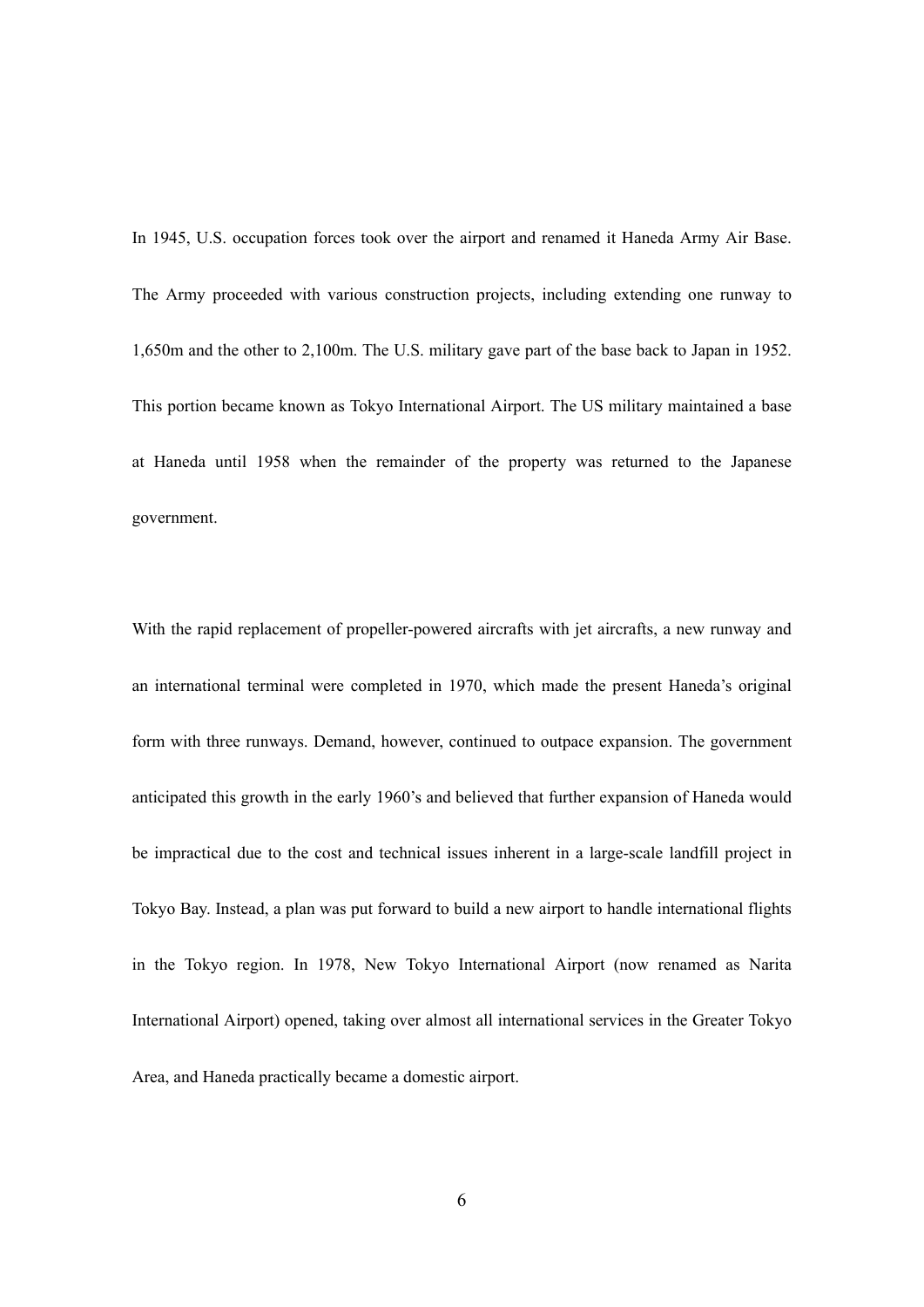Since demand continued to increase, beyond its capacity, with the arrival of mass transportation age by large-sized and fast aircrafts, the government decided to proceed a large-scale landfill project in Tokyo Bay between 1984 and 2007. This project was also put forward with increasing social concerns on aircraft noise and environment. In July 1988, A-runway was moved from the initial place to the landfill area and extended. In September 1993, the old airport terminal was replaced by a new West Passenger Terminal, which was built farther out on the landfill. C-runway and B-runway were also moved and extended on the landfill area in March 1997 and in March 2000, respectively. In 2004, Terminal 2 opened for All Nippon Airways (ANA), Hokkaido International Airlines (ADO), Skynet Asia Airways (SNA) and Star Flyer (SFJ), and the one newly built in 1993, now known as Terminal 1, became the base for Japan Airlines (JAL), Skymark Airlines (SKY) and SFJ.

While most international flights moved from Haneda to Narita in 1978, airlines based on Taiwan continued to use Haneda for many years due to the ongoing political conflict between the Republic of China and the People's Republic of China. China Airlines (CAL) served Taipei and Honolulu from Haneda. Taiwan's second major airline, Eva Airways (EVA), joined CAL at Haneda in 1989. All Taiwan flights, however, were moved to Narita in 2002 when the second runway provisionally opened at Narita. In recent years, international services from Haneda have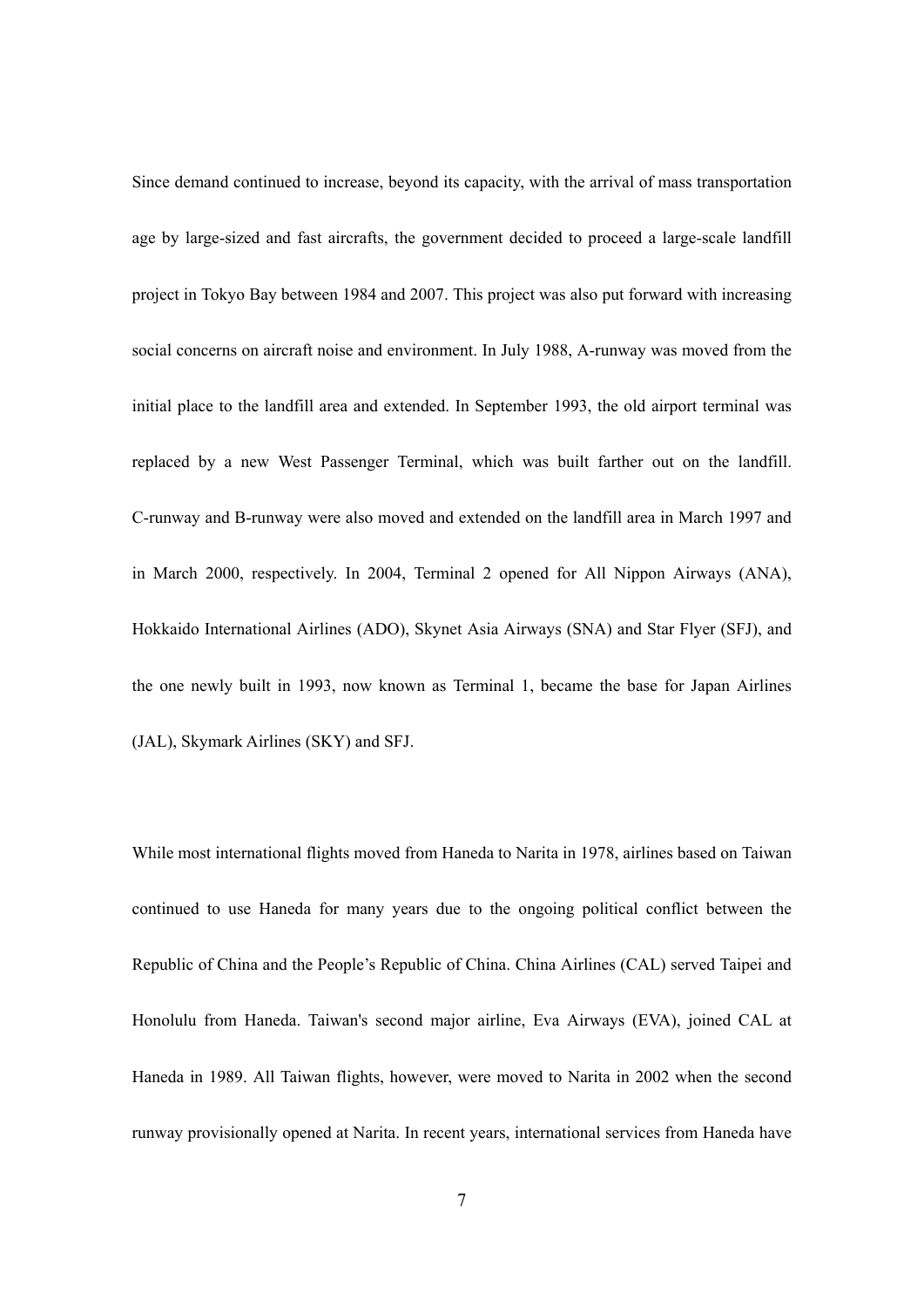expanded significantly with the addition of "scheduled charter" flights to Seoul/Gimpo (in 2003), Shanghai/Hongqiao (in 2007), Hong Kong (in 2008) and Beijing/Capital (in 2009). The Japanese government plans to expand Haneda's international role after its expansion in October 2010, and additional city-to-city services, such as between Haneda and Taipei/Songshan, are scheduled to commence on the 31st of October, 2010. As of September 2010, the Japanese government reached the agreements with those in twelve countries/region; six countries/region in Asia & Oceania (Korea, China, Taiwan, Thailand, Malaysia and Singapore), four countries in Europe (UK, France, Germany and the Netherlands) and two countries in North America (US and Canada). Some governments have already announced their flight schedules.

#### **2.2 Development Schemes under Way and Future Outline**

The fourth runway, which is called D-runway, is scheduled to be in use on the 21st of October in 2010 to the south of the existing airfield as shown in Figure 1. Figure 2 and Figure 3 describe its latest aerial photo of D-runway and the image of its completion, respectively. This runway is expected to increase its operational capacity from 303 thousand movements to 407 thousand movements per year, permitting the increase on frequencies of existing routes, as well as the opening of new routes. Meanwhile, a third terminal for international flights is planned to be in use at the end of October 2010 as well (See Figure 4-1 and Figure 4-2). The cost to construct the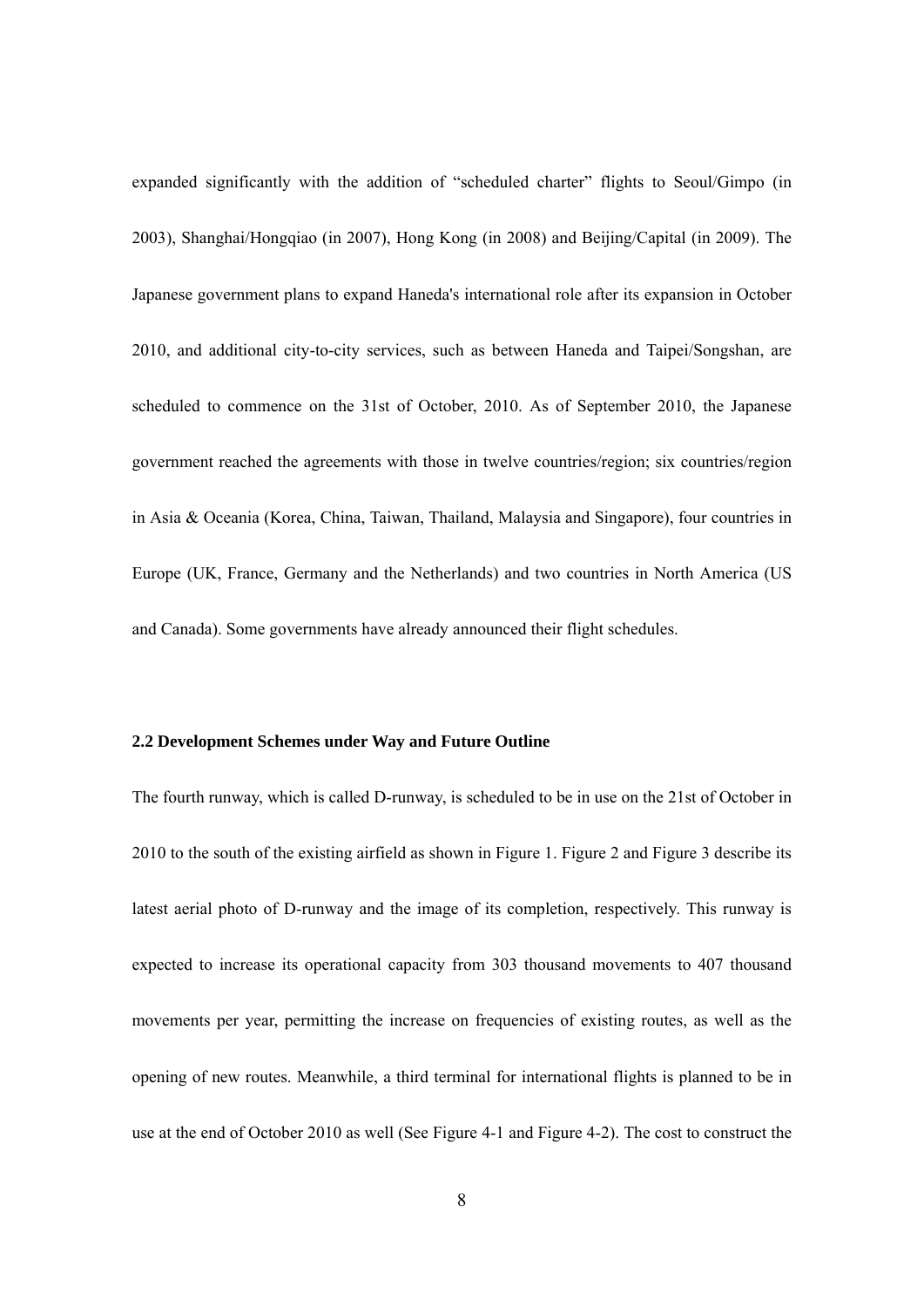five-story international passenger terminal building and attached 2,300 car parking deck will be covered by a Private Finance Initiative process, revenues from duty-free concessions and a facility use charge of 2,000 yen per passenger. An international air cargo facility will also be constructed nearby (See Figure 5).



**Figure 1. Aerial Photo of Haneda, as of the 8th of May, 2010** 

Source: Ministry of Land, Infrastructure, Transport and Tourism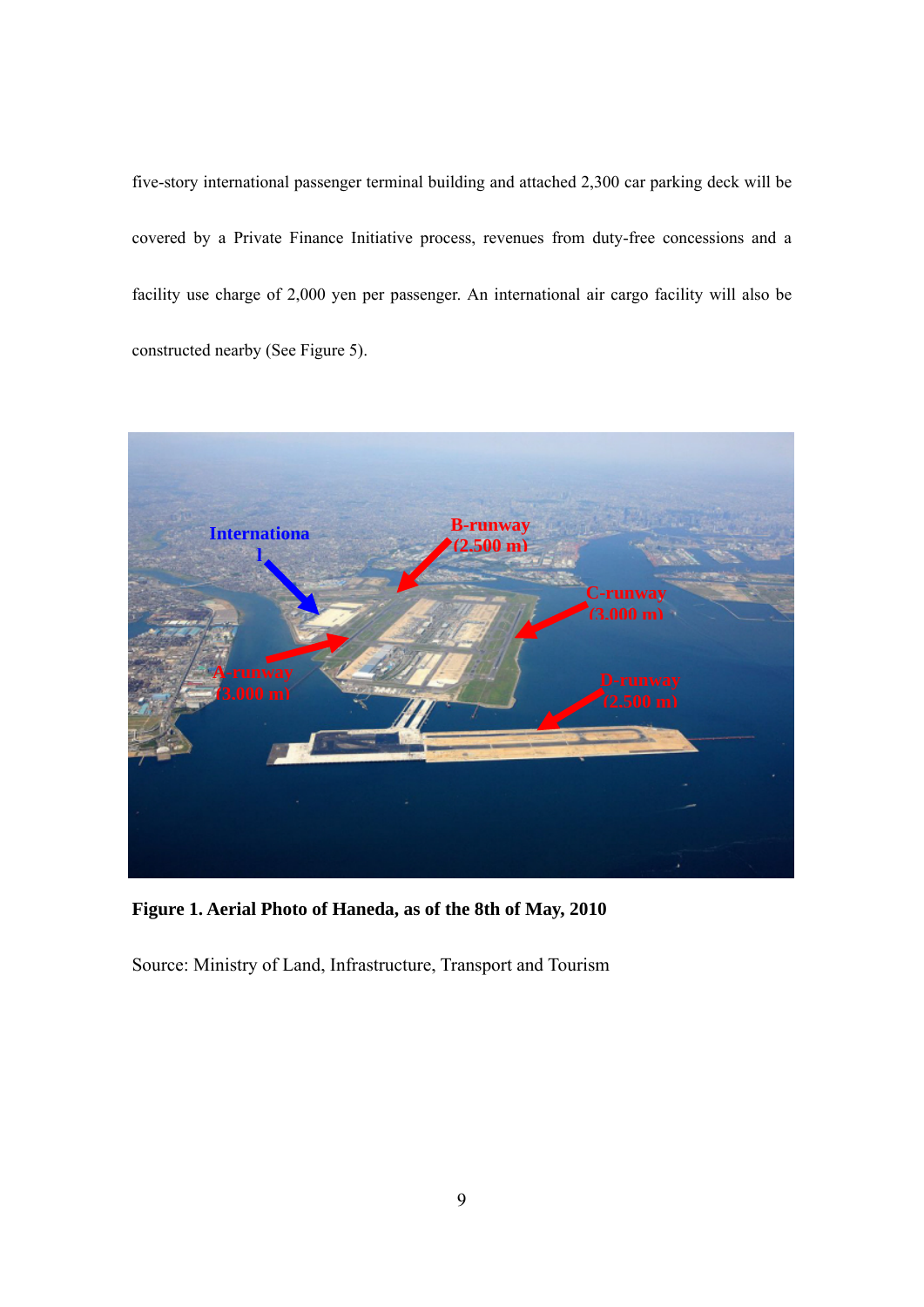

**Figure 2. Aerial Photo of D-runway, as of the 29th of September, 2010** 

Source: TAKEICHI, Kimitaka



**Figure 3. Image of D-runway** 

Sources: Joint Venture for D-runway Construction of Haneda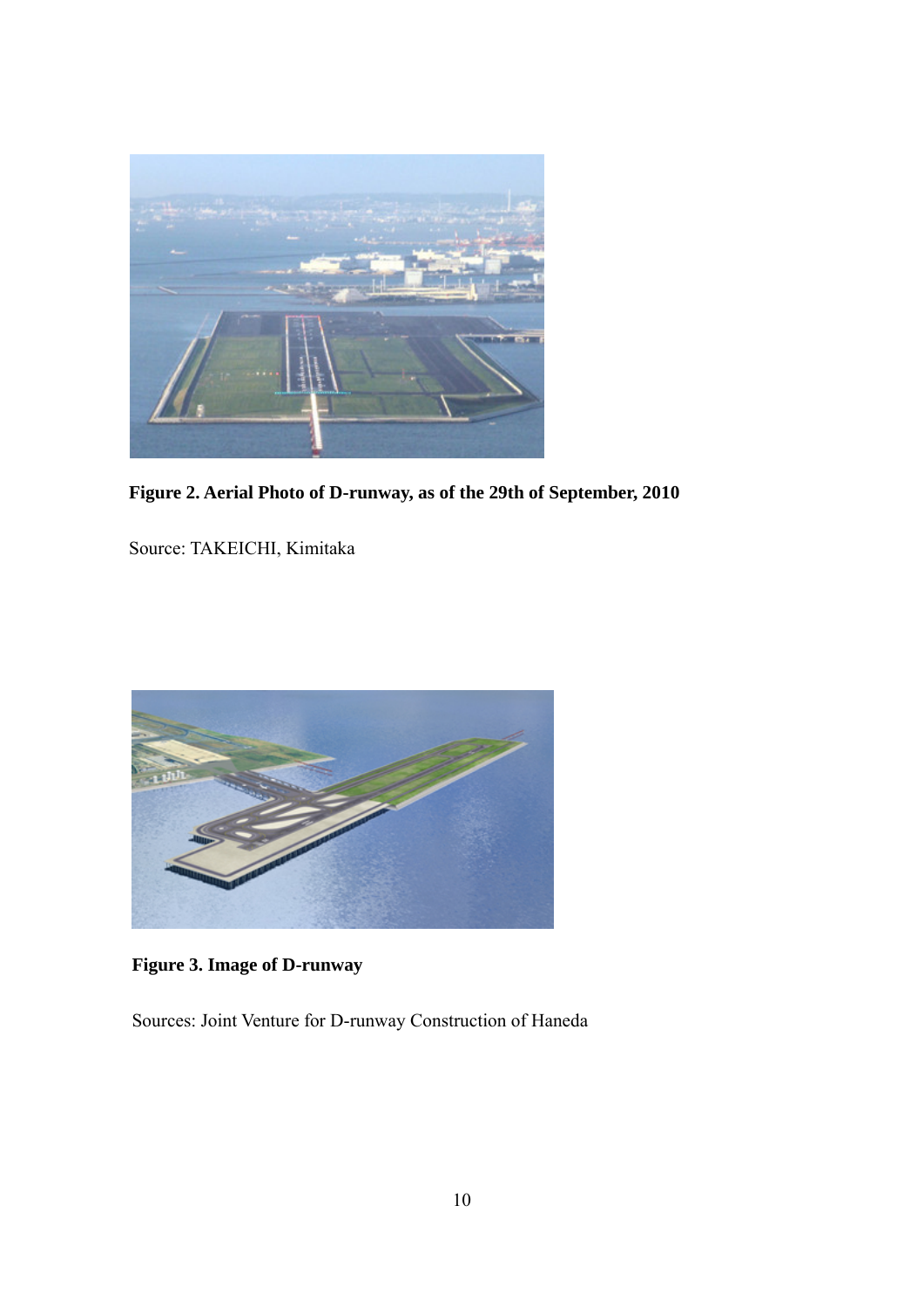

**Figure 4-1. Image of International Passenger Terminal (No.1)** 

Source: Tokyo International Air Terminal Corporation



**Figure 4-2. Image of International Passenger Terminal (No.2)** 

Source: Tokyo International Air Terminal Corporation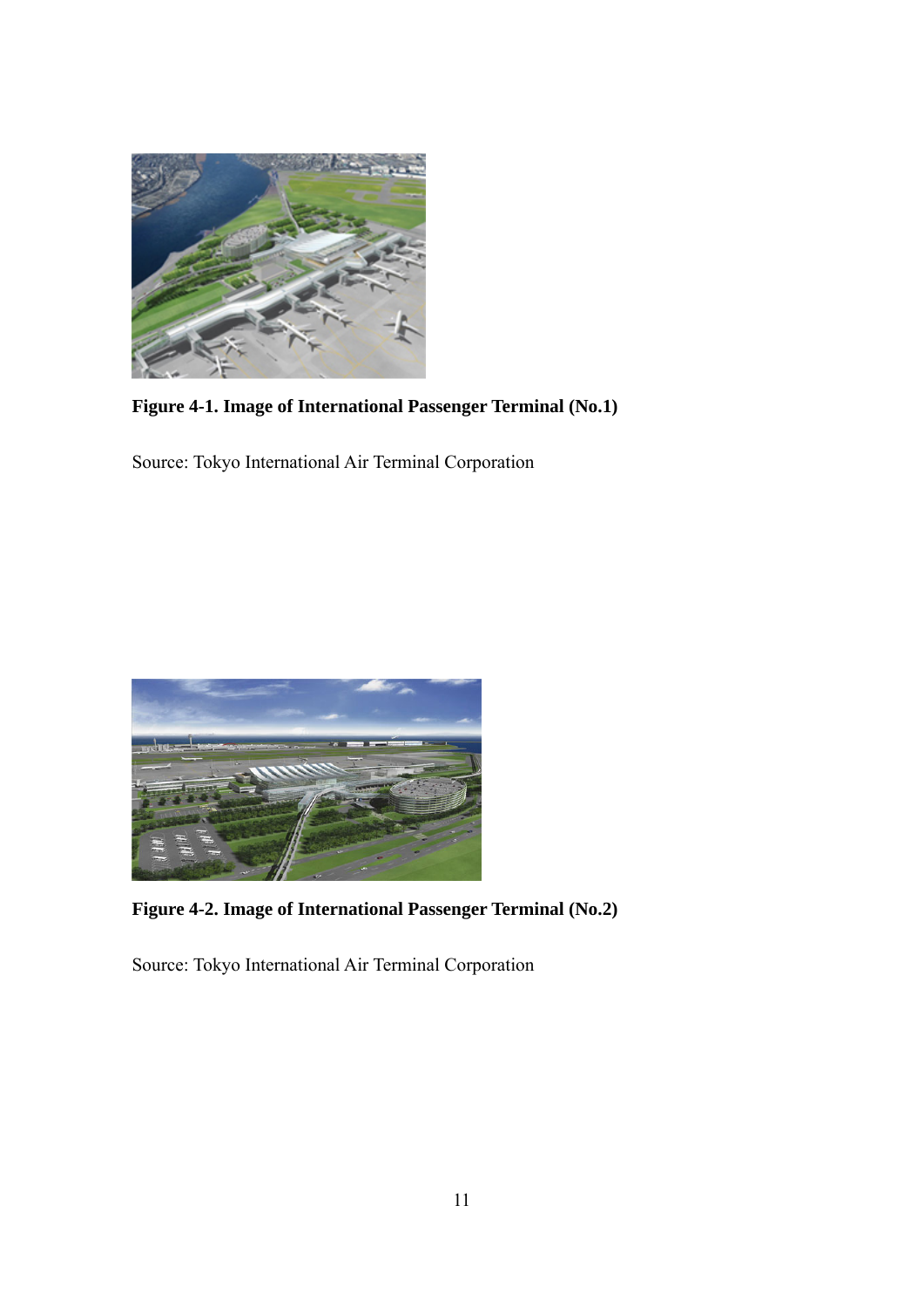

**Figure 5. Image of International Cargo Terminal** 

Source: Tokyo International Air Cargo Terminal Ltd.

In particular, Haneda will offer additional slots to handle 60 thousand overseas flights a year (30 thousand during the day and another 30 thousand during late night and early morning hours), which means 40 flights each, 80 flights in all per day. The Ministry of Land, Infrastructure, Transport and Tourism originally planned to allocate a number of the newly available landing slots to international flights of 1,947 km or less (the distance to Ishigaki, the longest domestic flight operating from Haneda). The destinations within this range include all of Korea, parts of eastern and northern China (including Shanghai, Qingdao, Dalian, Harbin and Beijing) and parts of the Russian Far East (including Vladivostok and Sakhalin).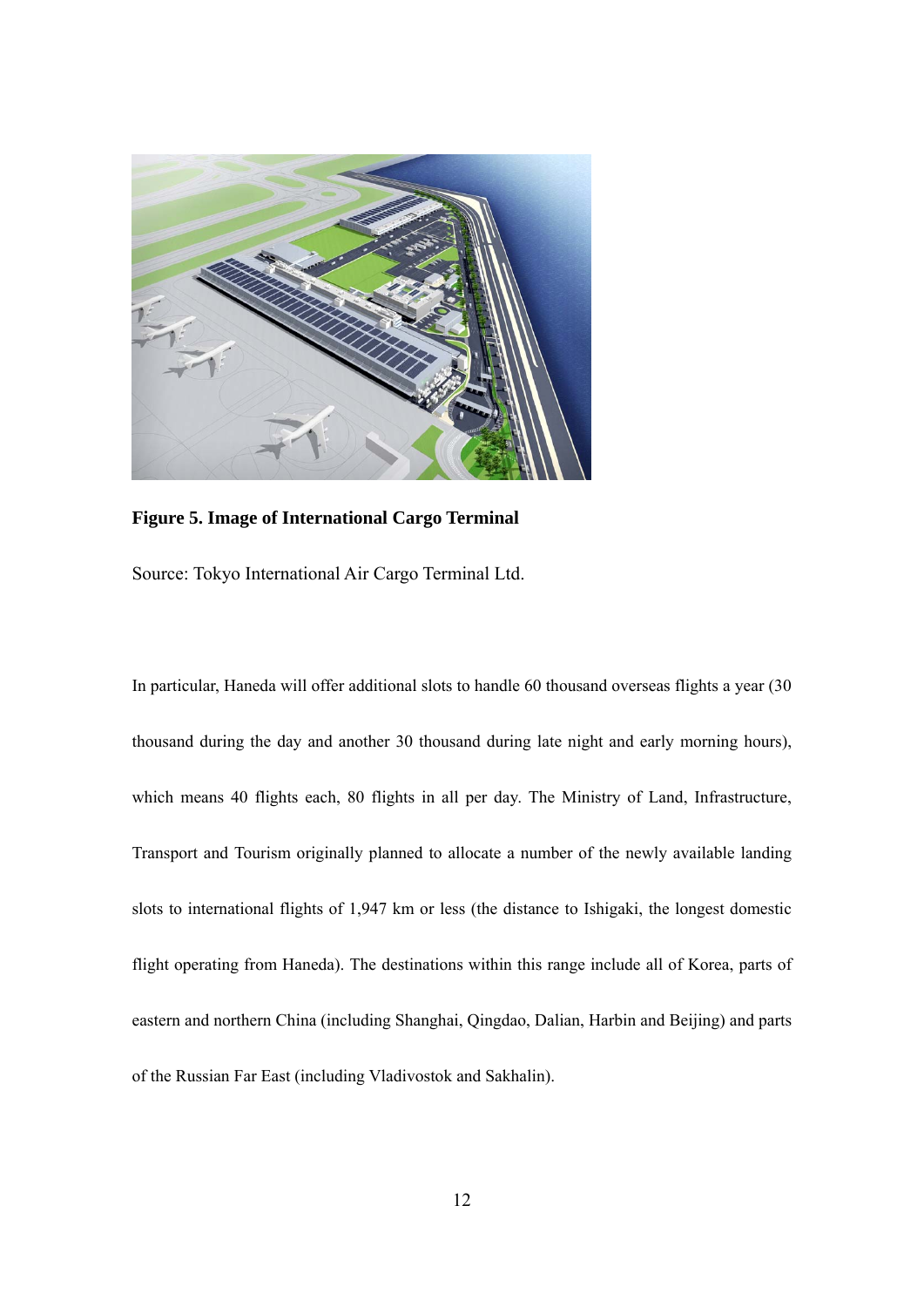In June 2007, Haneda gained the right to host international flights that depart between 8:30 p.m. and 11:00 p.m. and arrive between 6 a.m. and 8:30 a.m. In May 2008, a further liberalization was announced, allowing flights to any destination to operate between 11 p.m. and 6 a.m., when Narita is closed.

Table 2 summarizes the outline of Haneda as of October 2010 and its traffic statistics in 2009.

**Table 2. Outline and Traffic Statistics of Haneda** 

| Year                                      |                                        | As of October, 2010                                                                                   |                |  |  |  |  |  |
|-------------------------------------------|----------------------------------------|-------------------------------------------------------------------------------------------------------|----------------|--|--|--|--|--|
| Area (ha)                                 |                                        | 1.421                                                                                                 |                |  |  |  |  |  |
| Number of Runways                         |                                        | A: 3,000m×60m, B: 2,500m×60m, C: 3,000m×60m, D: 2,500m×60m                                            |                |  |  |  |  |  |
| Maximum Aircraft Movements (,000)         |                                        | 407 (60 for international services) in 2010 $\rightarrow$ 447 (90 for international services) in 2013 |                |  |  |  |  |  |
|                                           | Domestic                               | International                                                                                         | Total          |  |  |  |  |  |
| Number of Destinations                    | $48*$                                  | 17*                                                                                                   | $65*$          |  |  |  |  |  |
| Number of Flights (per day)               | $3.258*(465*)$                         | $353*(50*)$                                                                                           | $3,611*(515*)$ |  |  |  |  |  |
| Passenger Terminal (.000 m <sup>2</sup> ) | Terminal 1 (290.0), Terminal 2 (205.2) | 159.0                                                                                                 | 654.2          |  |  |  |  |  |
| Cargo Terminal (,000 m <sup>2</sup> )     | 70.7 (East Side + West Side)           | Terminal 1 (34.5), Terminal 2 (18.3), Other (3.1)                                                     | 126.6          |  |  |  |  |  |
| Passenger Volume (,000)                   | 59.314**                               | $2.590**$                                                                                             | 61,904**       |  |  |  |  |  |
| Cargo Volume (,000 ton)                   | $709.6**$                              | $11.9**$                                                                                              | 721.5**        |  |  |  |  |  |

Notes: \* means the numbers in the third week of March, 2011.

\*\* means the up-to-the-minute numbers in 2009.

Source: Civil Aviation Bureau, Ministry of Land, Infrastructure, Transport and Tourism

#### **2.3 Air Traffic Statistics**

Haneda handled 66.8 million passengers in 2008 (Domestic: 64.4 million, International: 2.4

million). By passenger throughput, it was the busiest airport in Asia and the fourth busiest in the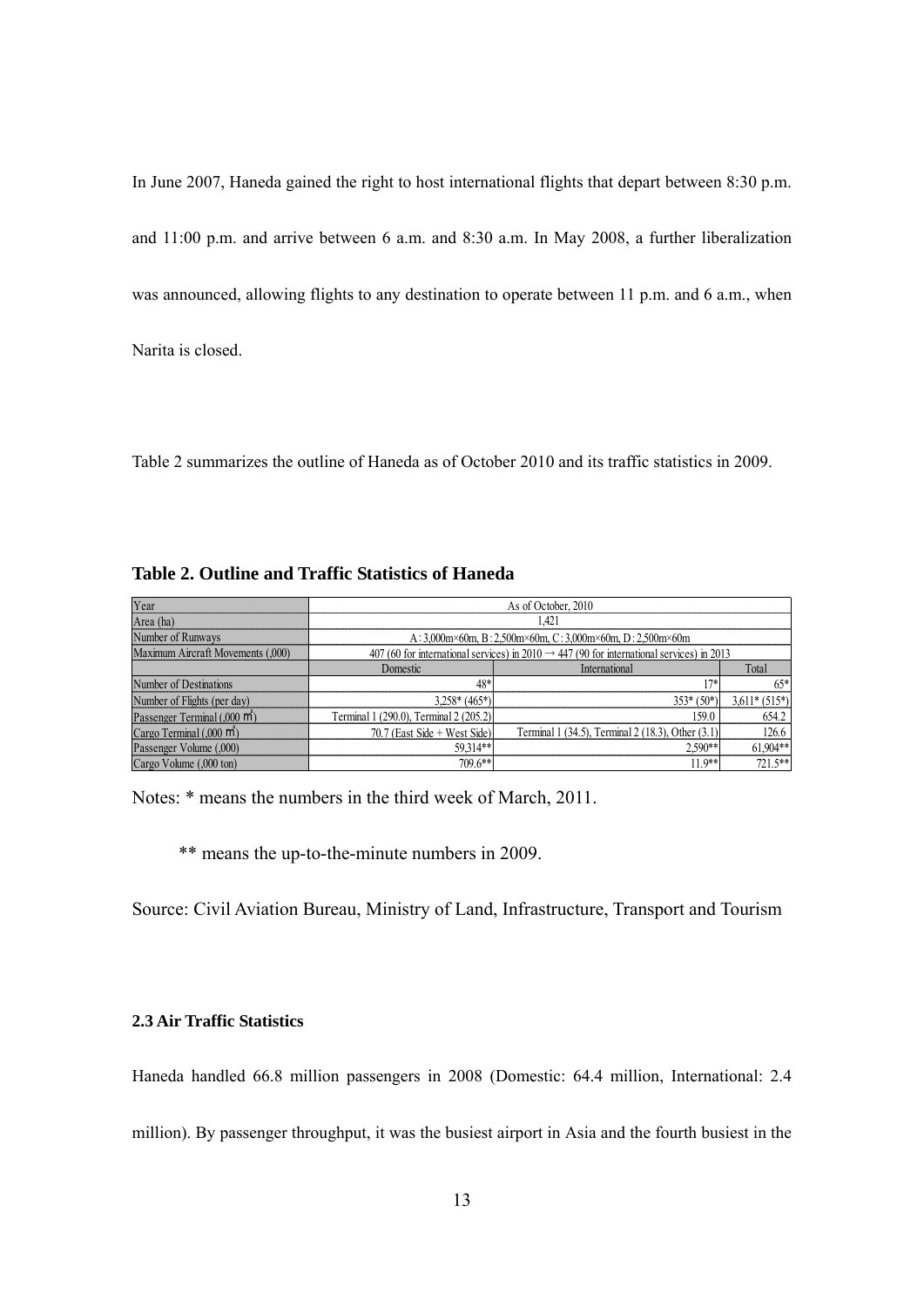world, after Atlanta/Hartsfield-Jackson (90.0 million), Chicago/O'Hare (69.4 million) and London/Heathrow (67.1 million), according to Airports Council International (ACI). It is the primary base of Japan's two major airlines, JAL and ANA, as well as low-cost carriers, ADO, SKY, SNA and SFJ. It is forecasted Haneda will handle 70.8 million passengers in 2012 (see Table 3).

**Table 3. Forecast of Passenger Volumes at Haneda and Narita, 2010-2012** 

| Airport | Category             | 2009   | 2010       | 2011   | 2012       |
|---------|----------------------|--------|------------|--------|------------|
|         | Domestic             | 59,300 | 61,000     | 61,600 | <b>200</b> |
| Haneda  | <b>International</b> | 2,600  | 5,000      | 8,000  | 8,600      |
|         | Total                | 61,900 | 66,000     | 69,600 | 70,800     |
| Narita  | Total                | 29,700 | 100<br>33. | 33,800 | 34,500     |

Notes: Fiscal year.

The numbers in 2009 are up-to-the-minute.

Source: Japan Airport Terminal Co.,Ltd. and Narita International Airport Corporation

Table 4 shows the split-up of the number of flights in the third week of March, 2011 in Table 2. There are 353 flights to seventeen international destinations, including of Seoul/Gimpo (70 flights), Taipei/Sung Shan (56 flights), Hong Kong (35 flights), Beijing/Capital (28 flights), Shanghai/Hongqiao (28 flights) and Singapore/Changi (28 flights). Out of 3,258 domestic flights with forty-eight destinations, 1,227 flights are to twelve airports in Kyūshū. Among them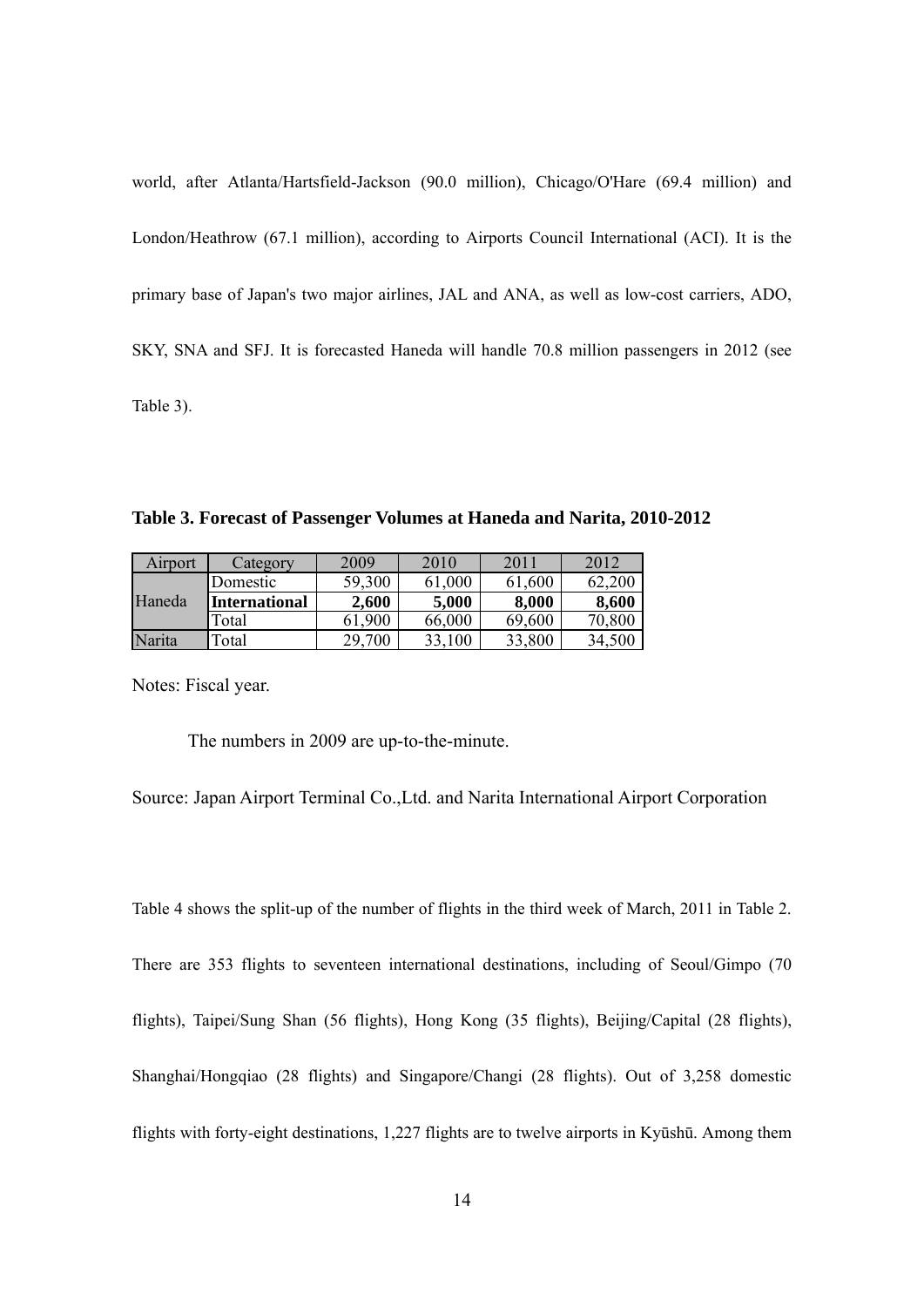are Fukuoka (329 flights), Kita Kyushu (181 flights), Naha (Okinawa) (171 flights), Kagoshima (119 flights), Kumamoto (112 flights) and Miyazaki (105 flights), all of which are over 100 flights per week. Nine airports in Hokkaidō are connected with Haneda, out of which Sapporo/Chitose with 427 flights per week is its biggest market. As for other airports, Osaka/Itami and Osaka/Kansai in Kansai region are over 100 flights in this week.

#### **Table 4. Split-up of Number of Destinations and Flights by Regions at Haneda**

| Hokkaidō        |                | Tōhoku region |                | Kantō region      |                | Chūbu region             |                                   | Kansai region   |                    |
|-----------------|----------------|---------------|----------------|-------------------|----------------|--------------------------|-----------------------------------|-----------------|--------------------|
| Airport         | No. of Flights | Airport       | No. of Flights | Airport           | No. of Flights | Airport                  | No. of Flights                    | Airport         | No. of Flights     |
| Sapporo/Chitose | 427            | Akita         | 49             | Hachiio Jima      | 21             | Komatsu                  |                                   | Osaka/Itami     | 203                |
| Asahikawa       | 84             | Aomori        |                | 42 Miyake Jima    |                | Toyama                   |                                   | 42 Osaka/Kansai | 134                |
| Hakodate        | 63             | Shonai        |                | 28 Oshima         |                | Wajima                   |                                   | 14 Kobe         | 70                 |
| Memanbetsu      | 49             | Misawa        | 21             |                   |                |                          |                                   | Nanki Shirahama | 21                 |
| Kushiro         | 35             | Odate Noshiro | 14             |                   |                |                          |                                   |                 |                    |
| Obihiro         | 28             | Yamagata      | $\overline{7}$ |                   |                |                          |                                   |                 |                    |
| Wakkanai        | 7              |               |                |                   |                |                          |                                   |                 |                    |
| Monbetsu        | $\overline{7}$ |               |                |                   |                |                          |                                   |                 |                    |
| Nakashibetsu    | $\overline{7}$ |               |                |                   |                |                          |                                   |                 |                    |
| Total           | 707            | Total         |                | 161 Total         |                | 35 Total                 |                                   | 133 Total       | 428                |
| Chūgoku region  |                | Shikoku       |                | Kyūshū            |                |                          | <b>International Destinations</b> |                 | <b>Grand Total</b> |
| Airport         | No. of Flights | Airport       | No. of Flights | Airport           | No. of Flights | Airport                  |                                   | No. of Flights  |                    |
| Hiroshima/Intl  | 98             | Matsuvama     |                | 77 Fukuoka        | 329            | Seoul(Gimpo Intl)        |                                   | 70              | Domestic           |
| Okayama         | 63             | Takamatsu     |                | 70 Kita Kyushu    | 181            | Beijing(Capital)         |                                   | 28              |                    |
| Ube             | 56             | Kochi         |                | 56 Naha (Okinawa) | 171            | Shanghai (Hongqiao Intl) |                                   | 28              |                    |
| Izumo           | 35             | Tokushima     |                | 42 Kagoshima      | 119            | Hong Kong(Intl)          |                                   | 35              |                    |
| Yonago          | 35             |               |                | Kumamoto          | 112            | Taipei(Sung Shan)        |                                   | 56              | 3,258              |
| Tottori         | 28             |               |                | Miyazaki          | 105            | Kuala Lumpur(Intl)       |                                   |                 |                    |
| Iwami           | 7              |               |                | Nagasaki          | 84             | Kota Kinabalu            |                                   |                 |                    |
|                 |                |               |                | Oita              |                | 77 Bangkok (Intl)        |                                   | 21              |                    |
|                 |                |               |                | Saga              |                | 28 Singapore(Changi)     |                                   | 28              |                    |
|                 |                |               |                | Amami O Shima     | 7              | Honolulu                 |                                   | $\overline{21}$ | International      |
|                 |                |               |                | Ishigaki          |                | London(Heathrow)         |                                   |                 |                    |
|                 |                |               |                | Mivako Jima       |                | Paris(Charles De Gaulle) |                                   |                 |                    |
|                 |                |               |                |                   |                | New York(Kennedv)        |                                   |                 |                    |
|                 |                |               |                |                   |                | Los Angeles(Intl)        |                                   | 14              | 353                |
|                 |                |               |                |                   |                | San Francisco(Intl)      |                                   |                 |                    |
|                 |                |               |                |                   |                | Detroit(Metro Wayne)     |                                   | 7               |                    |
|                 |                |               |                |                   |                | Vancouver(Intl)          |                                   | 7               |                    |
| Total           | 322            | Total         |                | 245 Total         | 1 2 2 7        | Total                    |                                   | 353             | 3.611              |

 **in the third week of March, 2011** 

Note: Hokkaidō (the island of Hokkaidō and nearby islands), Tōhoku region (northern Honshū), Kantō region (eastern Honshū), Chūbu region (central Honshū), Kansai region (west-central Honshū), Chūgoku region (western Honshū), Shikoku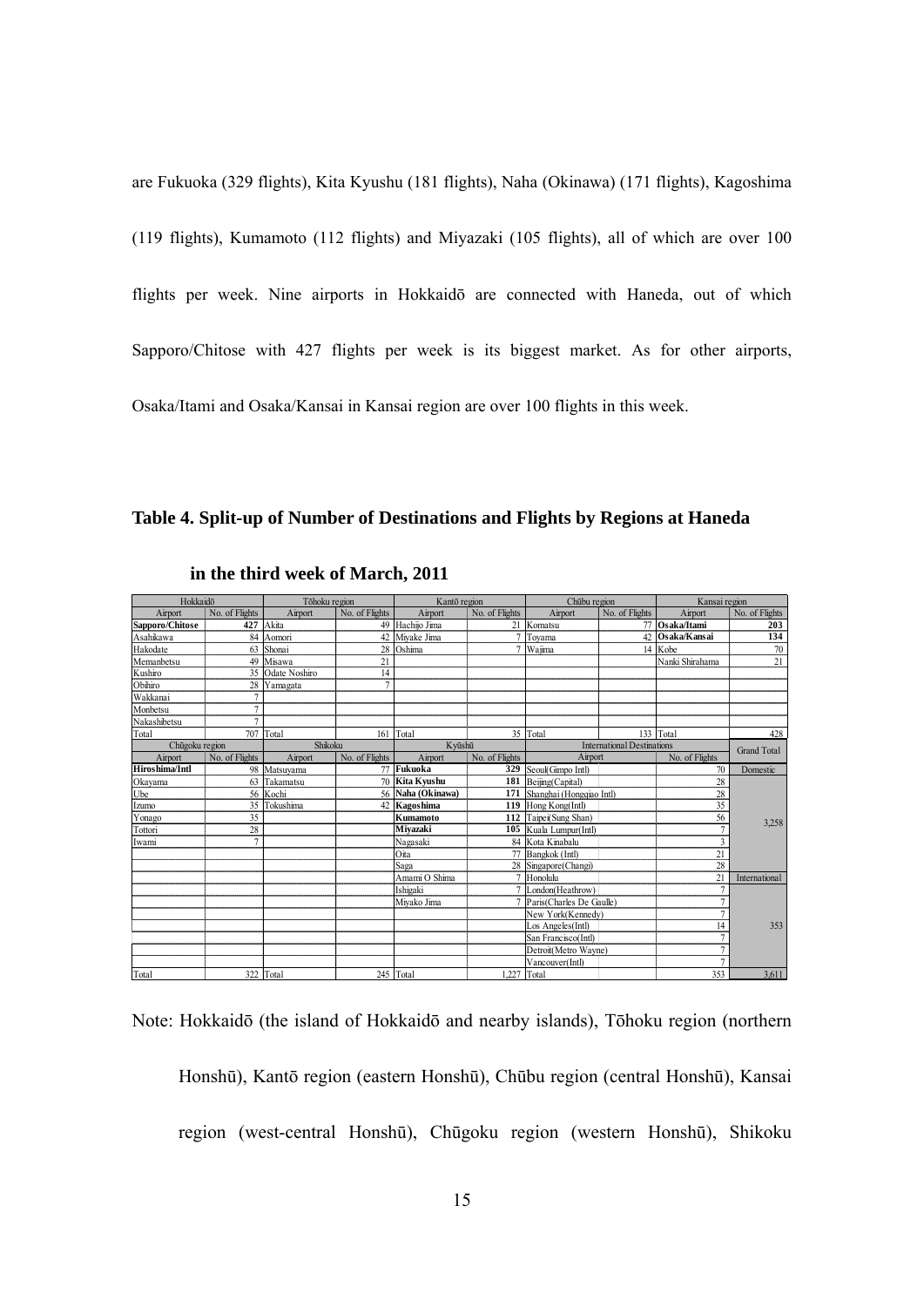#### (island), Kyūshū (island, which includes Ryukyu Islands, including Okinawa)

Haneda is the biggest air transportation hub in Japan and domestic air traffic concentrates at Haneda. Table 5 and Table 6 depict these situations from the viewpoint of passenger and cargo flows, respectively. There are twenty-eight airports in Japan with annual traffic volume over one million passengers in 2009, among which twenty-four airports are connected with Haneda. The average share of Haneda-route at these airports is over 50 %. Some of them hit much higher ratio of 70 or 80 %. The case is the same with cargo flows. There are 22 airports in Japan with annual traffic volume over ten thousand tons of cargo in 2009, among which eighteen airports are connected with Haneda. The average share of Haneda-route at these airports is approximately 63 %. Some of them hit much higher ratio of around 90 %.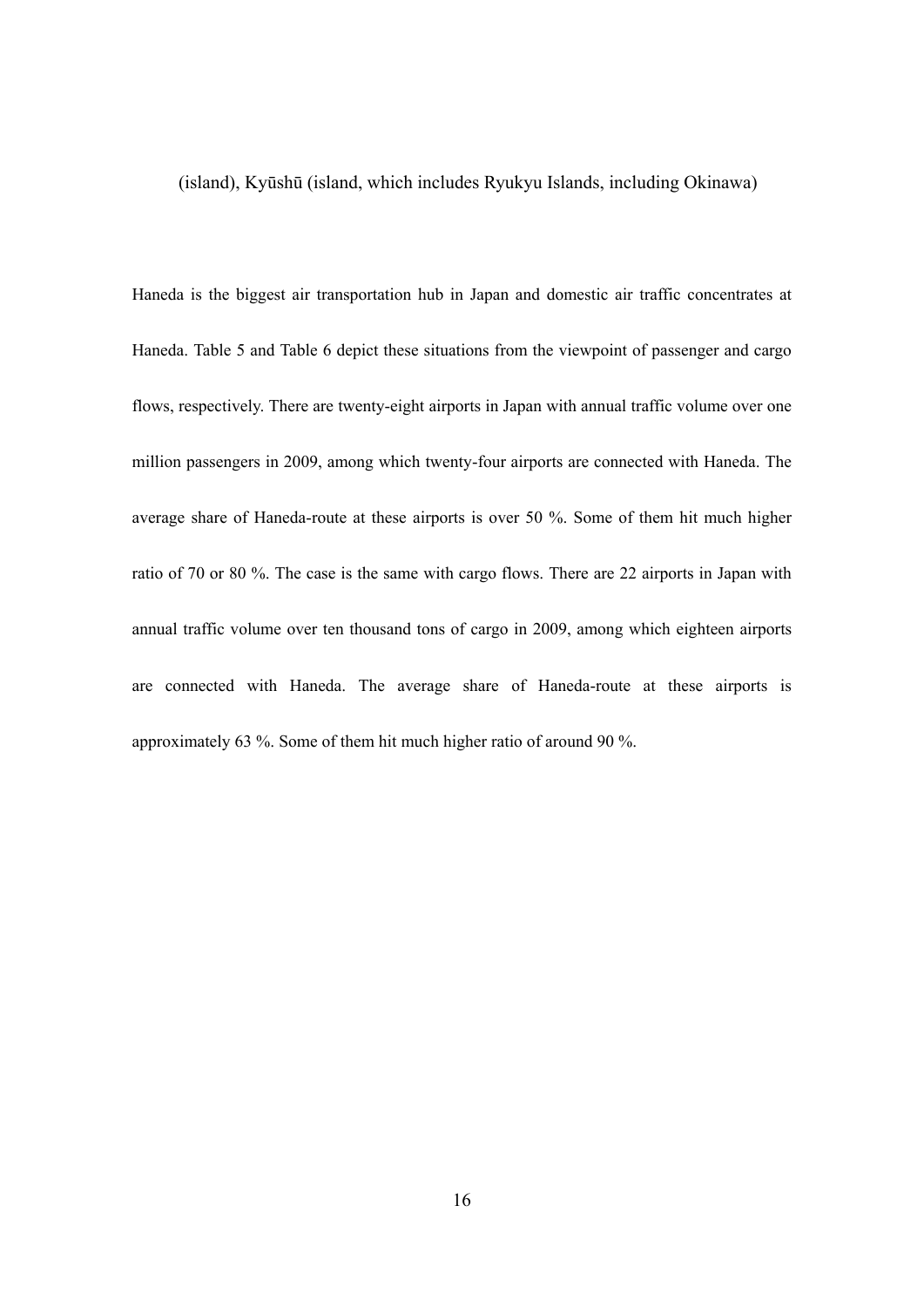# **Table 5. List of Airports in Japan with Annual Traffic Volume over One Million**

| Rank | Airport           |                      |        | Passenger Volumes (departing+arriving) in thousands |                          |                      | <b>Airport Category</b>      |
|------|-------------------|----------------------|--------|-----------------------------------------------------|--------------------------|----------------------|------------------------------|
|      |                   | <b>International</b> |        | Domestic (to/from Haneda) Ratio                     |                          | Total                |                              |
|      | Tokyo/Haneda      | 2,590                | 59,314 |                                                     |                          | 61,904               | Class I                      |
|      | 2 Tokyo/Narita    | 27,946               | 1,240  |                                                     |                          | 29,186               | Class I                      |
|      | 3 Sapporo/Chitose | 795                  | 15,743 | 9,026                                               | 57.3%                    |                      | 16,538 Class $\mathbb{I}$ -A |
|      | 4 Fukuoka         | 1,991                | 13,911 | 7,509                                               |                          | 54.0% 15,902         | Class II - A                 |
|      | 5 Osaka/Itami     | $\theta$             | 14,563 | 5,250                                               |                          | 36.1% 14,563 Class I |                              |
|      | 6 Okinawa/Naha    | 286                  | 13,738 | 5,117                                               |                          | 37.2% 14,024         | Class II-A                   |
|      | 7 Osaka/Kansai    | 9,183                | 4,097  | 1,275                                               |                          | 31.1% 13,280 Class I |                              |
|      | 8 Nagoya/Chubu    | 4,152                | 5,027  |                                                     | $\overline{\phantom{0}}$ |                      | 9,179 Class I                |
|      | 9 Kagoshima       | 68                   | 4,980  | 2,157                                               | 43.3%                    |                      | 5,048 Class $\mathbb{I}$ -A  |
|      | 10 Kumamoto       | $\overline{33}$      | 2,819  | 1,718                                               | 60.9%                    |                      | 2,852 Class $\text{II}$ -A   |
|      | 11 Hiroshima/Intl | 297                  | 2,548  | 2,033                                               | 79.8%                    | 2,845                | Class II-A                   |
|      | 12 Sendai         | 238                  | 2,561  |                                                     | $\overline{\phantom{0}}$ |                      | 2,799 Class II-A             |
|      | 13 Miyazaki       | 44                   | 2,666  | 1,316                                               | 49.4%                    |                      | 2,710 Class II-A             |
|      | 14 Matsuyama      | 52                   | 2,314  | 1,355                                               | 58.6%                    |                      | 2,366 Class $\mathbb{I}$ -A  |
|      | 15 Nagasaki       | 35                   | 2,305  | 1,383                                               | $60.0\%$                 |                      | $2,340$ Class II -A          |
|      | 16 Kobe           | $\boldsymbol{0}$     | 2,331  | 1,004                                               | 43.1%                    | 2,331                | Class $\mathbb{II}$          |
|      | 17 Komatsu        | 90                   | 2,011  | 1,518                                               | 75.5%                    |                      | 2,101 Joint-use Aerodromes   |
|      | 18 Ishigaki       | $\overline{9}$       | 1,747  | 97                                                  | 5.6%                     |                      | 1,756 Class $III$            |
|      | $19$ Oita         | 23                   | 1,528  | 1,073                                               | 70.2%                    |                      | 1,551 Class $\Pi$ -A         |
|      | 20 Hakodate       | 68                   | 1,436  | 1,040                                               | 72.4%                    |                      | $1,504$ Class II -A          |
| 21   | Takamatsu         | $\overline{39}$      | 1,329  | 1,143                                               | 86.0%                    |                      | 1,368 Class II-A             |
|      | 22 Okayama        | 206                  | 1,129  | 878                                                 | 77.8%                    | 1,335                | Class $III$                  |
|      | 23 Kochi          | 4                    | 1,190  | 750                                                 | 63.0%                    | 1,194                | Class II - A                 |
|      | 24 Asahikawa      | $\overline{42}$      | 1,144  | 935                                                 | 81.7%                    |                      | $1,186$ Class II -B          |
|      | 25 Kita Kyushu    | 33                   | 1,126  | 1,006                                               | 89.3%                    | 1,159                | Class II-A                   |
|      | 26 Akita          | $\overline{37}$      | 1,057  | 710                                                 | 67.2%                    |                      | 1,094 Class $\Pi$ -B         |
|      | 27 Aomori         | 40                   | 1,014  | 633                                                 | 62.4%                    |                      | $\overline{1,054}$ Class III |
|      | 28 Miyako Jima    |                      | 1,049  | 105                                                 | 10.0%                    | 1,050                | Class II                     |
|      |                   | Average              |        |                                                     | 50.1%                    |                      |                              |

# **Passengers in 2009**

Source: Civil Aviation Bureau, Ministry of Land, Infrastructure, Transport and Tourism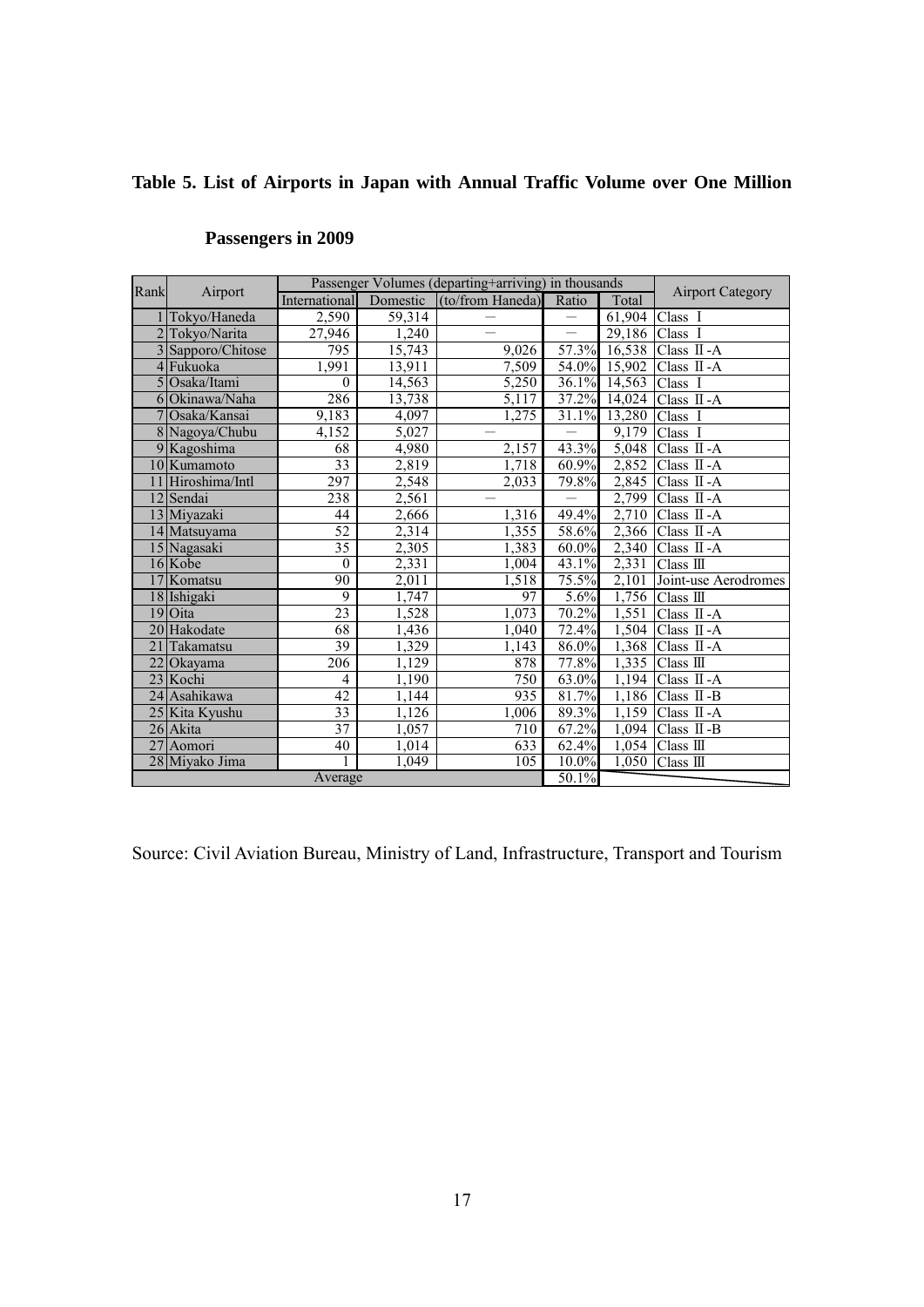# **Table 6. List of Airports in Japan with Annual Traffic Volume over Ten Thousand**

| Rank | Airport           |               |       | Cargo Volumes (departing+arriving) in thousand tons |                          |         | <b>Airport Category</b> |
|------|-------------------|---------------|-------|-----------------------------------------------------|--------------------------|---------|-------------------------|
|      |                   | International |       | Domestic (to/from Haneda) Ratio                     |                          | Total   |                         |
|      | Tokyo/Narita      | 1,809.5       | 3.2   |                                                     | $\qquad \qquad -$        | 1,812.7 | Class I                 |
|      | Tokyo/Haneda      | 11.9          | 709.6 |                                                     | $\overline{\phantom{0}}$ | 721.5   | Class I                 |
|      | 3 Osaka/Kansai    | 545.8         | 41.5  | 6.9                                                 | 16.6%                    | 587.3   | Class I                 |
|      | 4 Okinawa/Naha    | 22.7          | 225.6 | 110.9                                               | 49.2%                    | 248.3   | Class II-A              |
|      | 5 Fukuoka         | 45.0          | 189.6 | 139.3                                               | 73.5%                    | 234.6   | Class $\Pi$ -A          |
|      | 6 Sapporo/Chitose | 3.1           | 220.9 | 173.8                                               | 78.7%                    | 224.0   | Class II-A              |
|      | 7 Nagoya/Chubu    | 108.5         | 35.7  |                                                     |                          | 144.2   | Class I                 |
|      | 8 Osaka/Itami     | 0.0           | 128.2 | 68.3                                                | 53.3%                    | 128.2   | Class I                 |
|      | 9 Kagoshima       | 0.0           | 40.6  | 28.0                                                | 69.0%                    | 40.6    | Class II-A              |
|      | 10 Kumamoto       | 0.0           | 29.1  | 22.8                                                | 78.4%                    | 29.1    | Class $II-A$            |
| 11   | Hiroshima/Intl    | 0.8           | 22.4  | 19.6                                                | 87.5%                    | 23.2    | Class II-A              |
|      | 12 Ishigaki       | 0.0           | 17.9  | 0.7                                                 | 3.9%                     | 17.9    | Class $III$             |
|      | 13 Kobe           | 0.0           | 16.0  | 2.7                                                 | 16.9%                    | 16.0    | Class $III$             |
|      | 14 Hakodate       | 0.0           | 15.9  | 15.3                                                | 96.2%                    | 15.9    | Class II-A              |
|      | 15 Nagasaki       | 0.1           | 14.5  | 12.9                                                | 89.0%                    | 14.6    | Class II-A              |
|      | 16 Sendai         | 0.9           | 12.6  |                                                     | $\overline{\phantom{0}}$ | 13.5    | Class $\Pi$ -A          |
|      | 17 Komatsu        | 9.4           | 3.8   | 2.8                                                 | 73.7%                    | 13.2    | Joint-use Aerodromes    |
|      | 18 Miyako Jima    | 0.0           | 12.4  | 1.0                                                 | 8.1%                     | 12.4    | Class $III$             |
|      | 19 Saga           | 1.5           | 10.5  | 8.7                                                 | 82.9%                    | 12.0    | Class $III$             |
|      | 20 Miyazaki       | 0.0           | 11.5  | 8.2                                                 | 71.3%                    | 11.5    | Class II-A              |
| 21   | Oita              | 0.0           | 11.4  | 10.1                                                | 88.6%                    | 11.4    | Class II-A              |
| 22   | Takamatsu         | 0.0           | 10.7  | 9.1                                                 | 85.0%                    | 10.7    | Class II-A              |
|      |                   | Average       |       |                                                     | 62.7%                    |         |                         |

# **Tons of Cargo in 2009**

Source: Civil Aviation Bureau, Ministry of Land, Infrastructure, Transport and Tourism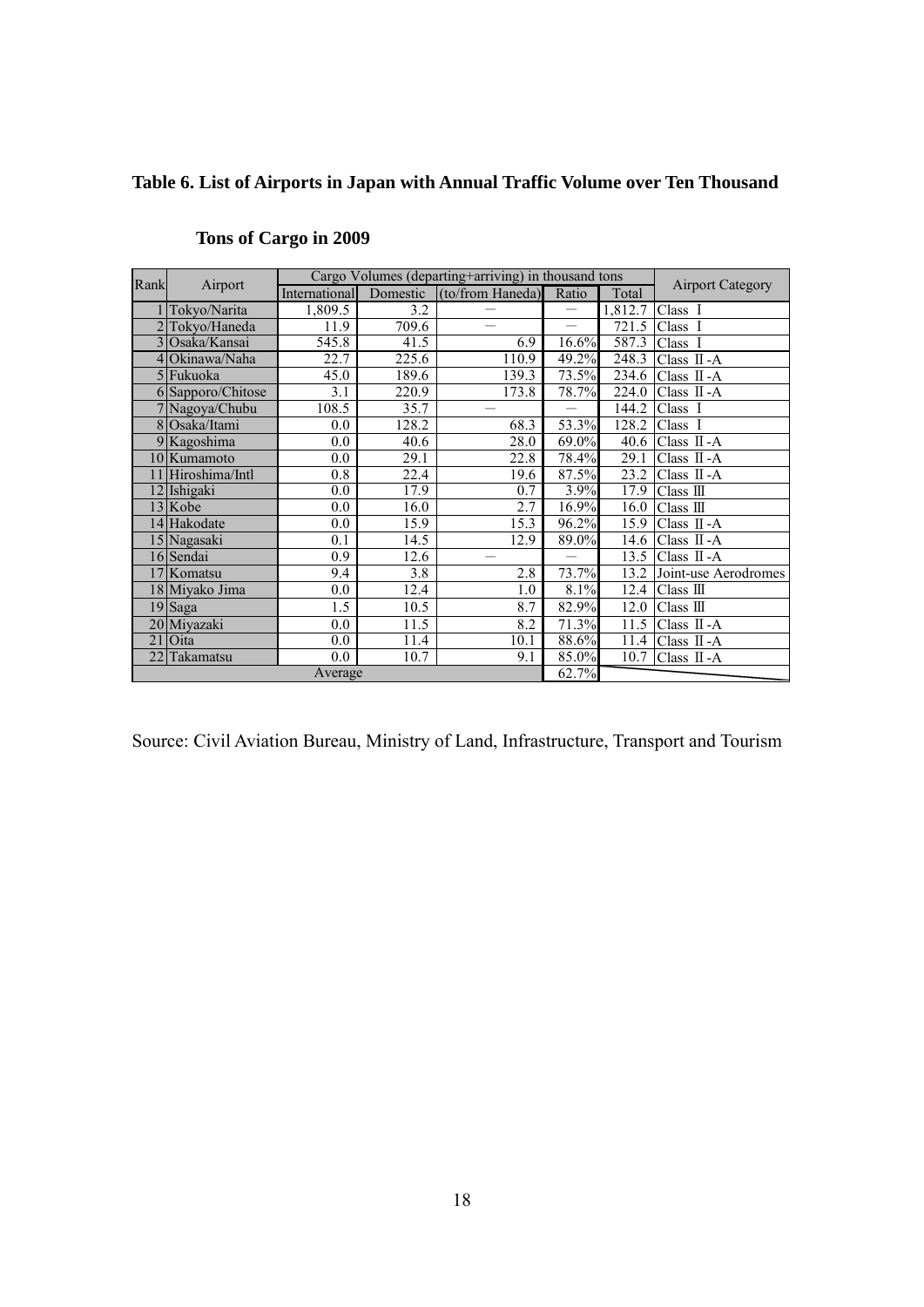#### **3. ASSESSMENT OF NETWORK QUALITY**

#### **3.1 Concept of NetCost Model**

In the NetCost model, which was first presented by Heemskerk and Veldhuis (2006a, 2006b) and developed by Veldhuis and Lieshout (2009), the concept of generalized travel costs is used. Generalized travel costs consist of three components: those related to travel time, frequency and airfares. These costs are an indication of the value of specific connections. The lower the costs of particular connections, the higher the perceived value for passengers. This value is determined in a specific algoritm, where costs are converted into utility levels and hence into an indication of consumer values. Route choice probabilities can be extracted from these values as well as transfer passenger market shares of airlines or airports in certain markets. Figure 6 shows the scheme of the NetCost model.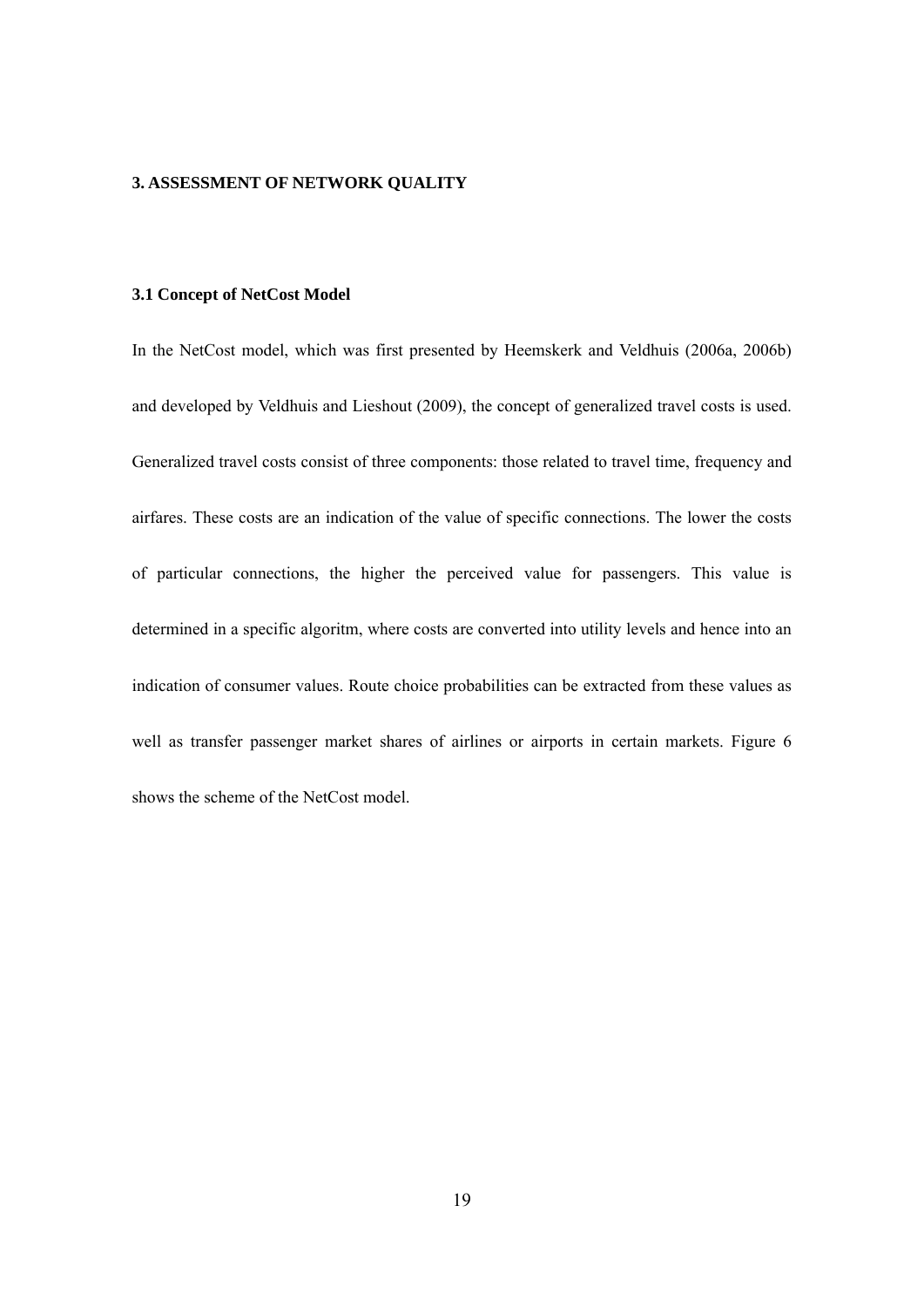

**Figure 6. Scheme of NetCost Model**

#### **3.2 Generalized Travel Costs**

#### (1) Costs related to Travel Time

The first cost component refers to the costs related to travel time. Direct connections have the shortest travel time, while a detour is involved with indirect connections. Detours lead to extra travel time, arising from longer flying time and connecting time at a hub, and consequently cause higher costs associated with travel time. Generalized travel costs related to travel time are determined by multiplying all travel time components with a monetary value of these components, which will be addressed below.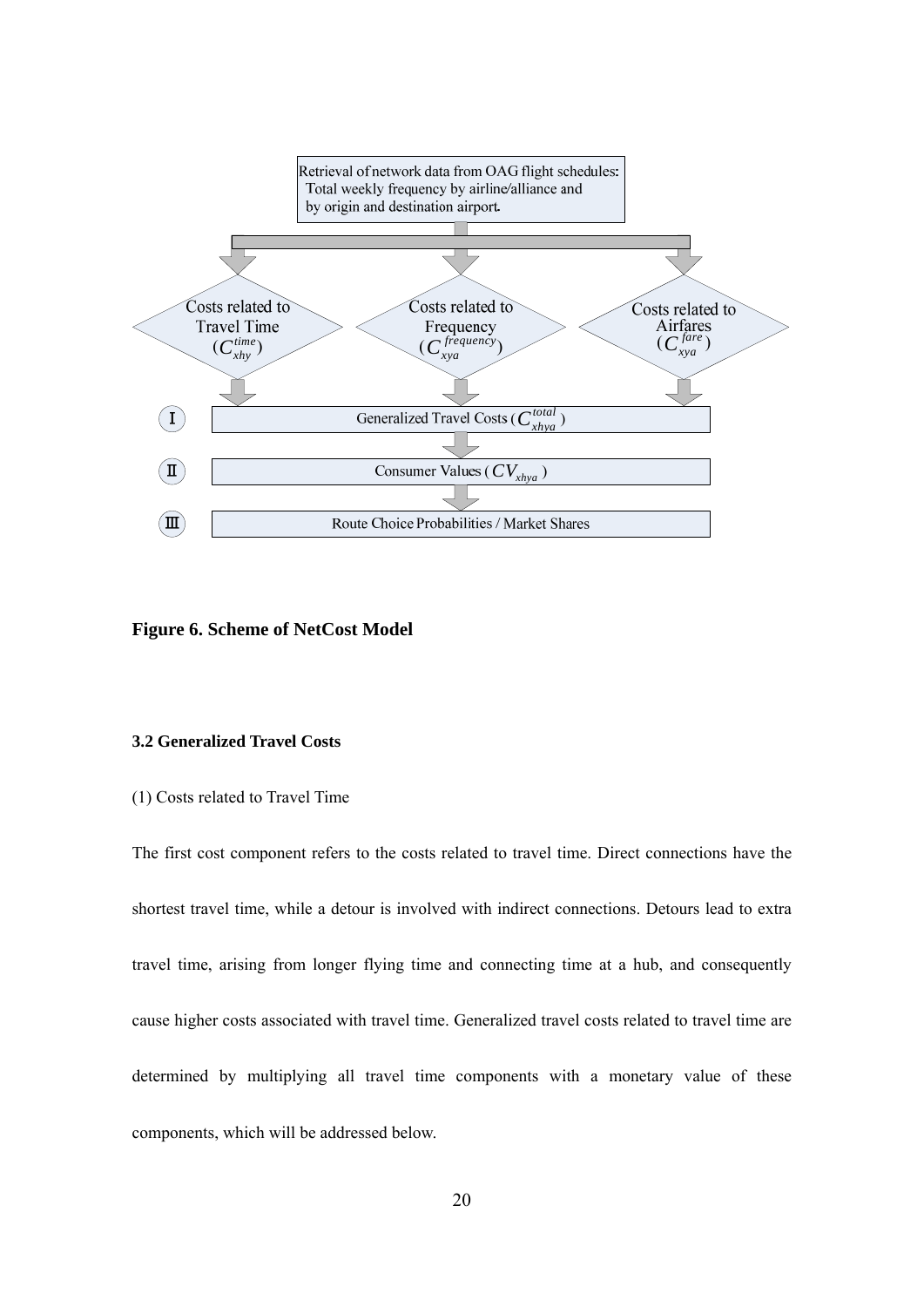First, the great circle distance between each origin and destination is determined. This distance is measured by taking the geographical coordinates of the two ends and computing the distance in kilometers. By assuming a particular speed and allowing some time for take-off and landing, the flight time between two airports, x and y, is determined;

 $t_{xy}$ <sup>flight</sup> *flight time (in hours) between origin airport x and destination airport y.* (1) The travel time of direct connections is equal to the great circle distance (in hours). Travel time of indirect connections is, however, clearly longer than that of direct connections. In case of indirect connections, the great circle distances between an origin airport and an intermediate hub as well as between an intermediate hub and a destination airport are computed. Total flight time is determined by adding these two components together;

$$
t_{xy}^{\text{flight}} = t_{xh}^{\text{flight}} + t_{hy}^{\text{flight}}
$$
 (2)

Where,

 $t_{xh}$ <sup>flight</sup> flight time (in hours) between origin airport x and intermediate hub h.  $t_{hv}^{flight}$ flight time (in hours) between intermediate hub h and destination airport y.

In case of indirect connections, the total travel time is longer than the non-stop flight time between x and y. The difference is the circuity time;

$$
t_{xhy}^{circuity} = t_{xh}^{flight} + t_{hy}^{flight} - t_{xy}^{flight}
$$
\n(3)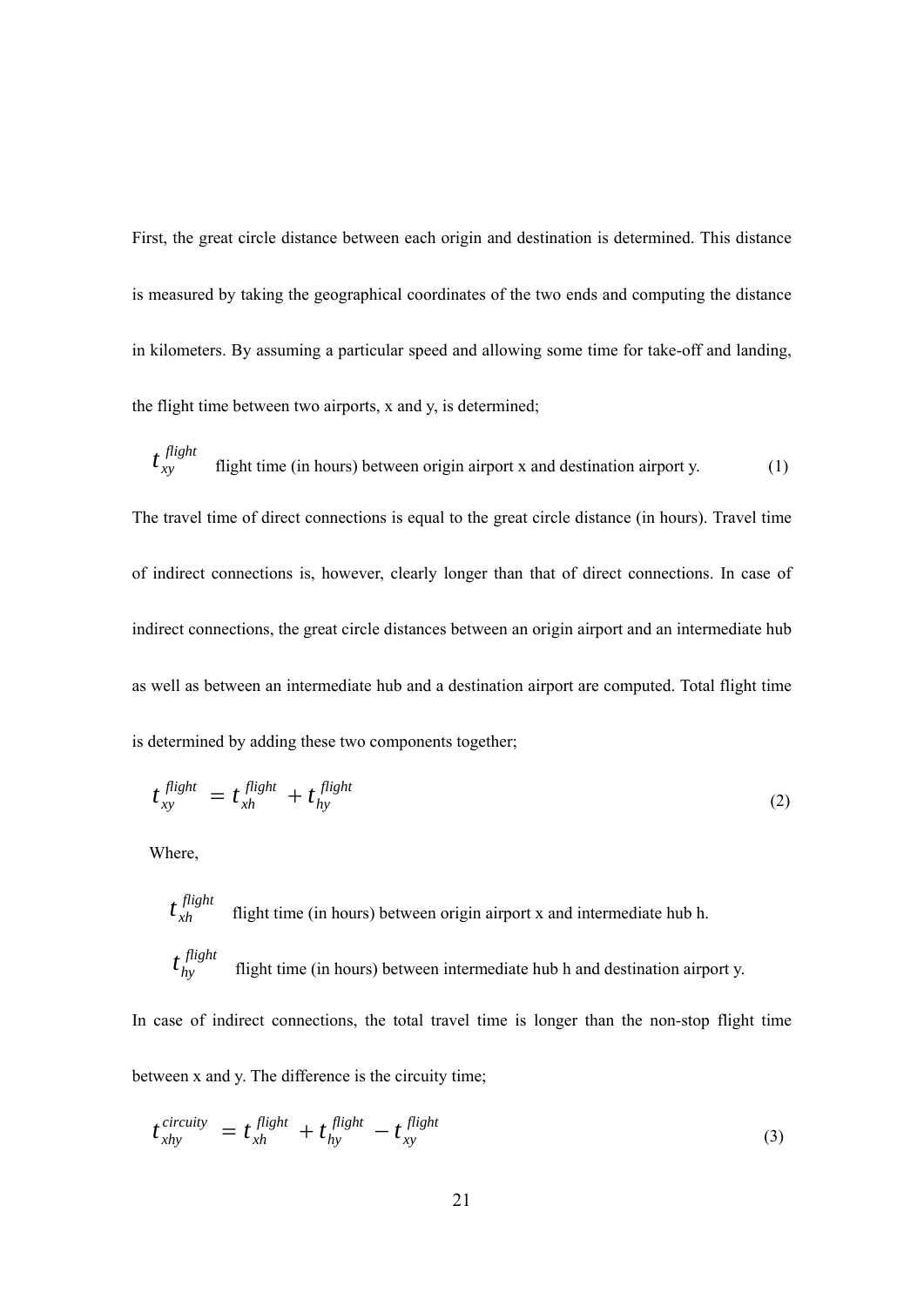In addition, there is the connecting time at an intermediate hub, which is also added to the travel time;

$$
t_h^{connecting}
$$
 connecting time (in hours) at intermediate hub h. (4)

Hence, the total elapsed travel time has now three components: non-stop flight time, circuity time and connecting time. Therefore, total travel time equals;

$$
t_{xhy}^{total\ travel\ time} = t_{xy}^{flight} + t_{xhy}^{circuity} + t_h^{connecting}
$$
\n(5)

The three components of total travel time do not, however, lead to the same degree of inconvenience. Circuity time and connecting time are perceived with a higher degree of inconvenience than in-flight time. Therefore, circuity time and connecting time are penalized with specific factors in the model. The model assumes a penalty factor depending on the flight distance, which is defined as;

$$
\mu_{xy} = 3 - 0.075 * t_{xy}^{\text{flight}} \tag{6}
$$

One single hour of circuity time of a short haul flight - say - one hour is penalized by a factor of close to 3, while one single hour of circuity time of a long haul flight - say - twelve hours is penalized by a factor of only little over 2. The difference between the penalty factors in short and long haul flights is justified by the recognition that one hour of circuity has relatively more inconvenience for short distances than for longer distances. The same argument holds for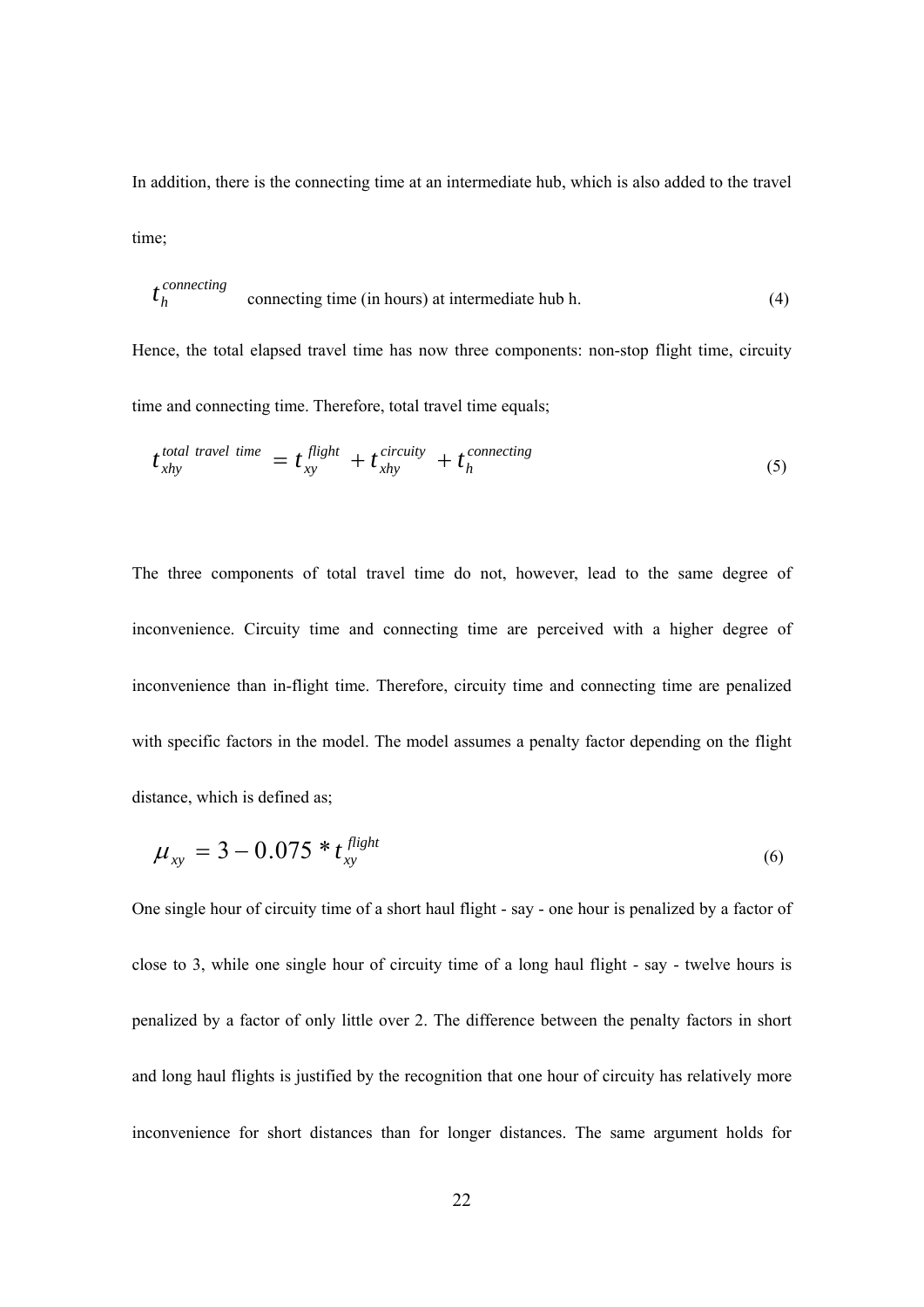connecting time, although a penalty factor for connecting time is overall slightly higher, as connecting time is perceived as even more inconvenient than circuity time. With these assumptions, a perceived travel time is able to be determined, which has the above penalty factors incorporated;

$$
t_{\text{xhy}}^{\text{perceived travel time}} = t_{\text{xy}}^{\text{flight}} + \alpha * \mu_{\text{xy}} * t_{\text{xhy}}^{\text{circuity}} + \beta * \mu_{\text{xy}} * t_{\text{h}}^{\text{connecting}}
$$
  

$$
(\alpha = 1, \beta = 1.25)
$$
 (7)

In case of direct connections, the perceived travel time equals the direct travel time, as there is no circuity nor connecting time. For indirect connections, the perceived travel time is longer than the actual travel time, as the assumed penalty factors have been incorporated.

Finally, the perceived travel time needs multiplying with the Value of Travel Time (VoTT) to obtain the generalized travel costs related to travel time.

$$
c_{\text{xhy}}^{\text{time}} = VOTT \cdot t_{\text{xhy}}^{\text{ perceived travel time}}
$$
\n(8)

#### (2) Costs related to Frequency

A flight hardly ever leaves exactly at the desired moment. The travel delay resulting from this is often called the schedule delay. The costs of this delay increase as frequencies decrease. The schedule delay is converted into costs by estimating the delay and multiplying it with the Value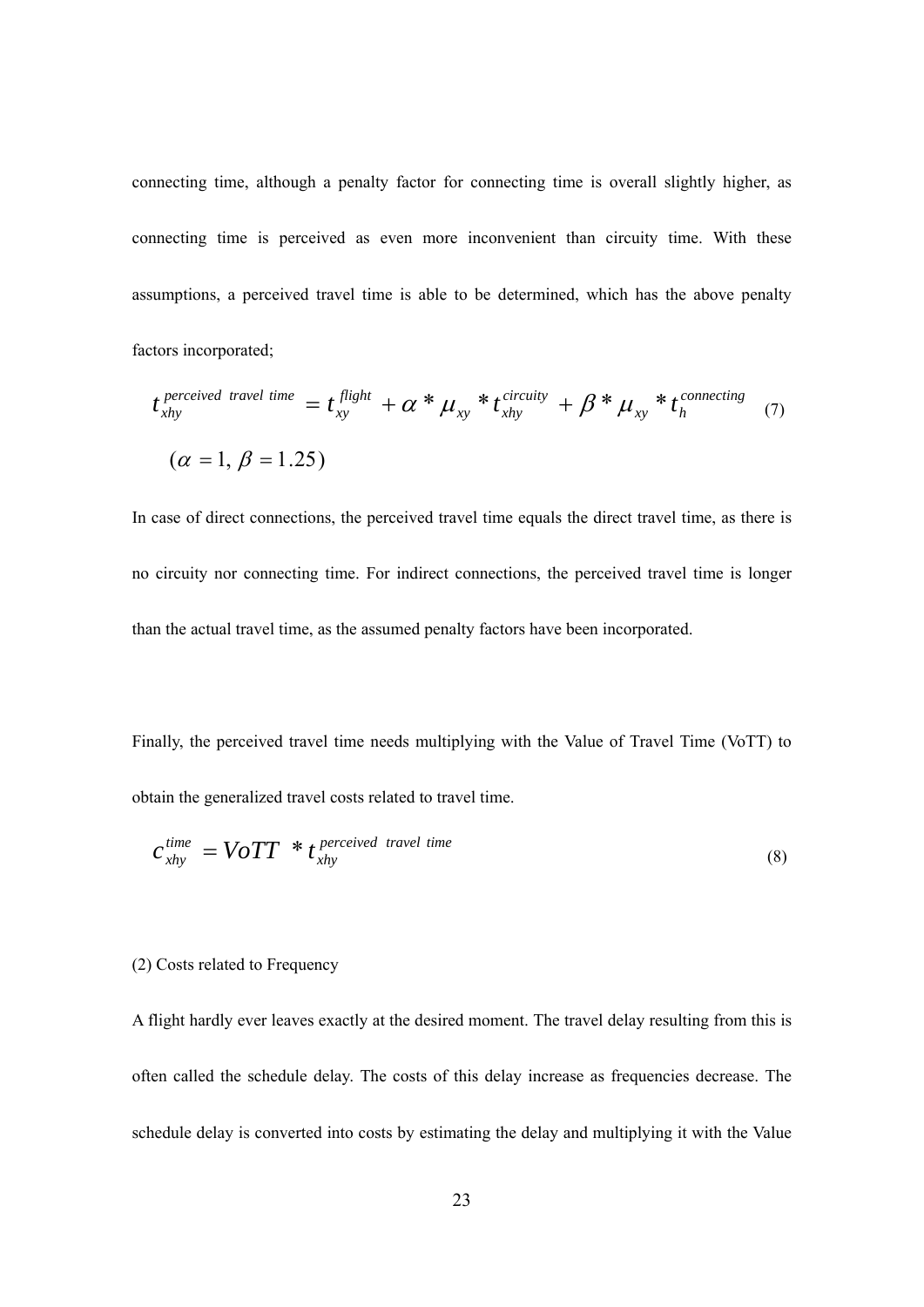of Waiting Time (VoWT). This schedule delay in the model is approximated by taking the average time between two subsequent frequencies. This is an inverse function of the frequency level. Assuming the operational length of the day as 16 hours, the total operational length of the week equals 112 hours. The average schedule delay for a flight between airport x and airport y with airline (alliance) a is approximated by taking half of the average time between two subsequent frequencies  $f_{xyz}$ ;

$$
t_{xyz}^{schedule\ delay} = \frac{0.5 * 112}{f_{xyz}^{direct}} = \frac{56}{f_{xyz}^{direct}}
$$
\n(9)

Where,

 $f_{xyz}^{direct}$  weekly direct frequency on the route between origin airport x and destination airport y with airline (alliance) a.

This equation represents the average schedule delay for direct connections. To determine the frequency level on indirect connections, a similar approach is adopted. For indirect connections, the schedule delays of the two flight components may be added up;

$$
t_{\text{xhya}}^{\text{schedule delay}} = \frac{56}{f_{\text{xha}}^{\text{direct}}} + \frac{56}{f_{\text{hya}}^{\text{direct}}}
$$
(10)

Where,

*direct* weekly direct frequency on the route between origin airport x and intermediate

hub h with airline (alliance) a.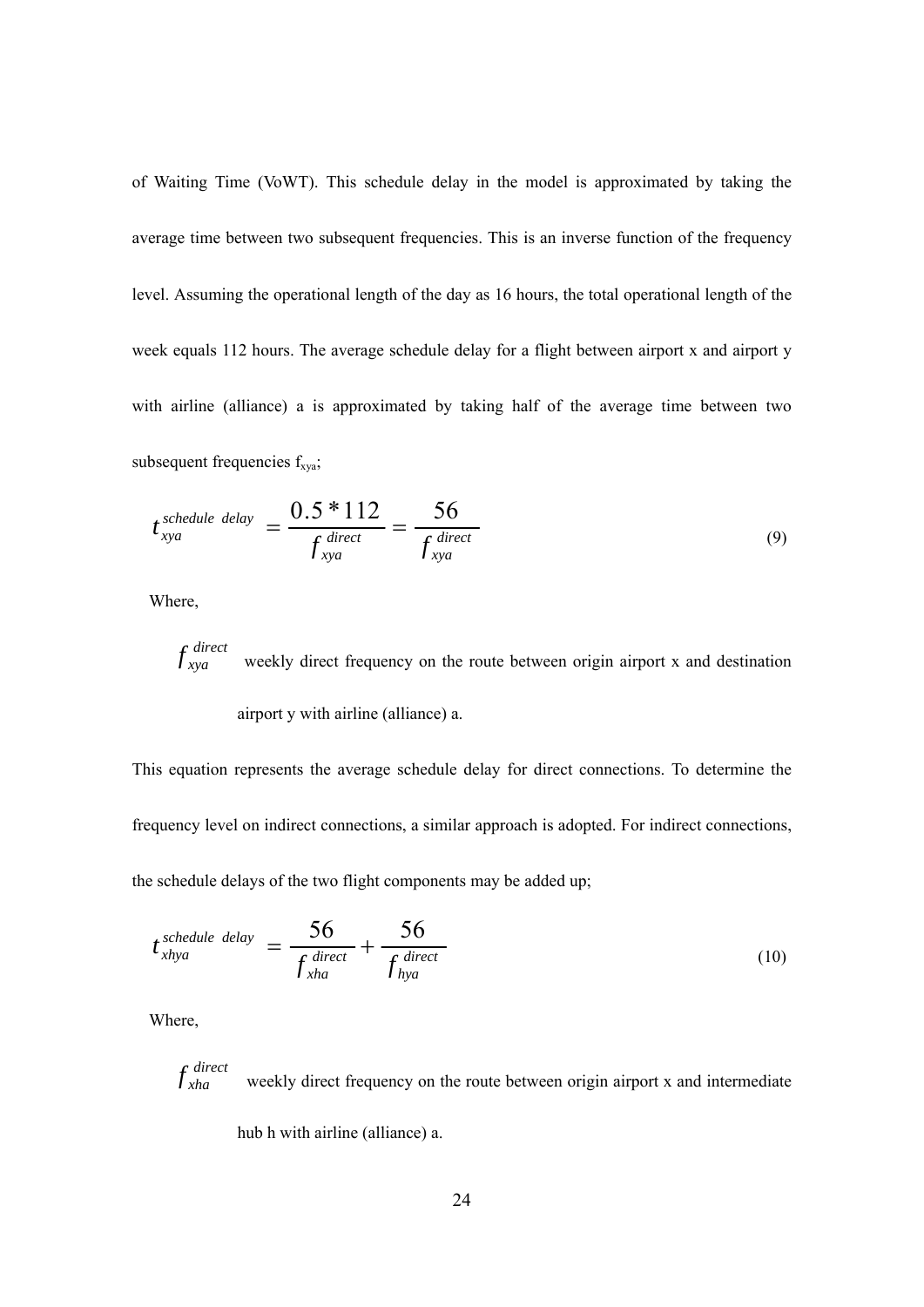*direct* weekly direct frequency on the route between intermediate hub h and destination airport y with airline (alliance) a.

As the schedule delay is an inverse function of the frequency level, so is the frequency level an inverse function of the schedule delay. Therefore,

$$
f_{\text{xhya}}^{\text{indirect}} = \frac{56}{t_{\text{xhya}}^{\text{schedule delay}}}
$$
 (11)

Where,

$$
f_{xhya}
$$
 weekly indirect frequency on the route between origin airport x via

intermediate hub h and destination airport y with airline (alliance) a.

When looking at the generalized travel costs related to frequency of a specific airline (alliance), direct as well as indirect frequencies have to be aggregated. For indirect connections, there may even be distinct routes via more hubs.

$$
f_{xya}^{total} = f_{xya}^{direct} + \sum_{h} f_{xhya}^{indirect}
$$
 (12)

Therefore, the average schedule delay of an airline (alliance) will be;

$$
t_{xya}^{schedule\ delay} = \frac{56}{f_{xya}^{total}}
$$
\n(13)

This specification, however, leads to unrealistically high average schedule delay and consequently unrealistically high costs for routes with low weekly frequencies. If the frequency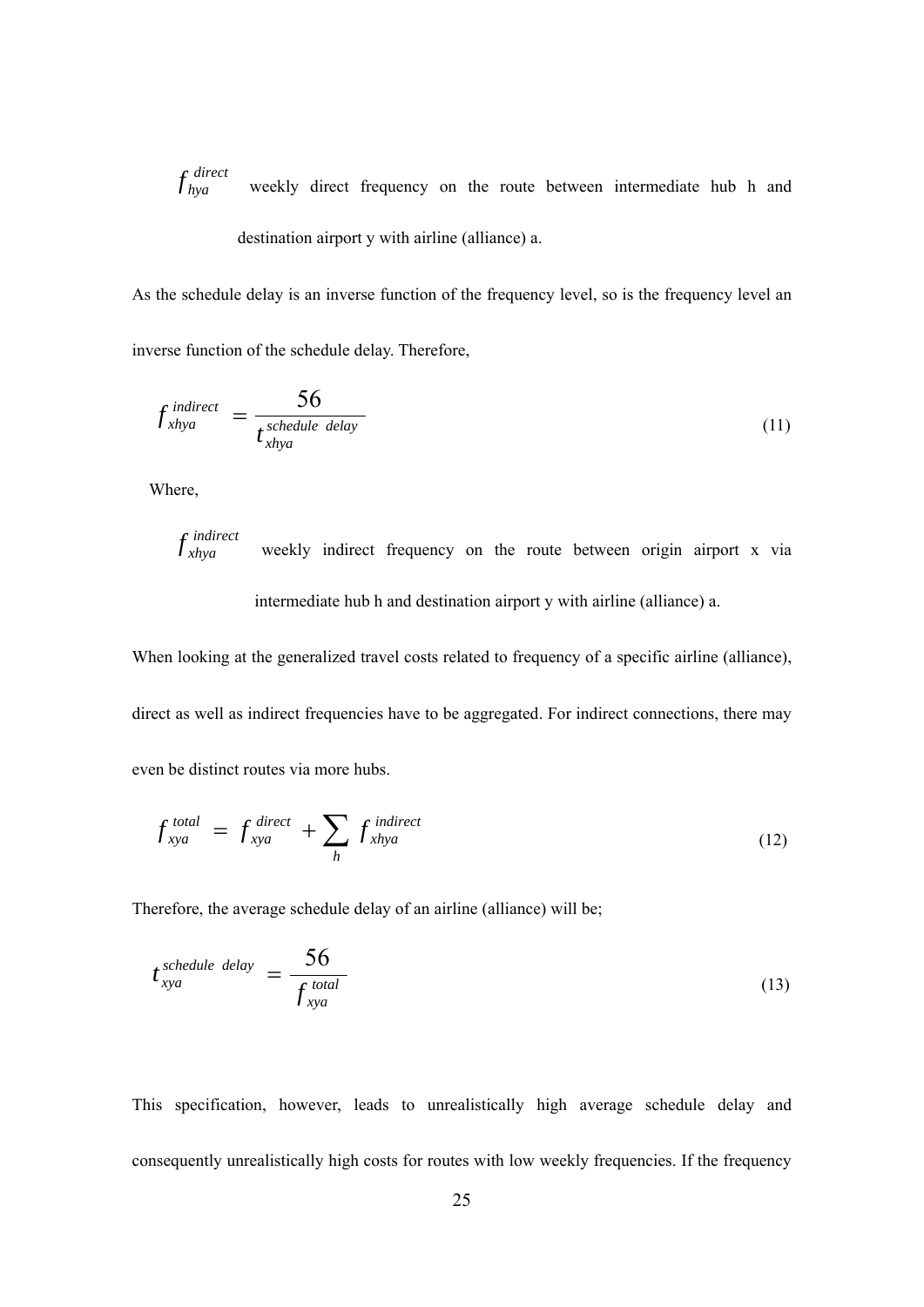level is as low as only once per week, for example, the schedule delay results in 56 hours, using this specification. It can be assumed that passengers in reality do not perceive the full length of the schedule delay as being inconvenient, as this period may be used productively. Therefore, some adjustments are made for frequencies lower than 28 per week (4 daily). In the model, the schedule delay for frequencies lower than 28 per week is determined as;

$$
t_{xyz}^{schedule\ delay} = 3.96 - 0.07 * f_{xyz}^{total} \quad \text{if } f_{xyz}^{total} < 28 \tag{14}
$$

The effects of this change are visualized in Figure 7. Waiting time still increases for lower frequencies, but not exponentially. The maximum waiting time now approaches 4 hours only.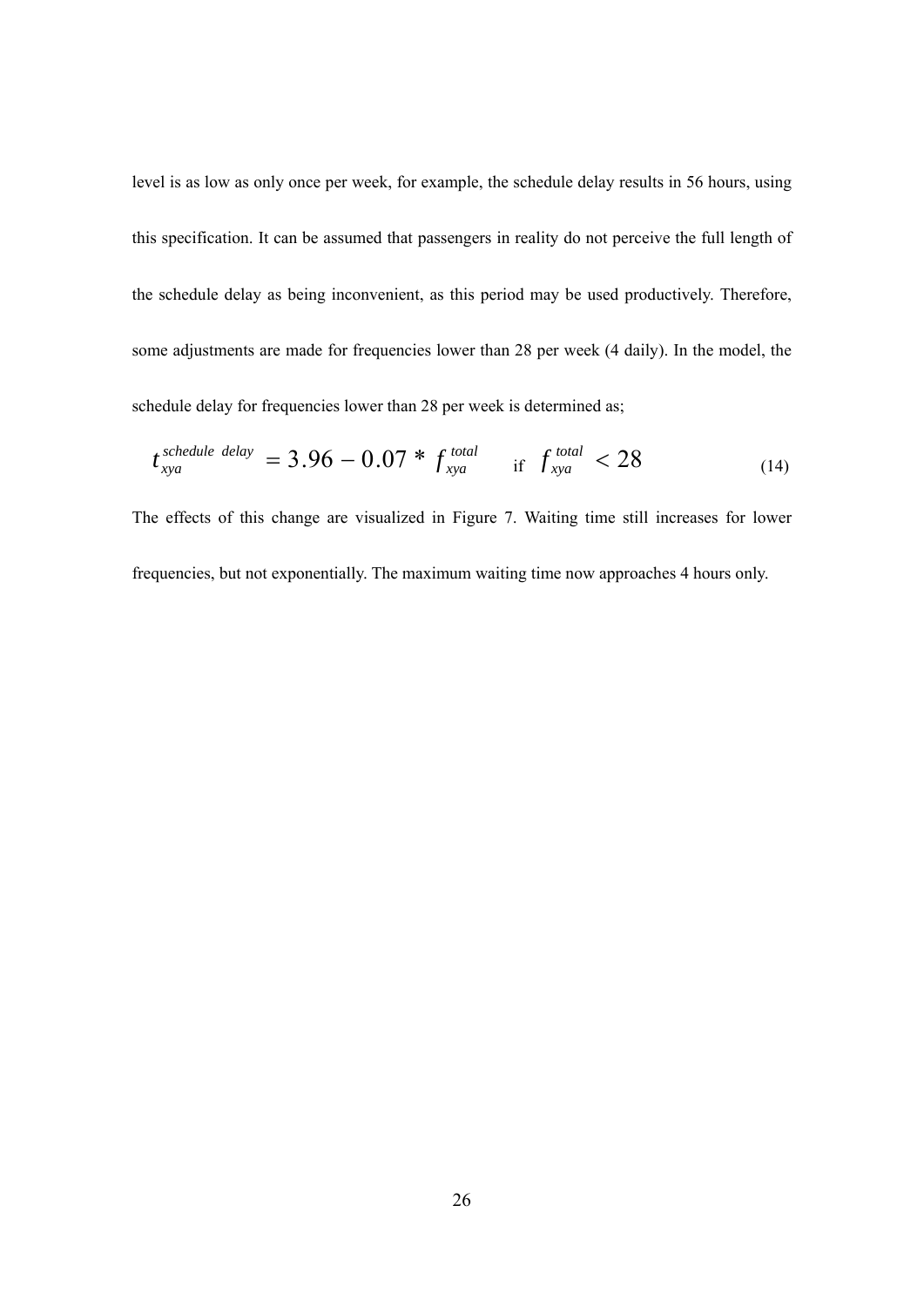

**Figure 7. Average Schedule Delay as a Function of Frequency** 

#### **(before and after adjustments)**

The final process is the determination of the generalized travel costs. This requires multiplying the average schedule delay by the Value of Waiting Time (VoWT). This is done for each direct and indirect connection. The determination of the generalized travel costs related to frequency is now;

$$
c_{xyz}^{frequency} = VoWT * t_{xyz}^{schedule\ delay}
$$
 (15)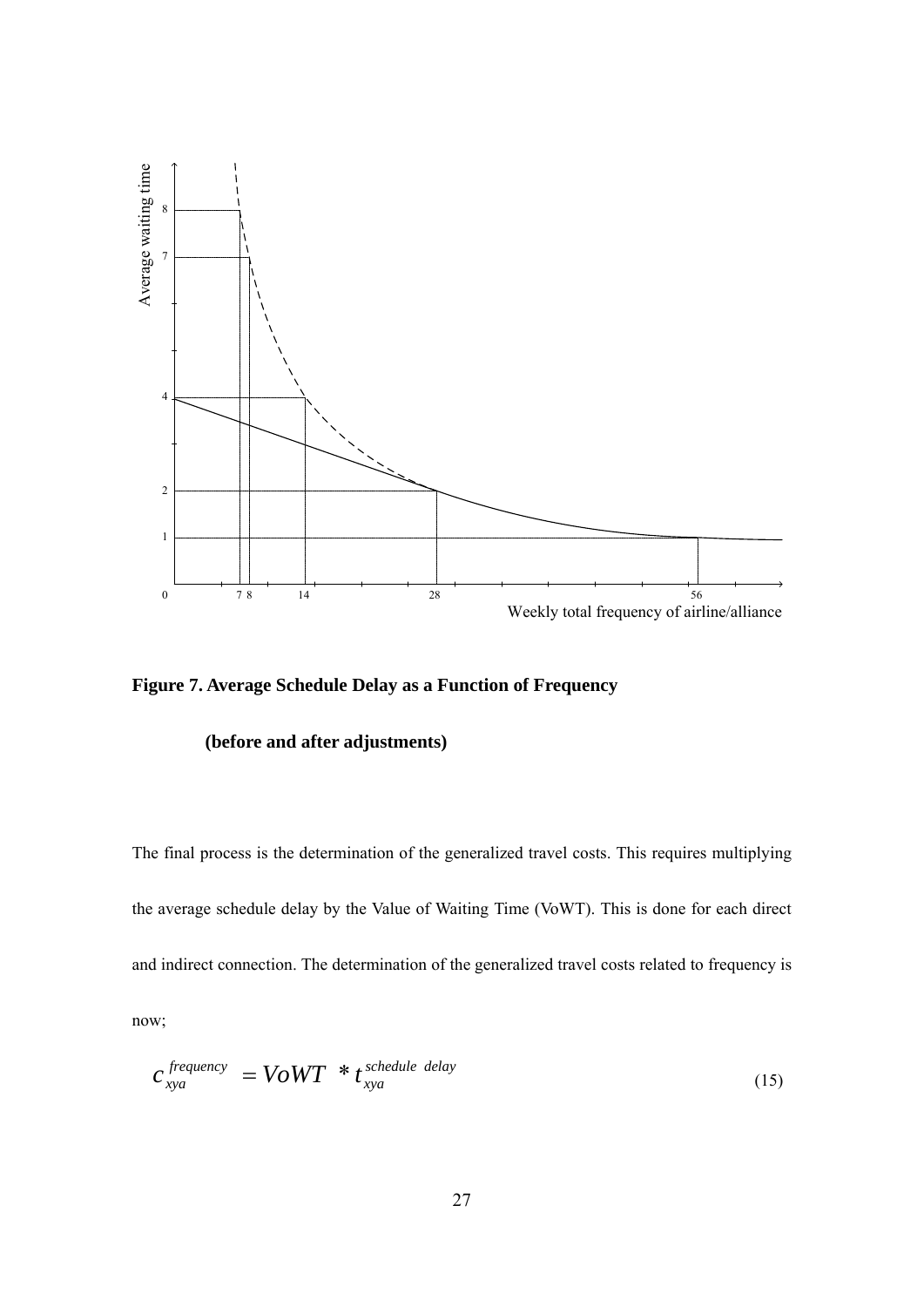#### (3) Costs related to Airfares

The final component of generalized travel costs is the airfares. Consistent statistical information on airfares is very limited available, which consequently cannot be used in the model. There are, however, some systematic factors that determine the level of airfares to some extent, so these factors are used in the model to determine the expected airfares.

One of these systematic factors is clearly the distance between the origin and the final destination, irrespective of the route flown. The airfares are therefore based on the great circle distance (in hours) between the origin and the final destination. From this distance, the 'reference fare' is computed. But the airfares are not determined only by the distance. Other systematic factors lead to possible adjustments of the reference fare. In the model, the expected airfares depend also on the;

- 1) Route types: direct or indirect
- 2) Carrier types: network or point-to-point carrier
- 3) Airlines or alliances
- 4) Passenger travel purposes: business or leisure
- 5) Competition levels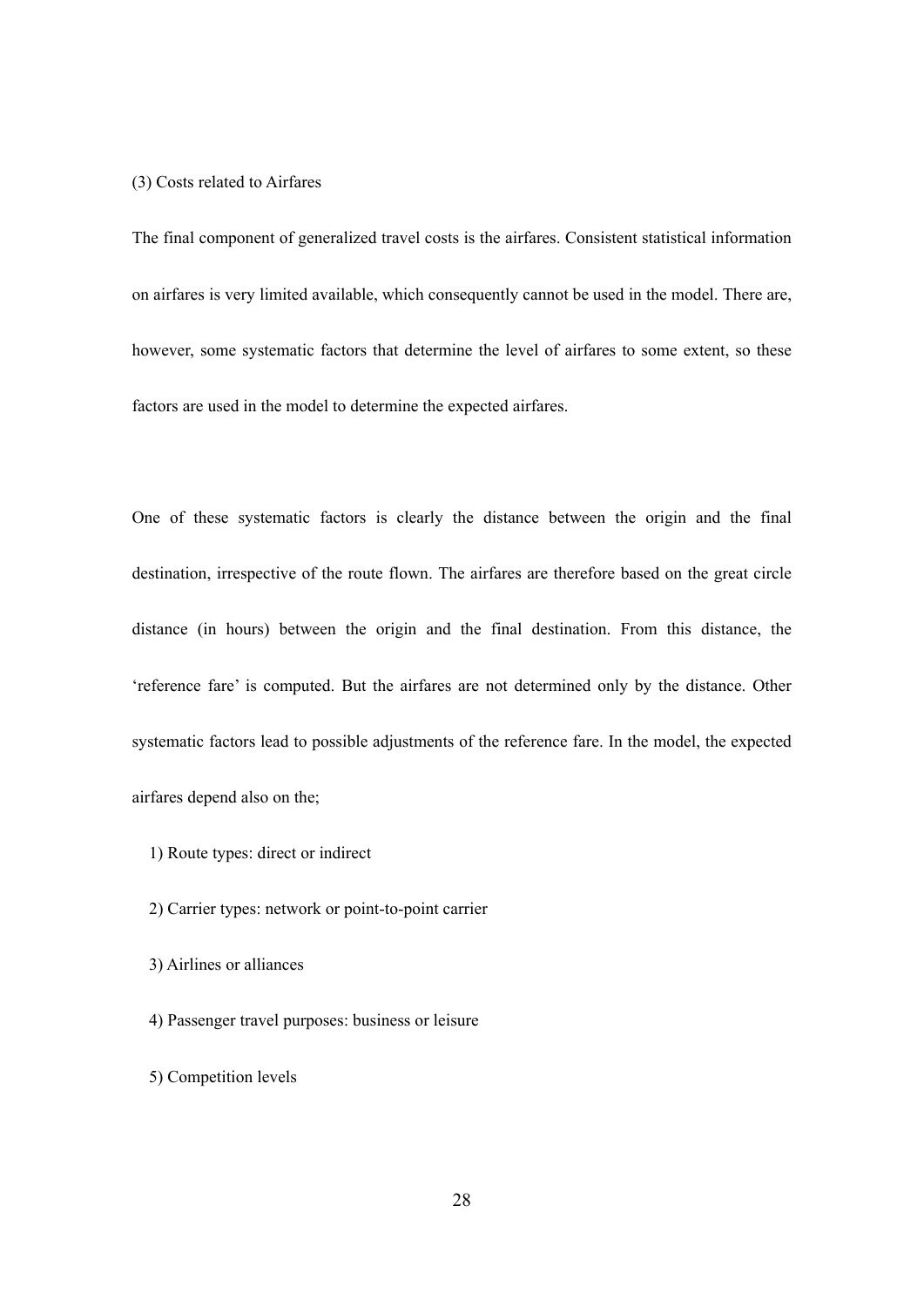1) Route types: direct or indirect (adjustment factor:  $\pi_r$ )

Generally, the airfares on direct routes are higher than those on indirect routes, even though the distance flown of indirect routes is longer. The rationale behind this is that the perceived quality and therefore the willingness-to-pay of indirect flights are lower. In this model, the route adjustment factor ( $\pi_r$ ) is introduced to reflect this difference between them.

2) Carrier types: network or point-to-point carrier (adjustment factor:  $\pi_0$ )

The second adjustment factor depends on the carrier type ( $\pi$ <sub>o</sub>). Fares also depend on the type of carrier operating a certain route. The NetCost model distinguishes two types of carriers: network carriers and point-to-point carriers. Network carriers are generally the established flag carriers, who develop networks around their central hubs. Point-to-point carriers do not develop networks at their home bases, but offer frequent direct services. The latter category includes charter services or so-called low-cost carriers.

#### 3) Airlines or alliances (adjustment factor:  $\pi_a$ )

Airfare differences between airlines or alliances within these two main carrier types can be reflected, if necessary, by introducing an additional adjustment factor for particular airlines or alliances ( $\pi_a$ ).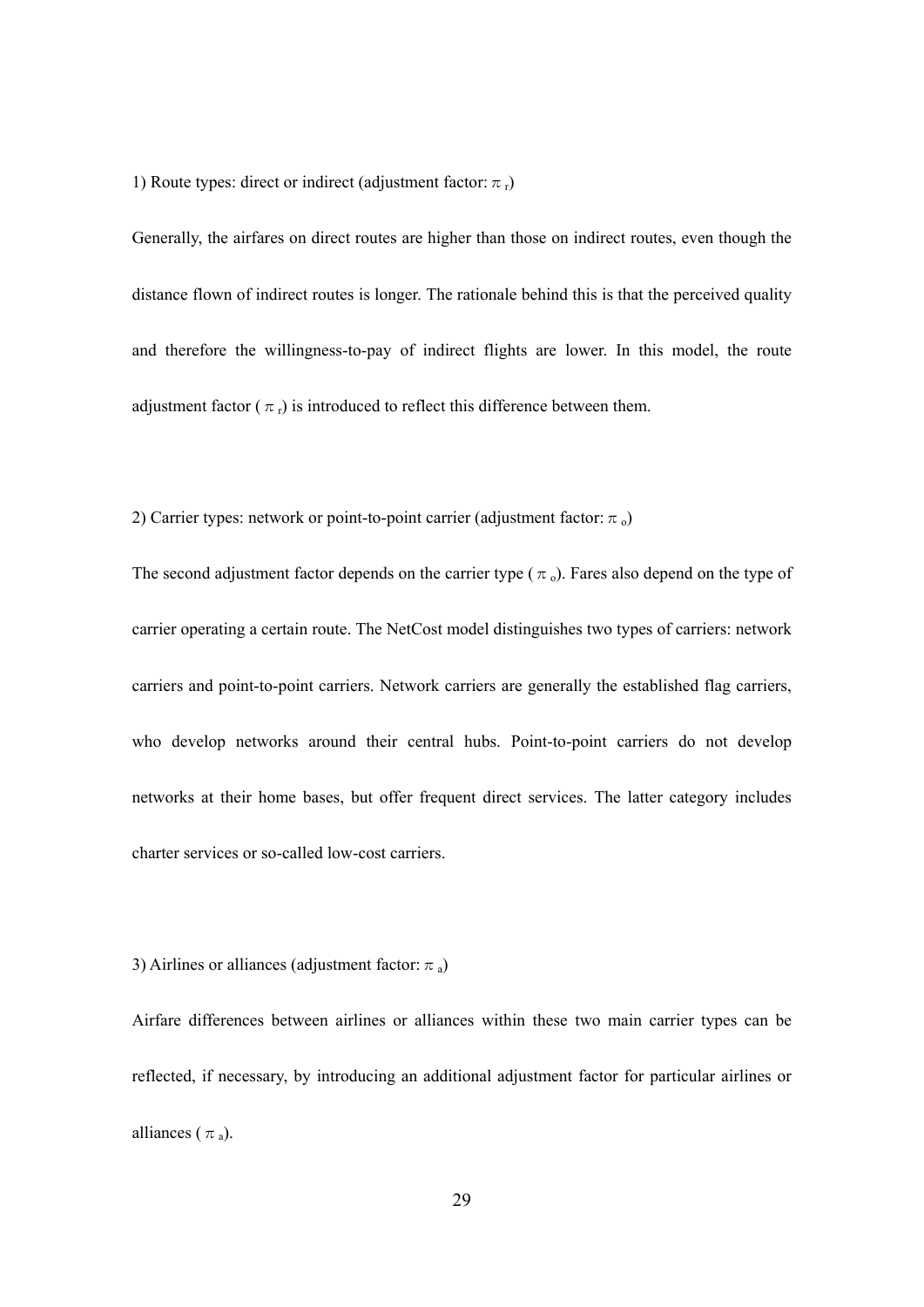4) Passenger travel purposes: business or leisure (adjustment factor:  $\pi$ <sub>p</sub>)

The model also has an option for assuming an adjustment factor for passenger travel purposes  $(\pi_p)$ . Higher airfares are commonly paid by business passengers than by leisure passengers for some benefits.

#### 5) Competition levels (adjustment factor:  $\pi_c$ )

The final adjustment made on the reference fare is based on the competition levels in the market. Generally, airfares in the market with high competition levels are significantly lower than those in the market with low competition levels. The competition level in each specific market is approached by determining the concentration index in the market. Markets with a high concentration index, where most of the services are provided by a limited number of carriers, have limited competition, while markets with a low concentration index, where many competing carriers provide the services, have strong competition.

The concentration index is obtained by taking the connectivity shares of each of the competitors in a specific market. For each connection in a particular market, the weekly connectivity level is determined. For direct non-stop connections, weekly connectivity equals weekly frequency. For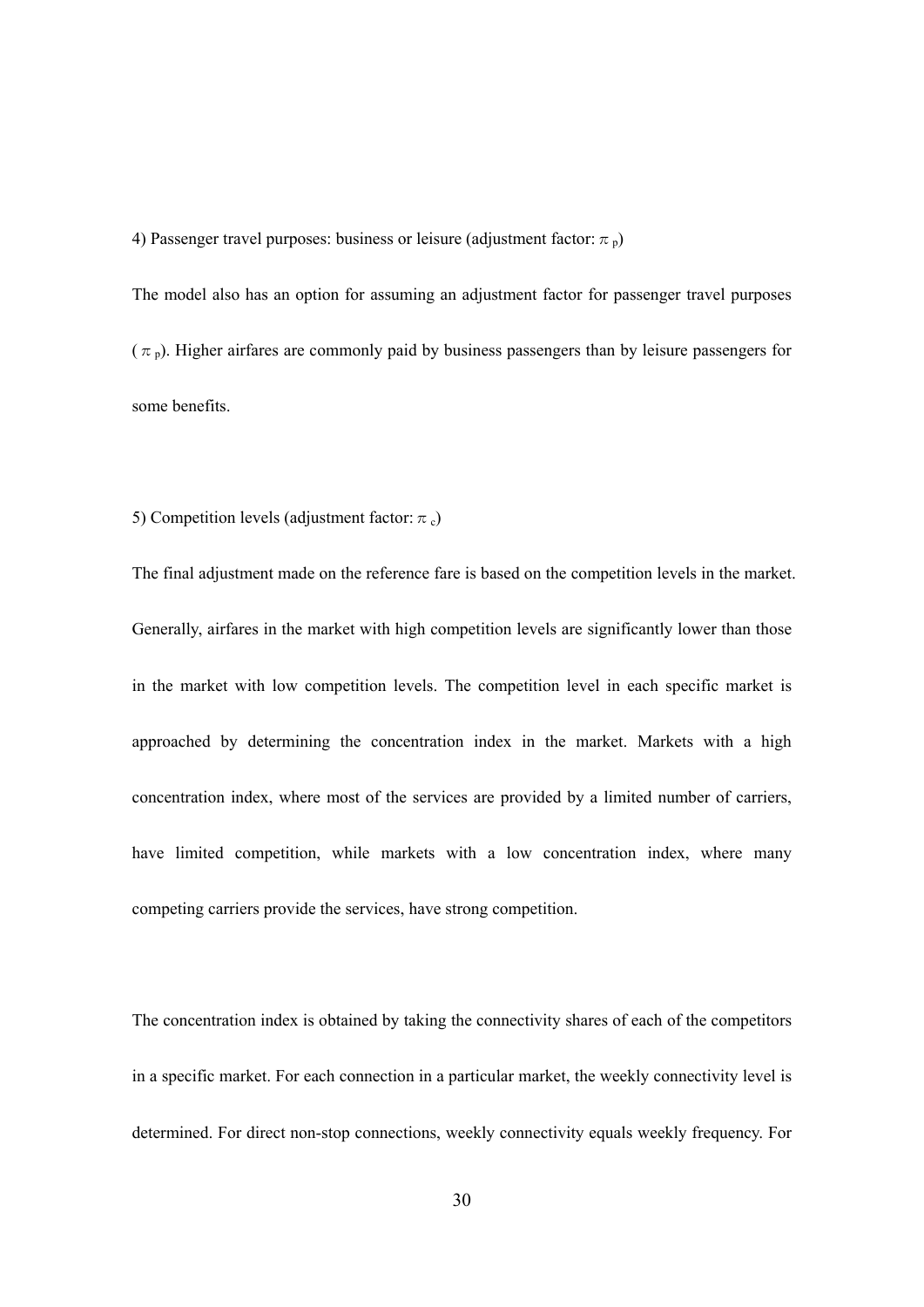direct multi-stop and indirect connections, weekly connectivity level is lower than weekly frequency level, as the elapsed time is longer. Hence, the frequency level is adjusted by applying a quality index (ranging from 0 to 1, depending on the elapsed time). For details on how this quality index is calculated, see Veldhuis (1997), Burghouwt and Veldhuis (2006), Burghouwt et al. (2009) and De Wit et al. (2009).

The total connectivity from origin airport x to destination airport y with airline (alliance) a is now determined as;

$$
CNU_{xya} = f_{xya}^{direct} + \sum_{h} (f_{xhya}^{indirect} * q_{xhya})
$$
\n(16)

Where,

*CNU xya* weekly connectivity units on the route between origin airport x and destination

airport y with airline (alliance) a.

- *direct* weekly direct frequency on the route between origin airport x and destination airport y with airline (alliance) a.
- *indirect* weekly indirect frequency on the route between origin airport x via intermediate hub h and destination airport y with airline (alliance) a.
- $q_{\text{xhya}}$  quality index ranging from 0 to 1.

These connectivity levels with airlines (alliances) are used to determine the concentration index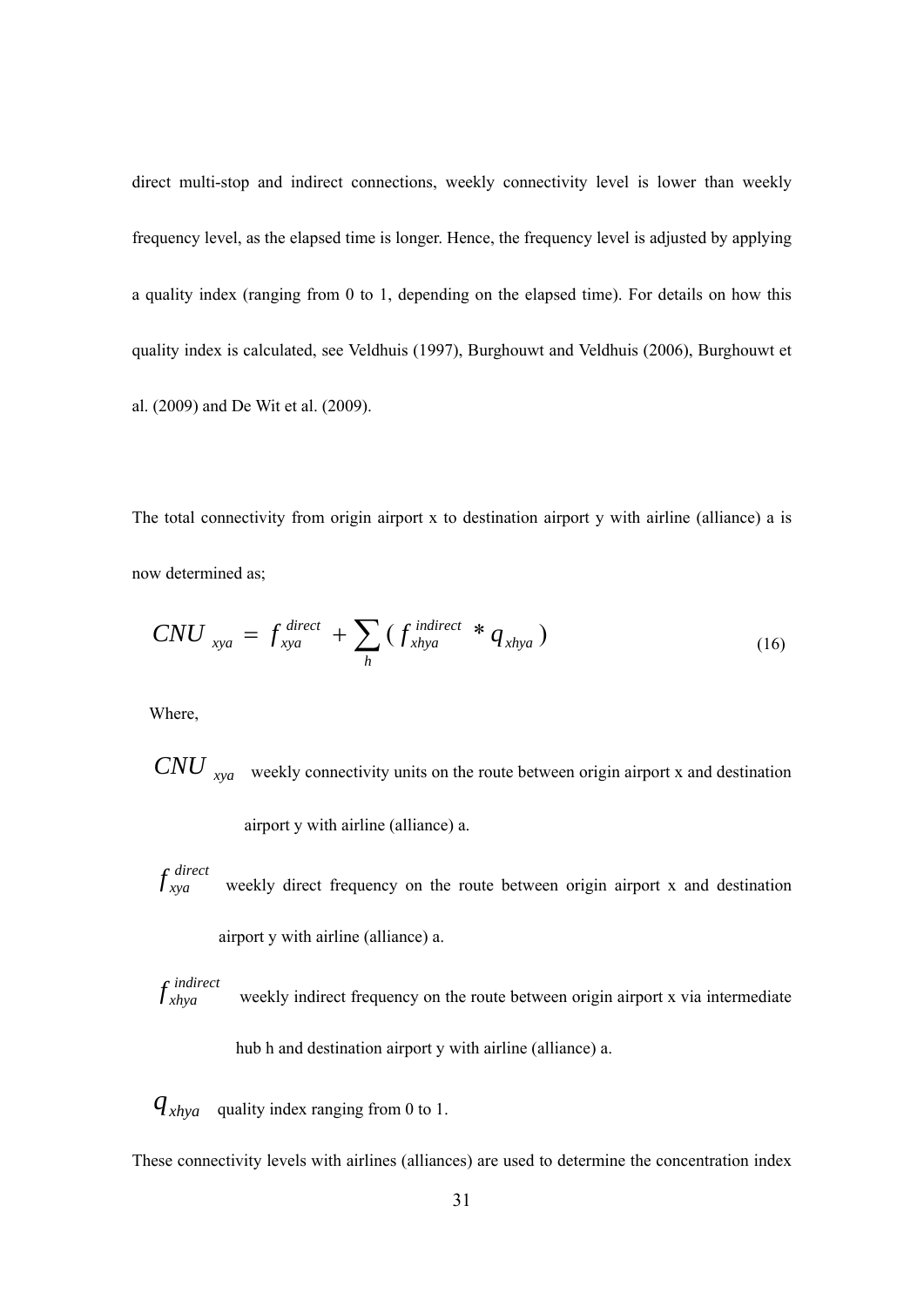in the market between x and y. Aggregating the squares of the connectivity shares of each of the competing airlines (alliances) results in the Hirschman-Herfindahl Index (HHI) of the market between x and y;

$$
HHI_{xy} = \sum_{a} \left( \frac{CNU_{xya}}{\sum_{a} CNU_{xya}} \right)^2
$$
 (17)

The final issue is to determine the adjustment to the reference fare based on this competition level. This adjustment factor ( $\pi_c$ ) is supposed, in the model, to be a function of competition level;

$$
\pi_c = \eta + \varphi^* H H I_{xy}
$$
\n<sup>(18)</sup>

Finally, the expected airfares are expressed with all adjustment factors;

$$
c_{xyz}^{fare} = (reference \; fare) * \pi_r * \pi_o * \pi_a * \pi_p * \pi_c \tag{19}
$$

In summary, the total generalized travel costs can now be determined by adding up these three

components  $((8), (15)$  and  $(19))$ ;

$$
c_{\text{xhya}}^{\text{total}} = c_{\text{xhy}}^{\text{time}} + c_{\text{xya}}^{\text{frequency}} + c_{\text{xya}}^{\text{fare}} \tag{20}
$$

#### **3.3 Consumer Values and Route Choice Probabilities**

The generalized travel costs are a main determinant of the attractiveness of a particular route.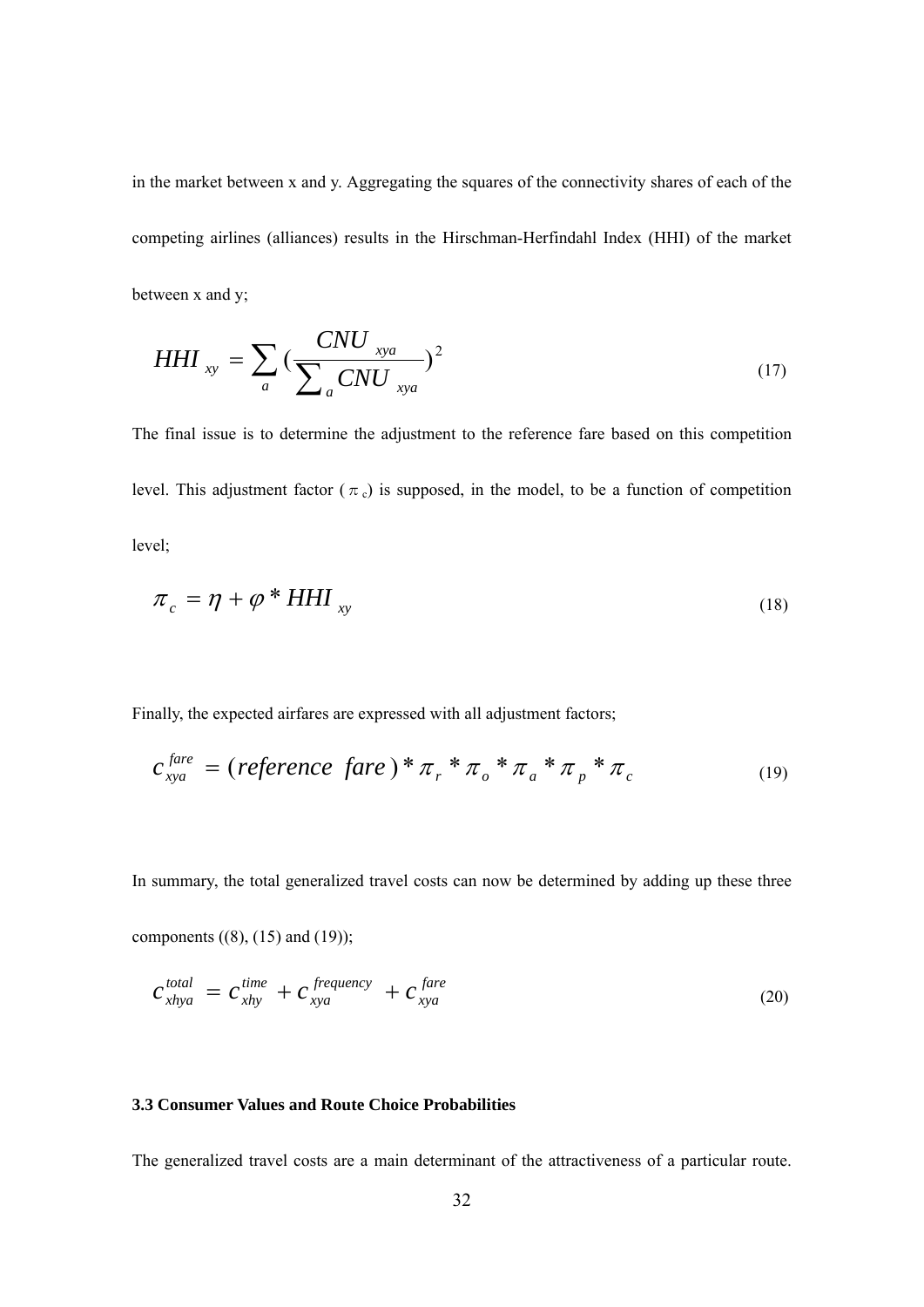This, in turn, determines the probability that this route alternative is chosen. It is, however, not only the cost level of the route, but also the frequency level at which the route is offered. Therefore, utility functions are used to derive an indicator, expressing the attractiveness for passengers: consumer values. From these consumer values, route choice probabilities are derived.

The utility is a function of generalized travel costs;

$$
U_{\chi hya} = e^{\rho^* c_{\chi hya}^{total}}
$$
 (21)

Where,

*U xhya* utility of the connection between origin airport x via intermediate hub h and destination airport y with airline (alliance) a. In case of direct connections, h=0.

$$
\rho
$$
 "spread" parameter.

This function expresses the value for passengers of one particular connection. If compared with other connections, the value of this particular connection is firstly multiplied by the frequency of airline (alliance) a in the market between x and y, from which the total consumer values of the connection are obtained between origin airport x via intermediate hub h and destination airport y with airline (alliance) a;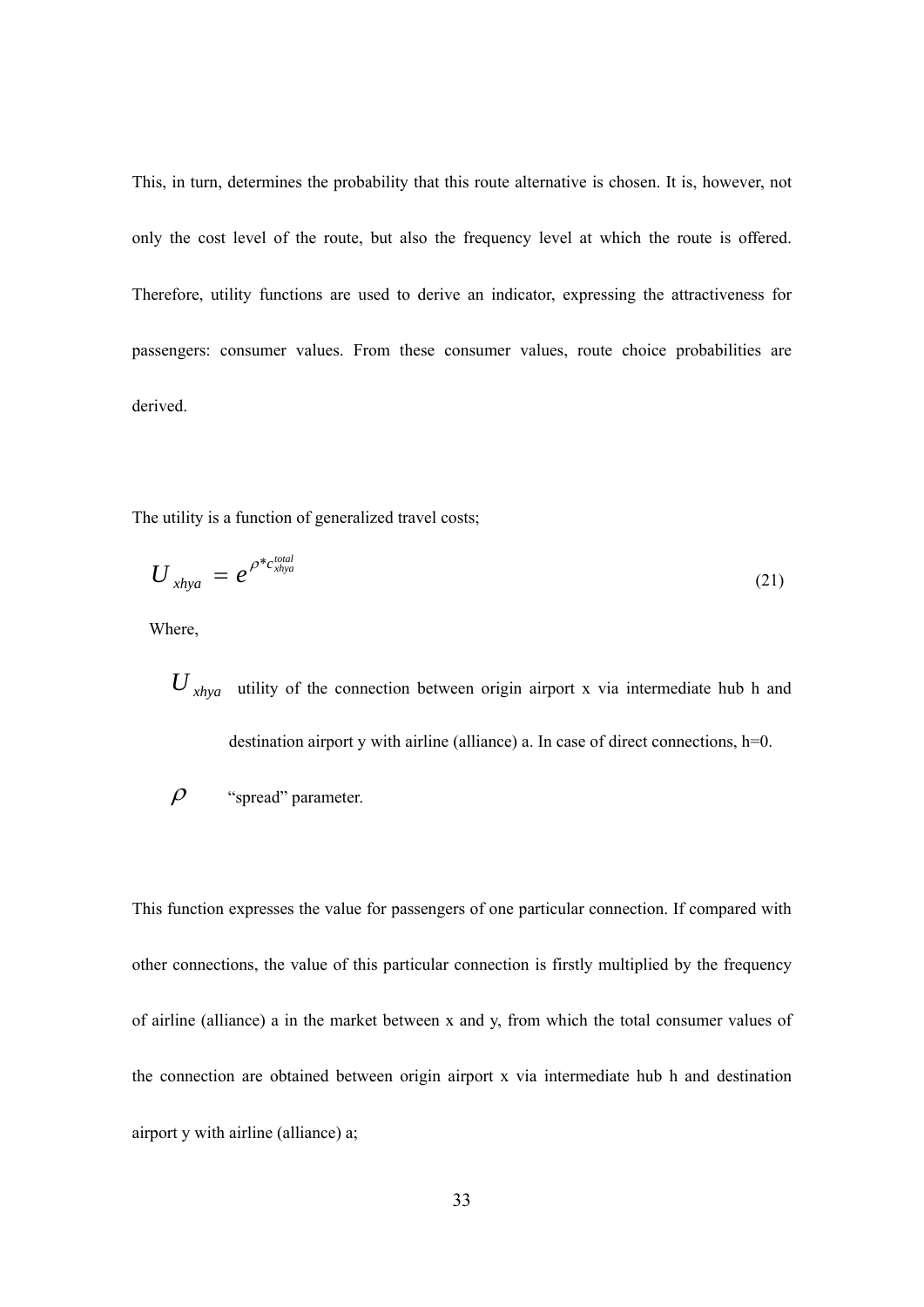$$
CV_{\lambda hya} = f_{\lambda hya} * U_{\lambda hya}
$$
 (22)

Where,

 $CV_{xhya}$  consumer values of the connection between origin airport x via intermediate hub h and destination airport y with airline (alliance) a. In case of direct connections, h=0.

This consumer values can now be used in assessing the attractiveness of a particular route vis-à-vis other routes;

$$
p_{\text{xhya}} = \frac{CV_{\text{xhya}}}{\sum_{h} \sum_{a} CV_{\text{xhya}}} = \frac{CV_{\text{xhya}}}{CV_{\text{xy}}}
$$
(23)

Where,

 $P_{\text{x}hya}$  probabilities the connection (via intermediate hub h) with airline (alliance) a is chosen in the market between x and y. In case of direct connections, h=0.

 $CV_{xy}$  total consumer values in the market between x and y.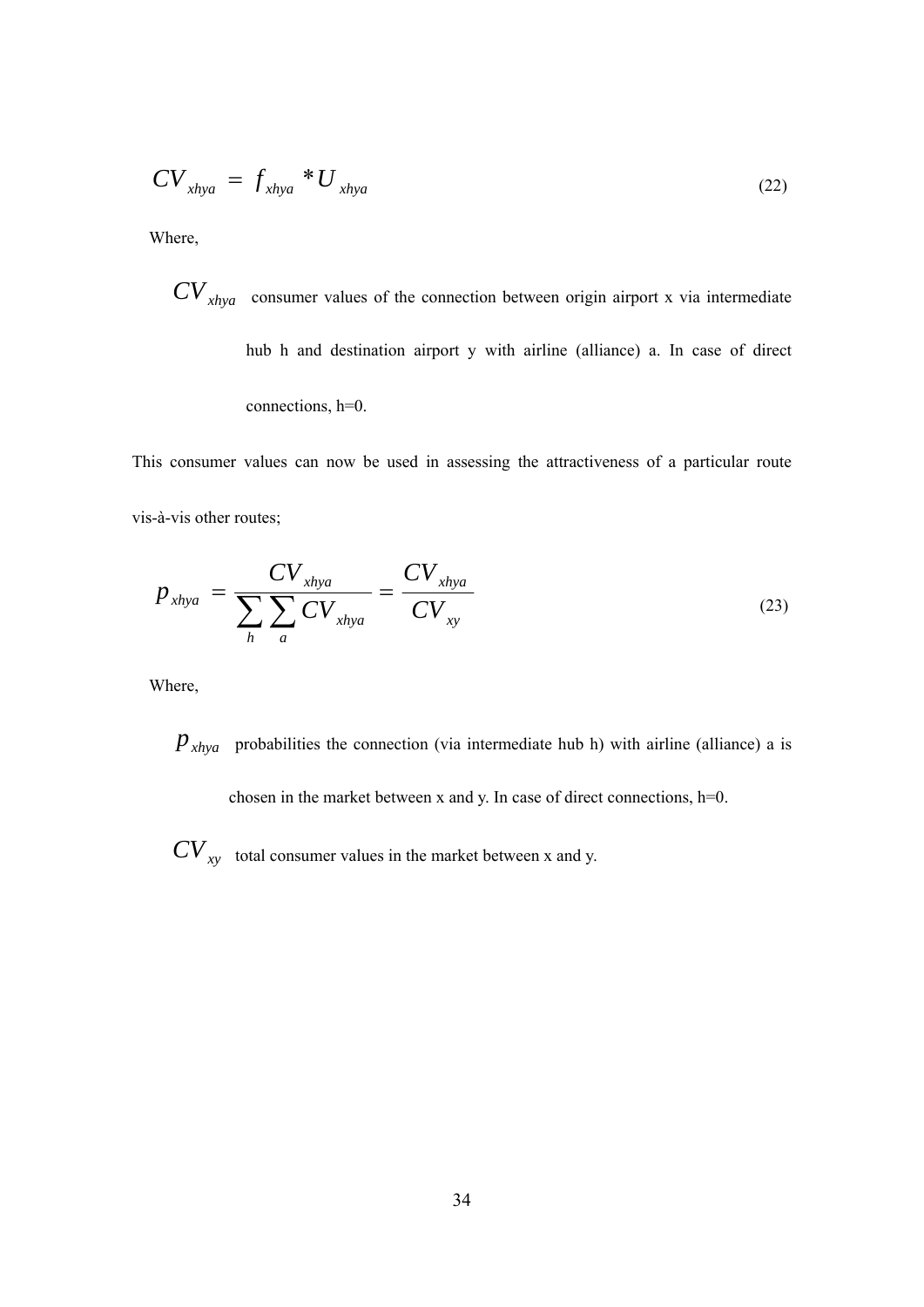# **4. ROUTE CHOICE PROBABILITIES OF PASSENGERS DEPARTING FROM JAPAN BEFORE AND AFTER OPENING OF SCHEDULED INTERNATIONAL SERVICES AT TOKYO INTERNATIONAL AIRPORT**

#### **4.1 Assumptions on Parameters**

The previous section has addressed the methodology behind the determination of the generalized travel costs, the consumer values and the route choice probabilities within the NetCost model. This section shows an application of this model; how the model may be used in estimating the route choice probabilities and the transfer passenger market shares at major hub airports with regard to passengers departing from Japan.

Basically in line with the literatures applied in Europe (Spiller (1989), Reiss and Spiller (1989), Lijesen (2004)), or the experiences in the European context, the assumptions on parameters are as follows.

In the model, the value of travel time (VoTT) of 20 euro per hour is assumed for passengers with leisure travel purpose, and 50 euro per hour for passengers with business travel purpose. In case no distinction is made between these two travel purposes, the value of travel time equals 35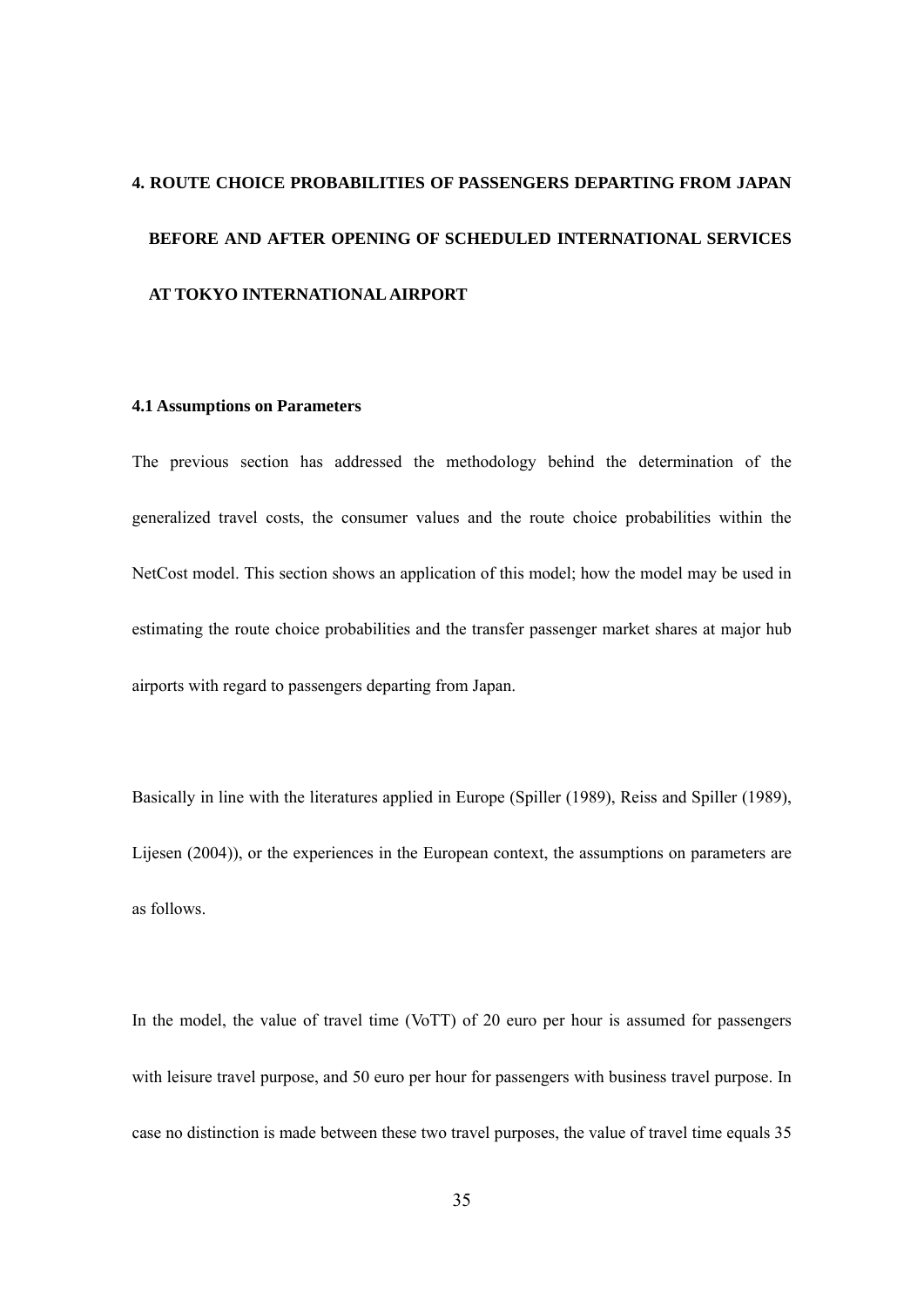euro. The value of waiting time (VoWT) is assumed only 40% of the value of travel time. Background of this is that the time involved with the schedule delay can be used more productively than the actual travel time. Hence, the value of waiting time equals 8 euro for leisure passengers and 20 euro for business passengers. In case no distinction is made between these two travel purposes, the value of waiting time equals 14 euro.

As for the reference fare, it is assumed to start with 80 euro, and for each additional hour of flight time, 40 euro is added.

With regard to the adjustment factor on route types ( $\pi$ <sub>r</sub>), the assumption is made that the airfares on direct routes are 5% higher than the reference fare and those on indirect routes are 5% lower than the reference fare. This means that this factor has a value of 1.05 for direct flights and 0.95 for indirect flights. Regarding the adjustment factor on carrier types ( $\pi$ <sub>o</sub>), it is assumed in the model that the airfares of point-to-point carriers are, on average, 30% lower than those of network carriers. Concerning the adjustment factor on passenger travel purposes ( $\pi_p$ ), it is assumed that business passengers pay airfares 25 % above the reference fare, while leisure passengers pay airfares 25 % below the reference fare. Finally, as for the adjustment factor on competition levels ( $\pi_c$ ), the assumption is made that for leisure passengers, the airfares are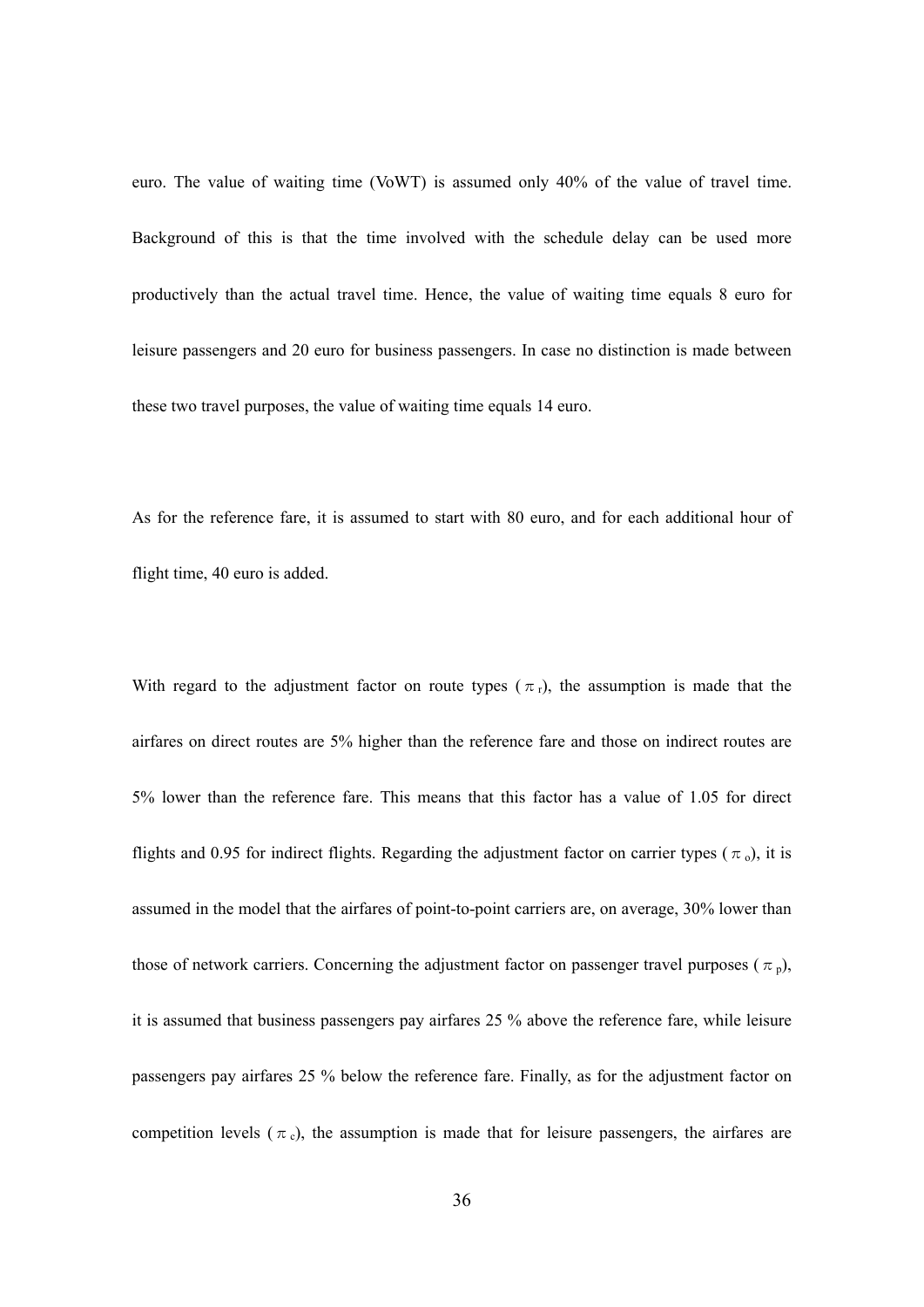25 % lower in case of maximum competition ( $\eta = 0.25$ , HHI<sub>xy</sub>=0), and 25 % higher in case of monopoly ( $\eta = 0.25$ ,  $\psi = 0.5$ , HHI<sub>xy</sub>=1). For business passengers, it is assumed that the airfares are 10 % lower in case of maximum competition ( $\eta$  =-0.10, HHI<sub>xy</sub>=0), and 10 % higher in case of monopoly ( $\eta = -0.10$ ,  $\phi = 0.2$ , HHI<sub>xv</sub>=1).

Table 7 summarizes the assumptions on parameters in the model.

|                                                                            | Leisure Passengers                              | <b>Business Passengers</b>                                                                                                                                | No Distinction |
|----------------------------------------------------------------------------|-------------------------------------------------|-----------------------------------------------------------------------------------------------------------------------------------------------------------|----------------|
| $(1)$ Costs related to travel time<br>Value of travel time per hour (VoTT) | $\epsilon$ 20                                   | $\epsilon$ 50                                                                                                                                             | $\epsilon$ 35  |
| $(2)$ Costs related to frequency<br>Value of waiting time per hour (VoWT   | $\epsilon$ 8                                    | $\epsilon$ 20                                                                                                                                             | $\epsilon$ 14  |
| $(3)$ Costs related to airfares<br>Reference fare                          |                                                 | $\epsilon$ 80 + $\epsilon$ 40 * flight time                                                                                                               |                |
| 1) Route types $(\pi_r)$                                                   |                                                 | 5% higher than reference fare on direct routes ( $\pi$ <sub>r</sub> =1.05)<br>5% lower than reference fare on indirect routes ( $\pi$ <sub>r</sub> =0.95) |                |
| 2) Carrier types $(\pi_0)$                                                 | carriers                                        | Airfares of point-to-point carriers are 30% lower than those of network                                                                                   |                |
| 3) Airlines or alliances $(\pi_a)$                                         | if necessary                                    | An additional adjustment factor for particular airlines or alliances,                                                                                     |                |
| 4) Passenger travel purposes $(\pi_{p})$                                   | 25 % below reference<br>fare $(\pi_{p} = 0.75)$ | 25 % above reference<br>fare $(\pi_{p} = 1.25)$                                                                                                           |                |
| 5) Competition levels $(\pi_c)$                                            | 25 % lower in case of<br>$(\pi_e=0.75)$         | 10 % lower in case of<br>maximum competition maximum competition<br>$(\pi_{c} = 0.90)$                                                                    |                |
|                                                                            | monopoly $(\pi_{\rm c} = 1.25)$                 | 25 % higher in case of 10 % higher in case of<br>monopoly $(\pi_c=1.10)$                                                                                  |                |

**Table 7. Assumptions on Parameters to calculate Generalized Travel Costs** 

As for the new international services at Haneda, the government is now under negotiations with counterparts and every route hasn't been fixed yet. In this paper, the analyses are based on the assumptions with the up-to-date information provided by Civil Aviation Bureau, Ministry of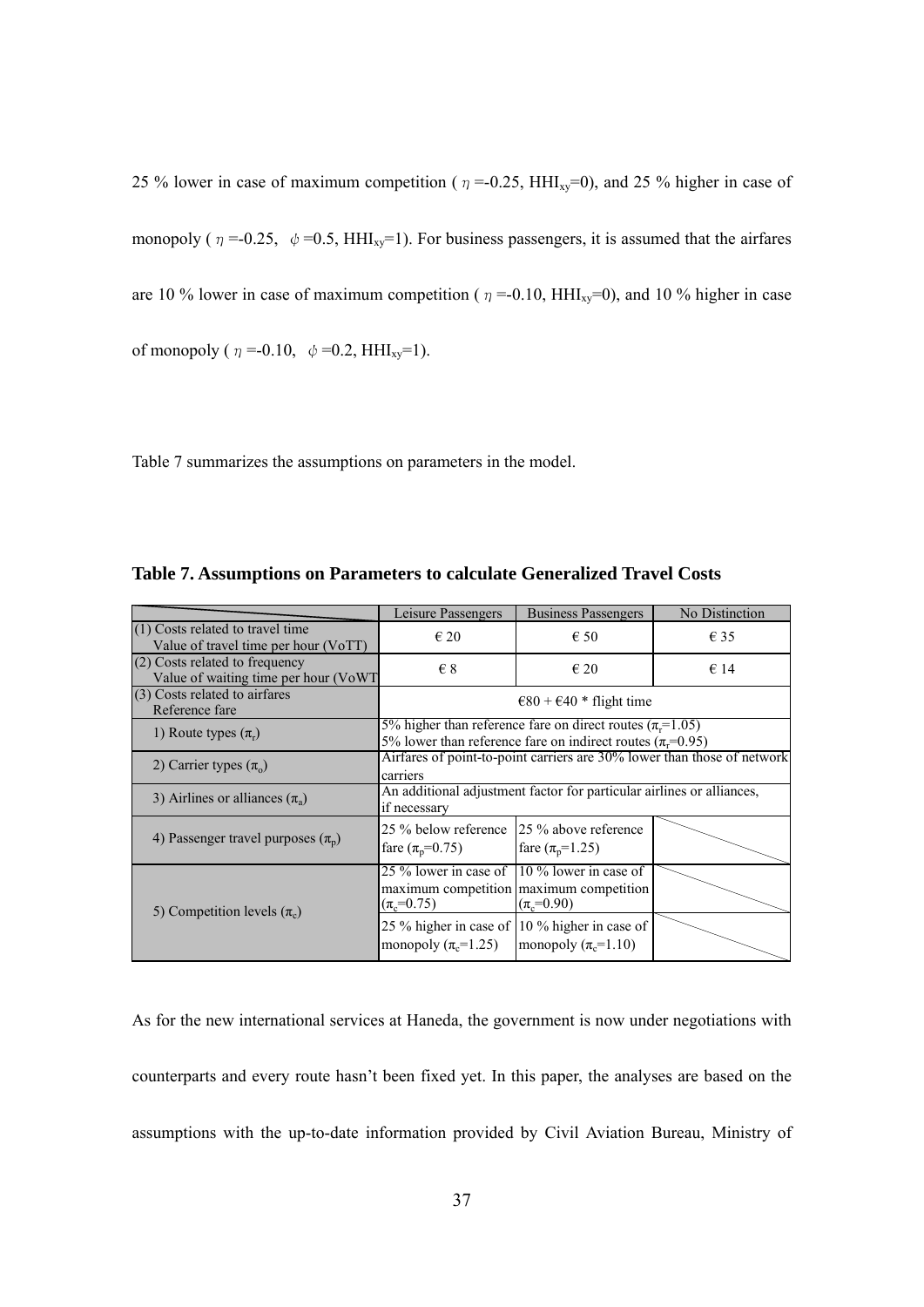Land, Infrastructure, Transport and Tourism, Japan, shown in Table 8. Although the Japanese government reached the agreements with the German and the Dutch governments, as mentioned in 2.1, Lufthansa and KLM Royal Dutch Airlines haven't announced yet to start their flight schedules to Frankfurt and Amsterdam, respectively.

#### **Table 8. Assumptions on Scheduled International Services at Haneda,**

| Region                   | Airport Counrty                 | No.of Flights<br>per week | Airlines                                                                                            |
|--------------------------|---------------------------------|---------------------------|-----------------------------------------------------------------------------------------------------|
|                          | Seoul/Gimpo, Rep. of Korea      |                           | 70 Japan Airlines (21), All Nippon Airways (21), Korean Air (14), Asiana Airlines (14)              |
|                          | Beijing/Capital, China          |                           | 28 Japan Airlines (7), All Nippon Airways (7), Air China (14)                                       |
|                          | Shanghai/Hongqiao, China        |                           | 28 Japan Airlines (7), All Nippon Airways (7), China Eastern Airlines (7), Shanghai Airlines (7)    |
|                          | Hong Kong, China                |                           | 35 Japan Airlines (7), All Nippon Airways (7), Cathay Pacific Airways (14), Hong Kong Airlines (7)* |
|                          | Taipei/Songshan, Chinese Taipei |                           | 56 Japan Airlines (14), All Nippon Airways (14), China Airlines (14)*, Eva Airways (14)             |
|                          | Bangkok/Intl. Thailand          |                           | 21 JALways (7), All Nippon Airways (7), Thai Airways International (7)                              |
| Asia & Oceania<br>Europe | Kuala Lumpur/Intl, Malaysia     |                           | 7 AirAsia X (7)*                                                                                    |
|                          | Kota Kinabalu, Malaysia         |                           | 3 Malaysia Airlines System (3)                                                                      |
|                          | Singapore/Changi                |                           | 28 Japan Airlines (7), All Nippon Airways (7), Singapore Airlines (14)                              |
|                          | Honolulu USA                    |                           | 21 JALways (7), All Nippon Airways (7), Hawaiian Airlines (7)*                                      |
|                          | London/Heathrow, UK             |                           | 7 British Airways (7)*                                                                              |
|                          | Paris/Charles De Gaulle, France |                           | Japan Airlines (7)                                                                                  |
|                          | New York/John F. Kennedy, USA   |                           | 7 American Airlines (7)                                                                             |
|                          | Los Angeles/Intl, USA           |                           | 14 All Nippon Airways (7), Delta Air Lines (7)                                                      |
| North America            | San Francisco/Intl. USA         |                           | 7 Japan Airlines (7)                                                                                |
|                          | Detroit/Metropolitan            |                           | 7 Delta Air Lines (7)                                                                               |
|                          | Vancouver, Canada               |                           | 7 Air Canada (7)*                                                                                   |

#### **as of October 2010**

Notes: \* means they announced to start services, but haven not included in OAG flight

schedules yet.

The same numbers are assumed on arrival.

#### **4.2 Data used and Classification of Study Area**

The airline network data (origin, destination, published carrier and number of operations) are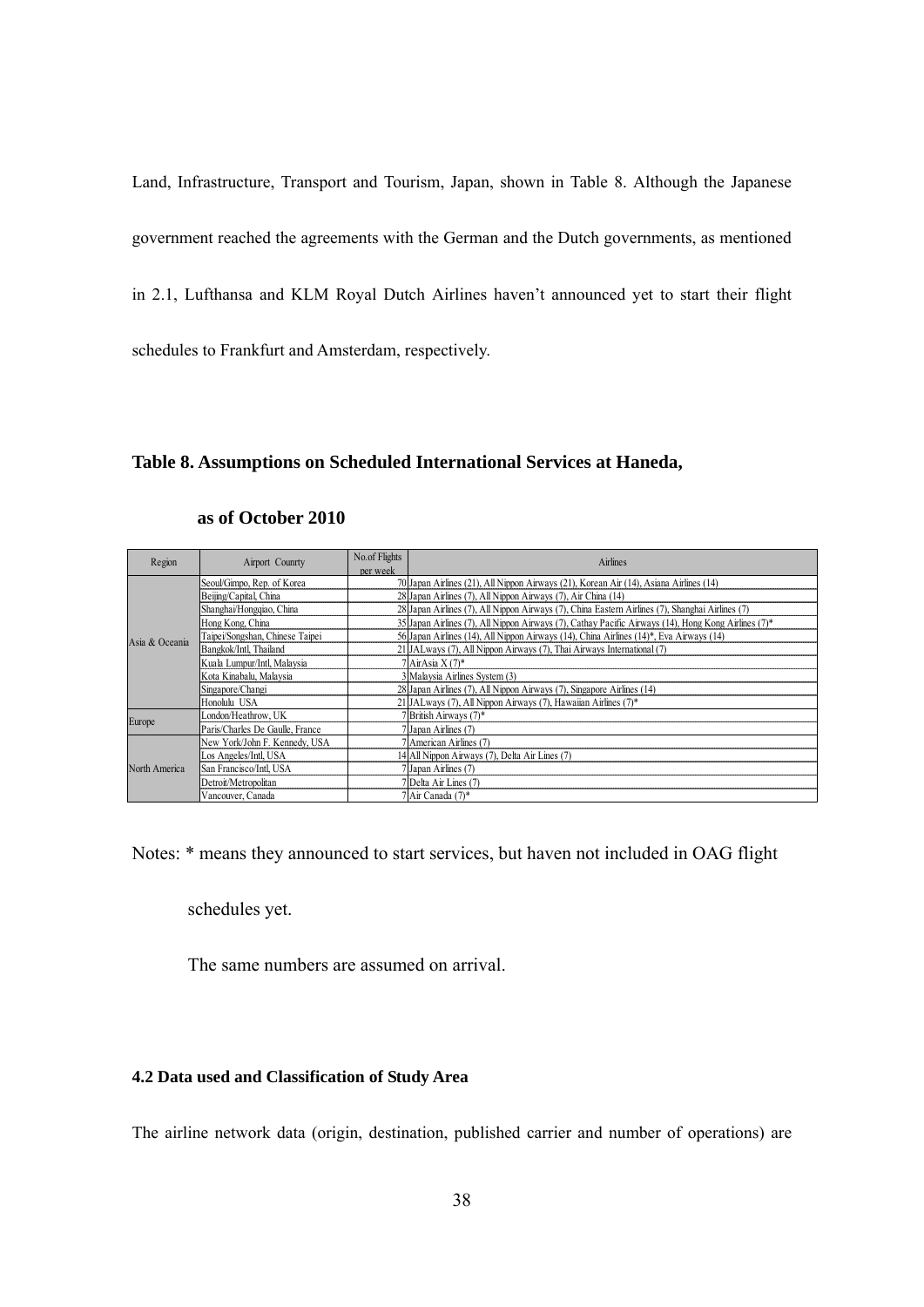retrieved from OAG flight schedules in the third week of September, 2010 and in the third week of March, 2011. In this study, only online connections are considered as viable connections. In other words, transfers have to take place between flights of the same airline or the same global airline alliance. For the years analyzed, three global airline alliances are distinguished: Oneworld, SkyTeam and Star Alliance (see Appendix A).

The study area consists of eight market segments between Japan and the rest of the world; between Japan and Asia & Oceania (excluding Japan), between Japan and Europe, between Japan and North America, between Japan and Latin America, between Japan and Middle East, between Japan and Africa, between Japan and Japan (domestic) and between Japan and World. Note that airports in Honolulu, Kona, Guam, Saipan and Palau are included in Asia & Oceania, not in North America in this paper. The analysis considers the connectivity between all Japanese airports and airports worldwide or between all Japanese airports.

#### **4.3 Results**

#### **4.3.1 Market Shares of Direct and Indirect Connections**

Table 9 shows the market shares of direct and indirect connections in each market segment in March 2011. In the short-haul markets, such as between Japan and Japan and between Japan and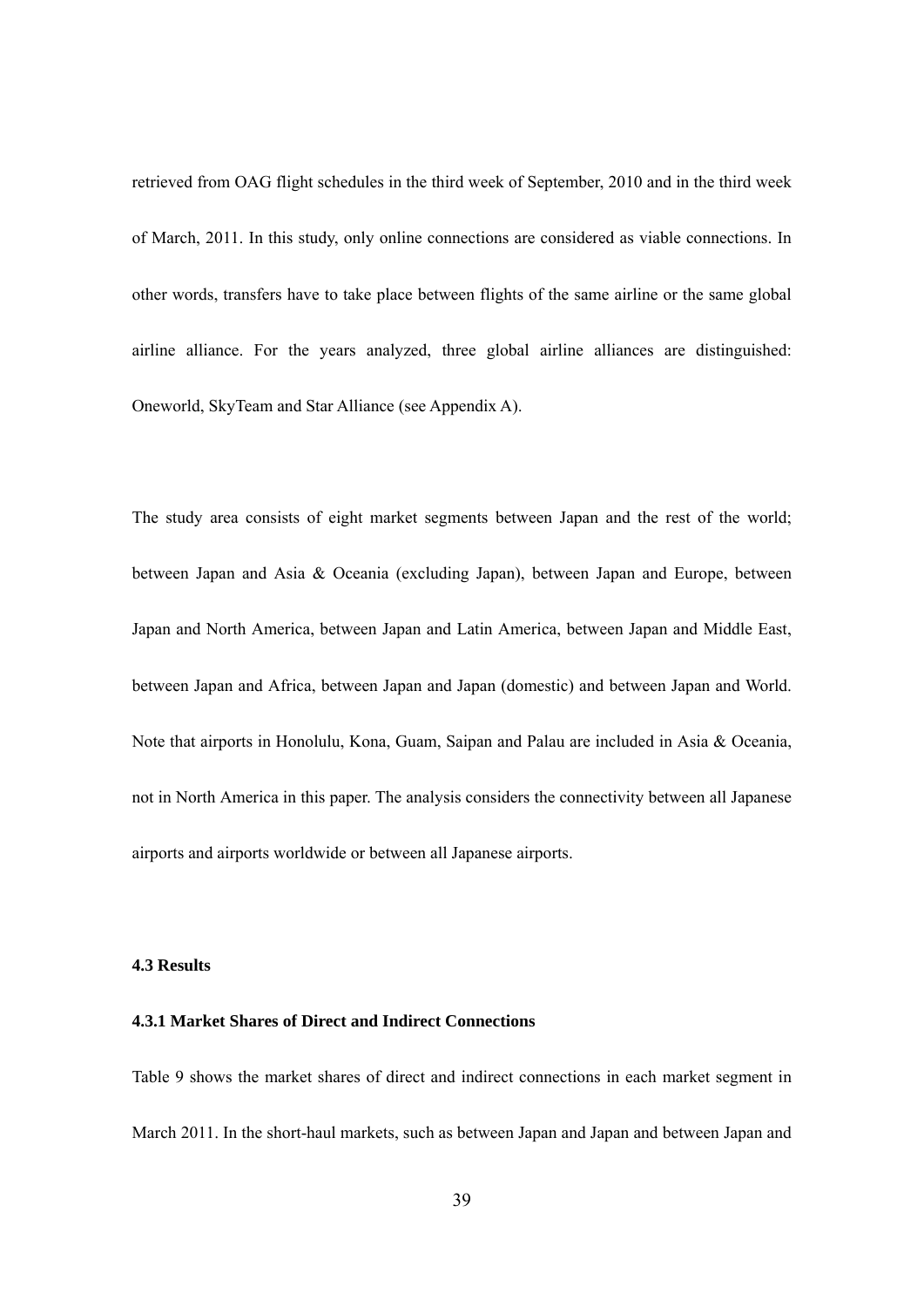Asia & Oceania, direct connections account for over 99 % and 97 % for both travel purposes, respectively. In reality, there are often direct connections available. These direct connections are of a higher quality because of lacking connecting and circuity time, which enables these connections to obtain very high market shares over short distances. In these markets, connecting and circuity time of indirect connections are relatively large compared with direct connections with high frequencies. For this reason, direct connections have a total market share of almost 100 % in these markets, where many direct flights are available.

Meanwhile, in the long-haul market to Latin America, direct connections have much smaller shares, slightly less than 14 % for both travel purposes. As for the markets between Japan and Europe and between Japan and Africa, approximately half of the business and leisure travelers choose an indirect connection. Around 30 % of all connections for both travel purposes are indirect ones as for the markets between Japan and North America and between Japan and Middle East. Taking into account all markets (Japan-World), almost all connections are made directly, largely because the domestic markets are much larger compared with international ones, which is quite reflected in the market shares in this segment.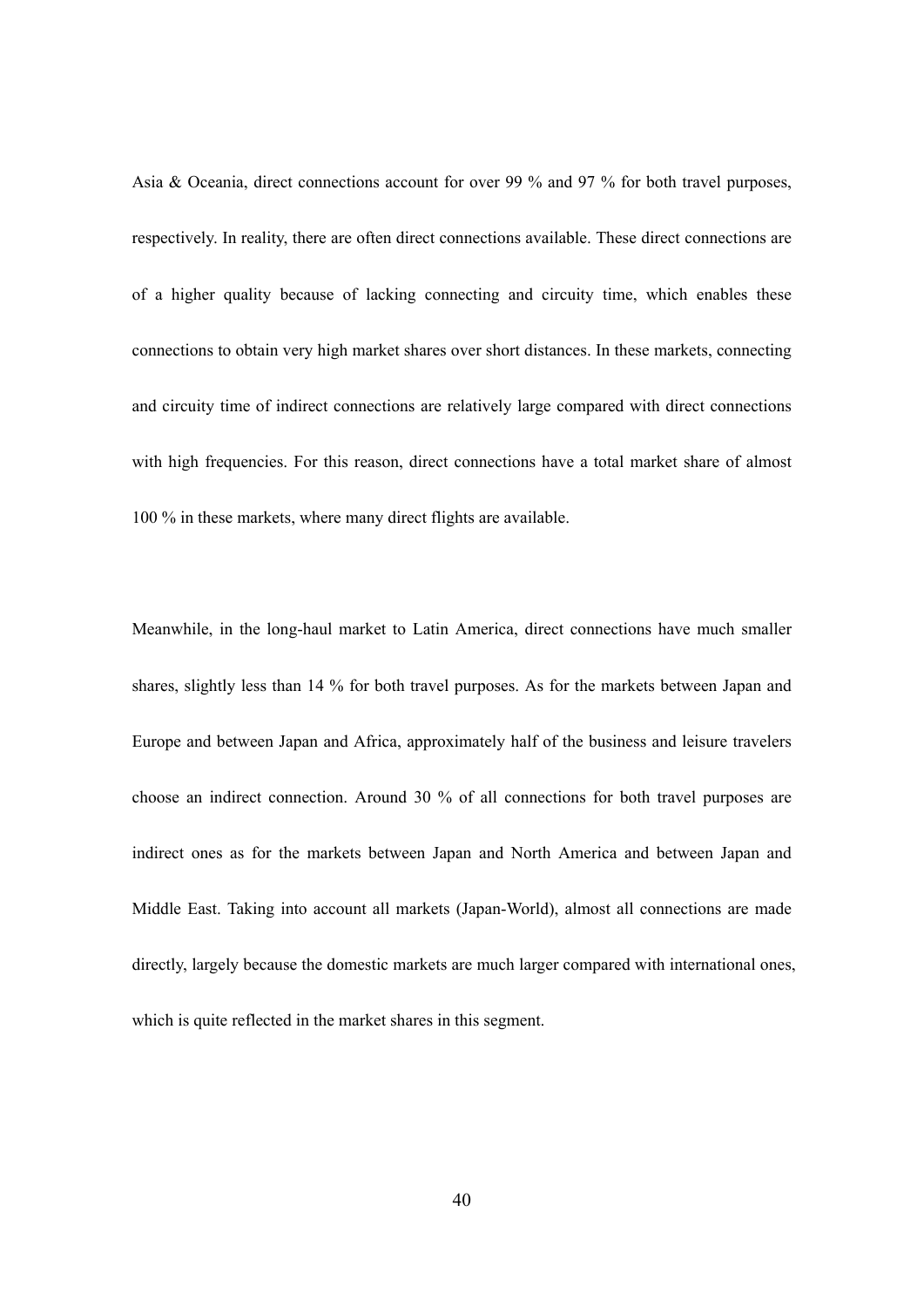#### **Table 9. Market Shares of Direct and Indirect Connections in each Market**

| Market Segment                            |                    | Direct Connections  |                    | <b>Indirect Connections</b> |                    | Total                      |
|-------------------------------------------|--------------------|---------------------|--------------------|-----------------------------|--------------------|----------------------------|
|                                           | Leisure Passengers | Business Passengers | Leisure Passengers | <b>Business Passengers</b>  | Leisure Passengers | <b>Business Passengers</b> |
| $(1)$ Japan - Asia & Oceania (exc. Japan) | 97.84%             | 97.15%              | 2.16%              | 2.85%                       | 100%               | 100%                       |
| (2) Japan - Europe                        | 46.64%             | 50.26%              | 53.36%             | 49.74%                      | 100%               | 100%                       |
| (3) Japan - North America                 | 64.58%             | 62.43%              | 35.42%             | 37.57%                      | 100%               | 100%                       |
| (4) Japan - Latin America                 | 13.55%             | 13.70%              | 86.45%             | 86.30%                      | 100%               | 100%                       |
| (5) Japan - Middle East                   | 71.91%             | 68.79%              | 28.09%             | 31.21%                      | 100%               | 100%                       |
| $(6)$ Japan - Africa                      | 53.88%             | 59.04%              | $46.12\%$          | 40.96%                      | 100%               | 100%                       |
| $(7)$ Japan - Japan                       | 99.50%             | 99.37%              | 0.50%              | 0.63%                       | 100%               | 100%                       |
| $(8.1)$ Japan - World                     | 99.43%             | 99.26%              | 0.57%              | 0.74%                       | 100%               | 100%                       |
| (8.1) Japan - World (exc. Japan)          | 97.84%             | 97.13%              | 2.16%              | 2.87%                       | 100%               | 100%                       |

#### **Segment, March 2011**

#### **4.3.2 Market Shares of Hubs on Indirect Connections**

The market shares of relevant hubs on indirect connections in each market segment are shown in Table 10, before and after the opening of scheduled international services at Haneda. The first observation both in September 2010 and in March 2011 is that almost the same trends can be seen in the markets between Japan and Japan and between Japan and World, owing to the huge domestic markets. The largest hub is Tokyo/Haneda, followed by Osaka/Itami, Nagoya/Chubu, Sapporo/Chitose, Fukuoka, Naha (Okinawa) and Osaka/Kansai. Among these domestic hubs are Seoul/Incheon and Shanghai/Pudong for the market between Japan and World.

The same trends can be also observed in the markets between Japan and Asia & Oceania and between Japan and World (excluding Japan). Seoul/Incheon and Shanghai/Pudong account for more than 50 % together for both travel purposes in both cases. Tokyo/Haneda is ranked tenth in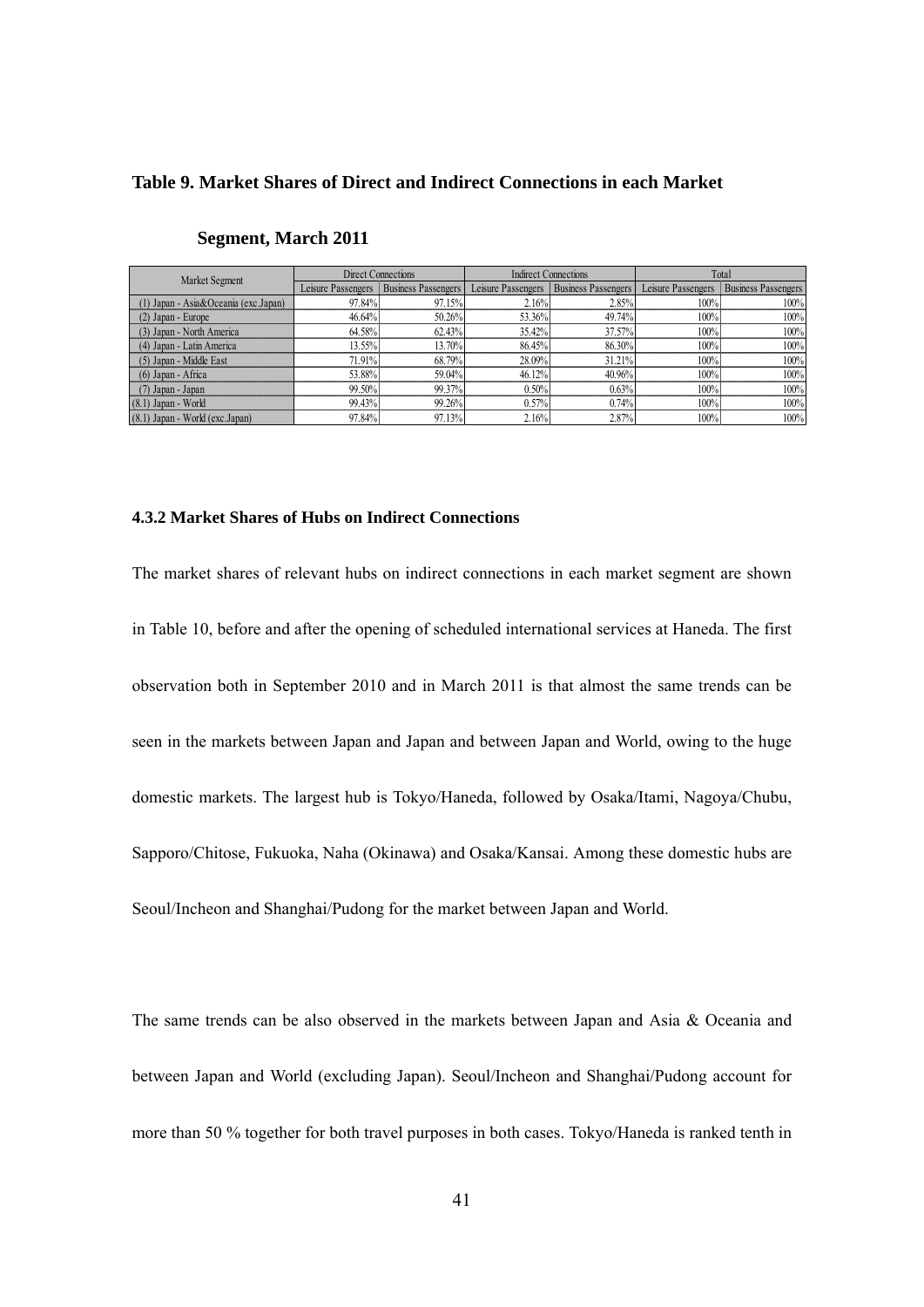September 2010 with around 3 % market shares for both travel purposes, meanwhile ranked sixth in March 2011 with around 5 % market shares for both travel purposes. Other major Asian hubs, such as Pusan, Beijing/Capital, Dalian and Taipei/Taoyuan are ranked among other major Japanese hubs, Tokyo/Narita, Osaka/Kansai, Nagoya/Chubu and Fukuoka, occupying a market share of around 5 % for both travel purposes in both cases.

As for the market shares on indirect connections between Japan and Europe, the European hubs, such as Frankfurt (around 15 % for both travel purposes in both cases), Helsinki (more than 12 % for both travel purposes in September 2010 and more than 10 % for both travel purposes in March 2011), Munich (more than 8 % for both travel purposes in both cases), Paris/Charles de Gaulle (more than 8 % for both travel purposes in September 2010 and more than 7 % for both travel purposes in March 2011) and Amsterdam (more than 7 % for both travel purposes in September 2010 and more than 8 % for both travel purposes in March 2011) are the most popular intermediate hubs. The striking finding is Seoul/Incheon is ranked third in both cases, occupying around 10 % market shares for both travel purposes in both cases. Tokyo/Haneda is predicted to get a market share of 2.2 % for leisure passengers and that of 2.4 % for business passengers in March 2011, owing to the opening of scheduled international services to London/Heathrow and Paris/Charles de Gaulle.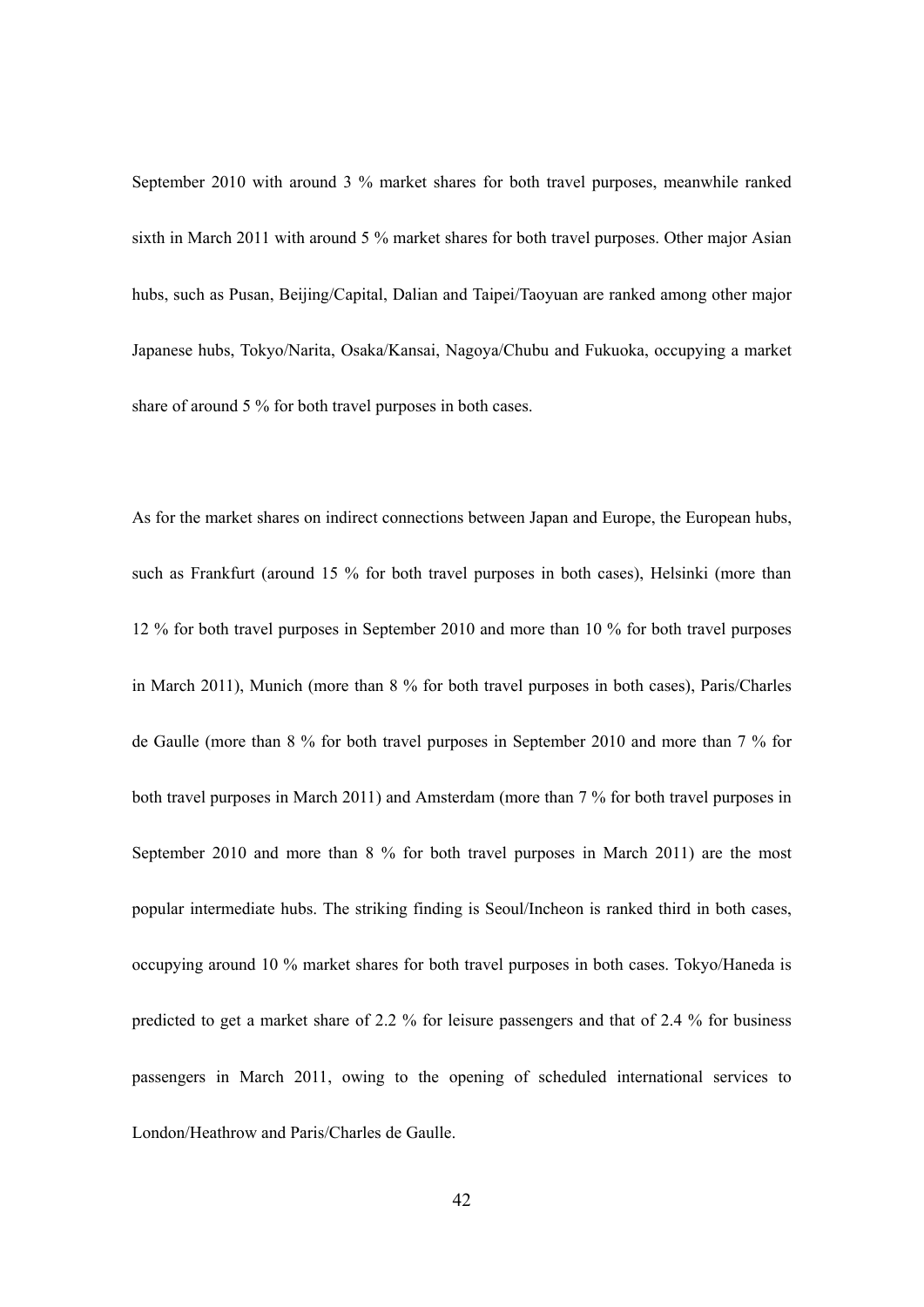As for the market shares on indirect connections between Japan and North America, the main hubs in the United States are Chicago/O'Hare (16-19 % in September 2010 and 14-18 % in March 2011), San Francisco (11-14 % in September 2010 and 8-12 % in March 2011) and Los Angeles (7-9 % in both cases). Among the Asian hubs, Tokyo/Narita is ranked third in September 2010 (around 10 % market shares for both travel purposes) and ranked second in March 2011 (8-9 % market shares for both travel purposes). Seoul/Incheon is ranked seventh and eighth in September 2010 and in March 2011, respectively (around 5 % market shares for both travel purposes in both cases). Tokyo/Haneda is ranked third in March 2011 with approximately 9 % market shares for leisure passengers and 11 % market shares for business passengers, owing to the opening of scheduled international services to New York, Los Angeles, San Francisco, Detroit and Vancouver.

The US hubs, such as Dallas-Fort Worth, Houston and Los Angeles, and Mexico City are dominant in the market between Japan and Latin America, which together occupy a market share of around 80 % of all indirect connections for both travel purposes in September 2010 and around 70 % of all indirect connections for both travel purposes in March 2011.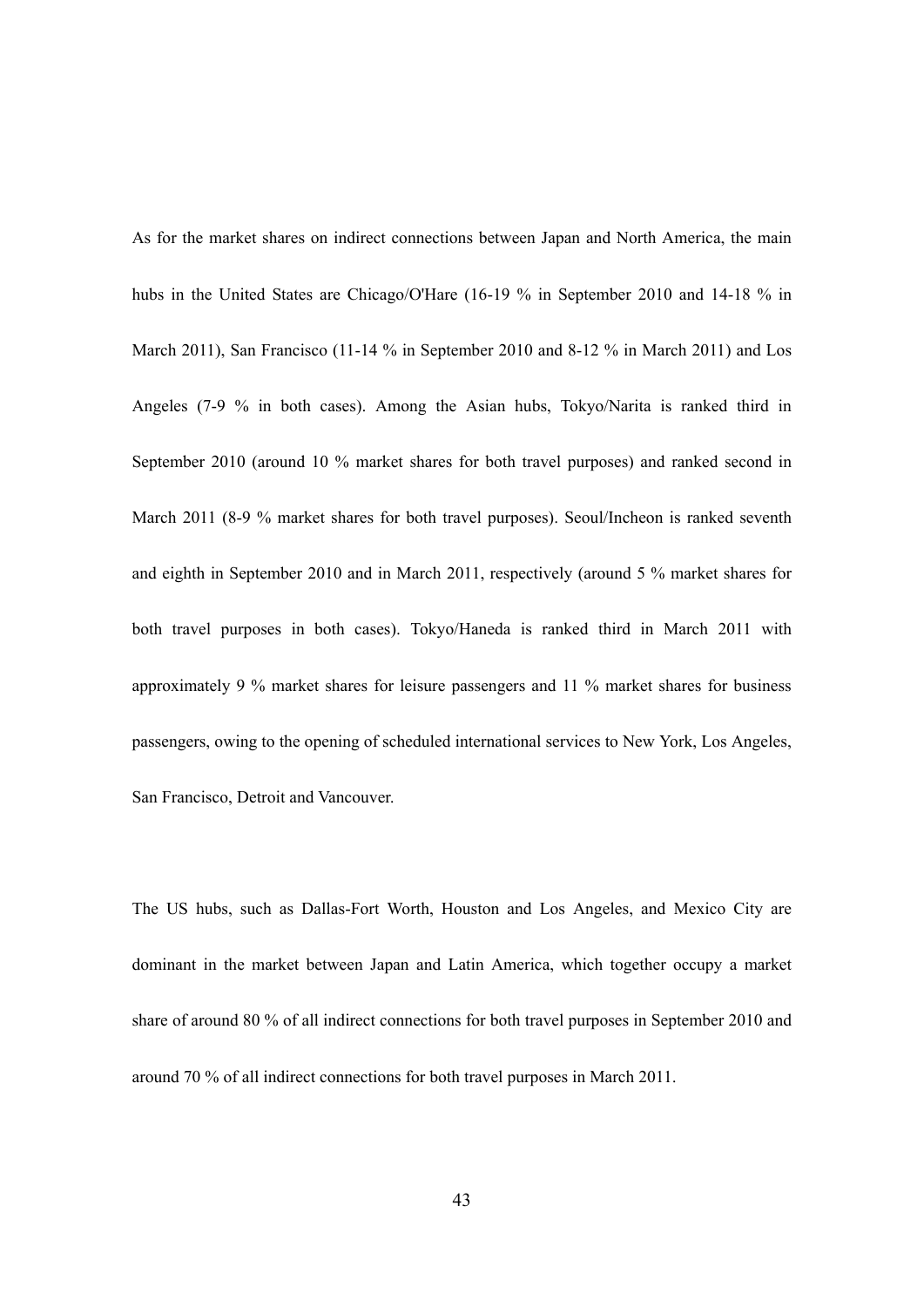Four hubs in Middle East, Dubai (15-18 % market shares in both cases), Doha (10-13 % market shares in both cases), Abu Dhabi (5-7 % market shares in both cases) and Istanbul (around 6 % market shares for leisure passengers and around 15 % for business passengers in both cases), and three hubs in Asia, Seoul/Incheon (18-23 % market shares in September 2010 and 15-18 % market shares in March 2011), Beijing/Capital (7-10 % market shares in both cases) and Hong Kong (5-9 % market shares in both cases) are top six hubs in the market between Japan and Middle East.

In the market between Japan and Africa, three hubs in Europe, Rome/Fiumicino (9-13 % market shares in both cases), Paris/Charles de Gaulle (around 10 % market shares in September 2010 and 9 % market shares in March 2011) and Frankfurt (9-10 % market shares in September 2010 and 8-9 % market shares in March 2011) for a historical reason, and three hubs in Middle East, Istanbul (11-13 % market shares in both cases), Dubai (7-9 % market shares in both cases) and Doha (6-8 % market shares in both cases) for a geographical reason connect this market well, on top of African main gateway, Cairo (15-19 % market shares in September 2010 and 17-22 % market shares in March 2011).

The last observation is that Seoul/Incheon is a dominant hub in all markets except between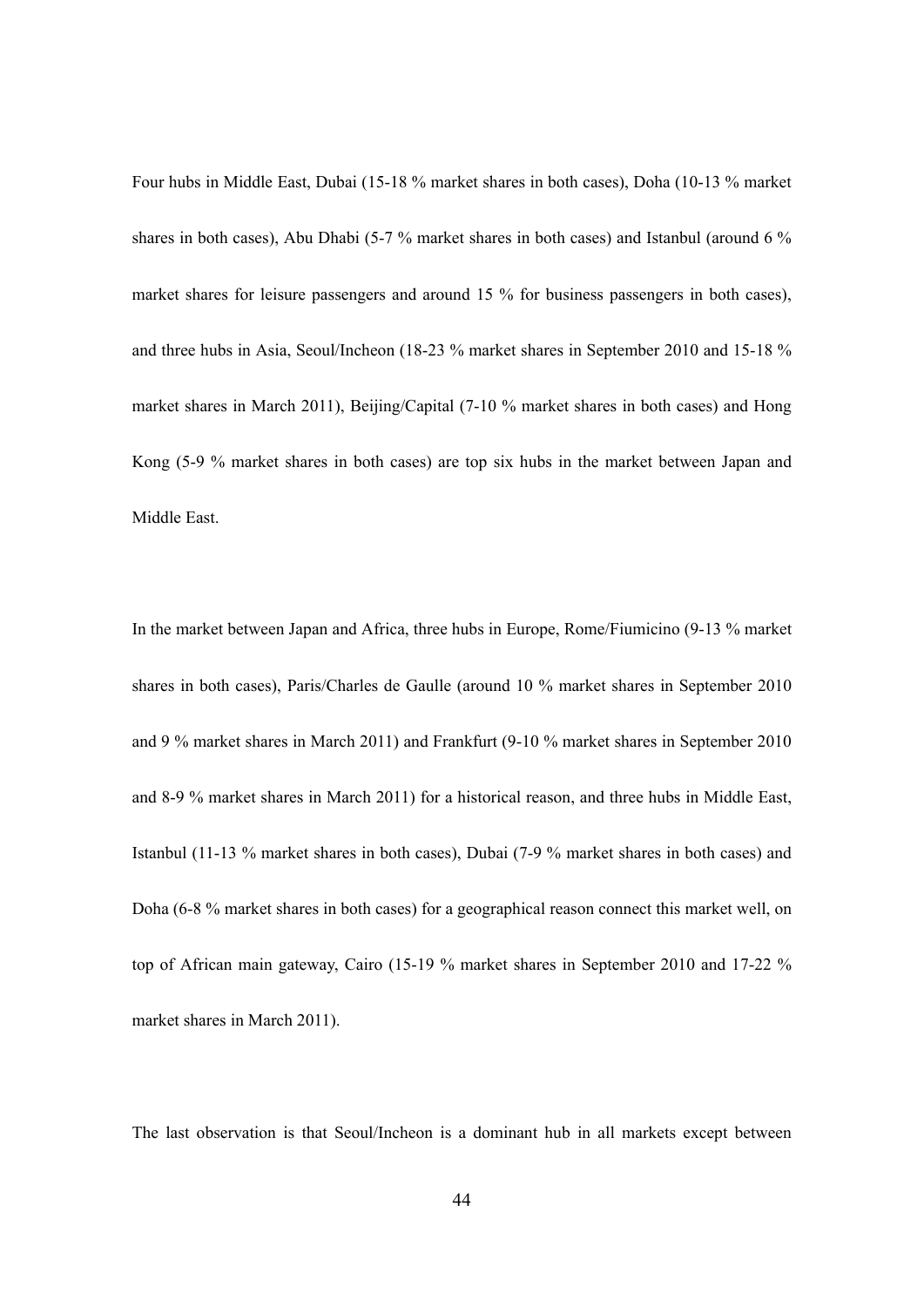Japan and Latin America and between Japan and Africa. It is ranked first in the markets regarding Asia & Oceania and World (excluding Japan), ranked second in the market regarding Middle East, ranked third in the market regarding Europe, ranked fourth in the market regarding World and ranked eighth in the markets regarding North America in March 2011, largely because of the strategic well-developed hub-and-spoke networks by Korean air carriers to Japan.

#### **Table 10. Market Shares on Indirect Connections in each Market Segment,**

#### **before and after Opening of Scheduled International Services at Haneda**

|      | Before (September, 2010) |           |                   | After (March, 2011) |                     |           |                 |
|------|--------------------------|-----------|-------------------|---------------------|---------------------|-----------|-----------------|
| Rank | Airport                  | Leisure   | <b>Business</b>   | Rank                | Airport             | Leisure   | <b>Business</b> |
|      | <b>Seoul/Incheon</b>     | 31.92%    | 30.44%            |                     | Seoul/Incheon       | 32.78%    | 31.45%          |
|      | $2$ Shanghai/Pudong      | $21.61\%$ | 21.78%            |                     | $2$ Shanghai/Pudong | 18.92%    | 18.98%          |
|      | 3 Osaka/Kansai           | 5.38%     | 4.94%             |                     | 3 Osaka/Kansai      | 5.69%     | $5.03\%$        |
|      | 4 Beijing/Capital        | $5.35\%$  | 7.06%             |                     | $4$ Pusan           | $5.55\%$  | 4.47%           |
|      | $5$  Pusan               | 5.28%     | 4.27%             |                     | 5 Fukuoka           | $5.33\%$  | 4.96%           |
|      | 6 Fukuoka                | 5.19%     | $4.87\%$          |                     | <b>Fokvo/Haneda</b> | 4.97      | $5.97\%$        |
|      | 7 Dalian                 | $4.44\%$  | 4.04%             |                     | 7Beijing/Capital    | 4.74%     | 6.14%           |
|      | 8 Taipei/Taoyuan         | $3.91\%$  | $3.77\%$          |                     | 8 Taipei/Taoyuan    | $4.48\%$  | 4.36%           |
|      | 9 Nagoya/Chubu           | 3.68%     | 3.38%             |                     | 9Dalian             | 4.10%     | 3.74%           |
|      | Tokyo/Haneda             | 2.98      | 3.71 <sup>o</sup> |                     | 10 Nagoya/Chubu     | $3.42\%$  | 3.06%           |
|      | Others                   | 10.26%    | 11.76%            |                     | Others              | $10.01\%$ | 11.85%          |
|      | (11) Tokyo/Narita        | 2.27%     | 2.43%             |                     | $(11)$ Tokyo/Narita | $2.51\%$  | 2.67%           |
|      | Total                    | 100%      | 100%              |                     | Total               | 100%      | 100%            |

(1) Japan - Asia&Oceania (excluding Japan)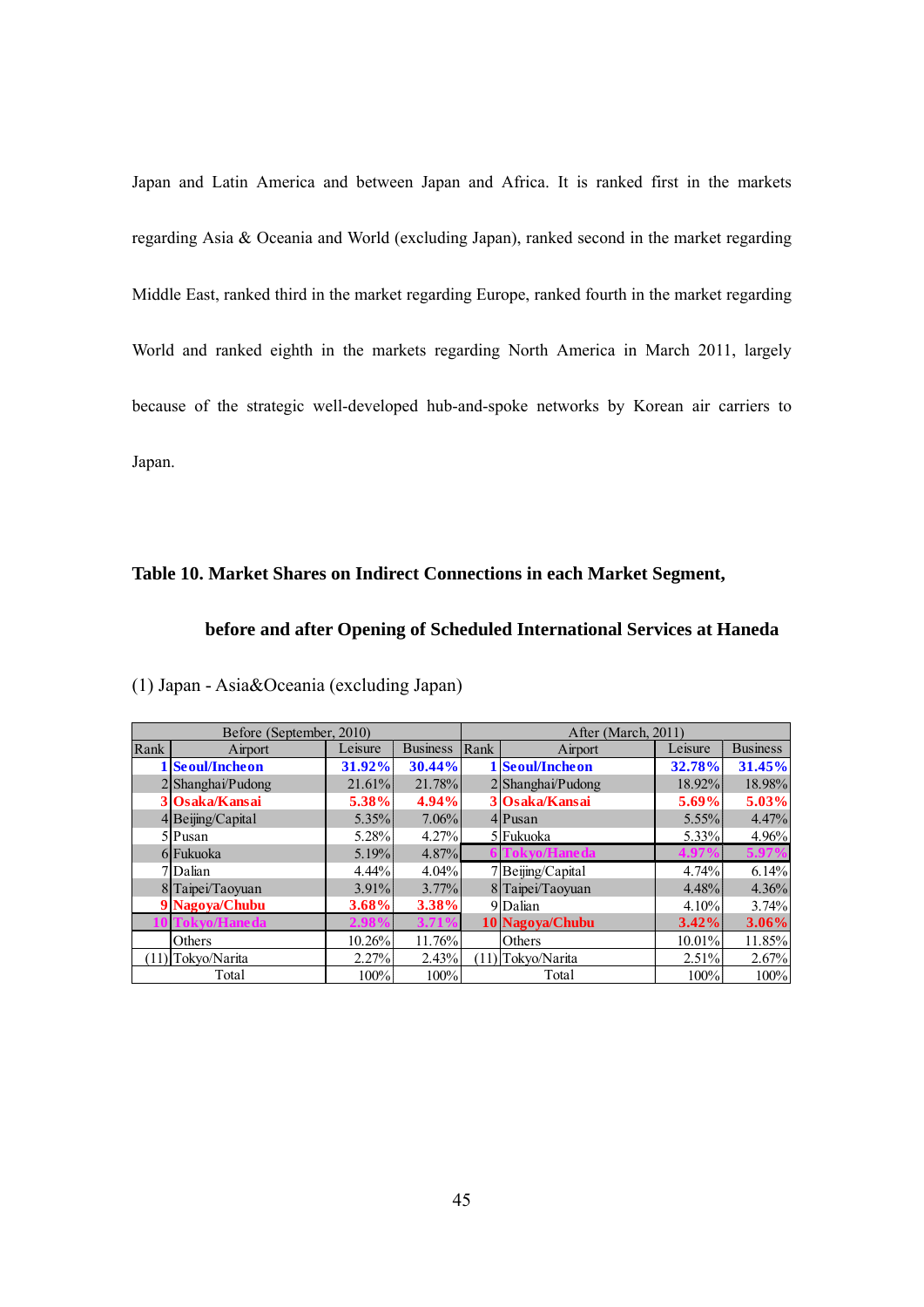# (2) Japan - Europe

|      | Before (September, 2010)  |           |                 |      | After (March, 2011)       |           |                 |
|------|---------------------------|-----------|-----------------|------|---------------------------|-----------|-----------------|
| Rank | Airport                   | Leisure   | <b>Business</b> | Rank | Airport                   | Leisure   | <b>Business</b> |
|      | Frankfurt                 | 14.34%    | 15.01%          |      | l Frankfurt               | 14.35%    | 15.23%          |
|      | $2$ Helsinki              | $12.52\%$ | $12.97\%$       |      | 2Helsinki                 | $10.40\%$ | 10.78%          |
|      | <b>3 Seoul/Incheon</b>    | 10.39%    | 9.54%           |      | 3 Seoul/Incheon           | 9.87%     | 8.71%           |
|      | 4 Munich                  | 8.13%     | 8.64%           |      | 4 Amsterdam               | 8.91%     | 8.63%           |
|      | 5 Paris/Charles de Gaulle | 8.10%     | 8.29%           |      | 5 Munich                  | $8.20\%$  | 8.63%           |
|      | 6 Amsterdam               | $7.33\%$  | 7.15%           |      | 6 Paris/Charles de Gaulle | $7.42\%$  | 7.74%           |
|      | 7 London/Heathrow         | 5.17%     | 4.46%           |      | 7London/Heathrow          | $5.72\%$  | 5.58%           |
|      | 8 Copenhagen              | 4.61%     | $4.30\%$        |      | 8 Beijing/Capital         | 4.47%     | 3.48%           |
|      | 9 Beijing/Capital         | $4.24\%$  | 3.37%           |      | 9 Copenhagen              | 4.23%     | 3.87%           |
|      | 10 Tokyo/Narita           | 4.12%     | 4.70%           |      | 10 Tokyo/Narita           | 3.70%     | 4.28%           |
|      | Others                    | 21.05%    | 21.58%          |      | Others                    | 22.74%    | 23.08%          |
|      | $(17)$ Nagoya/Chubu       | 0.78%     | 0.98%           |      | (17) Tokyo/Haneda         | 2.19%     | 2.37%           |
|      | (18) Osaka/Kansai         | 0.46%     | 0.75%           |      | $(18)$ Nagoya/Chubu       | 0.72%     | 0.80%           |
|      | Tokyo/Haneda              | $0.00\%$  | $0.00\%$        |      | (19) Osaka/Kansai         | 0.41%     | 0.55%           |
|      | Total                     | 100%      | 100%            |      | Total                     | 100%      | 100%            |

# (3) Japan - North America

|      | Before (September, 2010) |           |                 | After (March, 2011)      |                          |           |                 |
|------|--------------------------|-----------|-----------------|--------------------------|--------------------------|-----------|-----------------|
| Rank | Airport                  | Leisure   | <b>Business</b> | Rank                     | Airport                  | Leisure   | <b>Business</b> |
|      | l Chicago/O'Hare         | $19.76\%$ | 16.53%          |                          | Chicago/O'Hare           | 18.87%    | 14.30%          |
|      | 2 San Francisco          | 11.72%    | 14.77%          |                          | 2 Tokyo/Narita           | 9.78%     | 8.42%           |
|      | 3 Tokyo/Narita           | 11.41%    | 10.71%          |                          | 3 Tokyo/Haneda           | 8.98%     | 10.88%          |
|      | 4 Los Angeles            | 8.79%     | $9.35\%$        |                          | 4 San Francisco          | 8.92%     | 12.06%          |
|      | 5 Dallas-Fort Worth      | 6.53%     | 6.20%           |                          | 5 Los Angeles            | 7.79%     | 9.73%           |
|      | 6 Minneapolis-Saint Paul | $5.94\%$  | 5.39%           |                          | 6Detroit                 | $6.21\%$  | 7.80%           |
|      | <b>7 Seoul/Incheon</b>   | 5.86%     | 5.68%           |                          | 7Dallas-Fort Worth       | 6.16%     | 5.36%           |
|      | 8 Detroit                | 5.78%     | 6.56%           |                          | <b>8 Seoul/Incheon</b>   | 5.69%     | 5.06%           |
|      | 9 Washington/Dulles      | $3.91\%$  | 3.86%           |                          | 9 Minneapolis-Saint Paul | $5.61\%$  | 4.62%           |
|      | 10 Vancouver             | $3.71\%$  | 4.68%           |                          | 10 Vancouver             | $4.92\%$  | $7.00\%$        |
|      | Others                   | 16.59%    | 16.26%          |                          | Others                   | $17.07\%$ | 14.78%          |
|      | $(19)$ Osaka/Kansai      | 0.34%     | 0.41%           |                          | $(18)$ Osaka/Kansai      | $0.54\%$  | 0.38%           |
|      | Nagoya/Chubu             | $0.00\%$  | $0.00\%$        | $\overline{\phantom{m}}$ | Nagoya/Chubu             | $0.00\%$  | $0.00\%$        |
|      | Tokyo/Haneda             | $0.00\%$  | $0.00\%$        |                          |                          |           |                 |
|      | Total                    | 100%      | 100%            |                          | Total                    | 100%      | 100%            |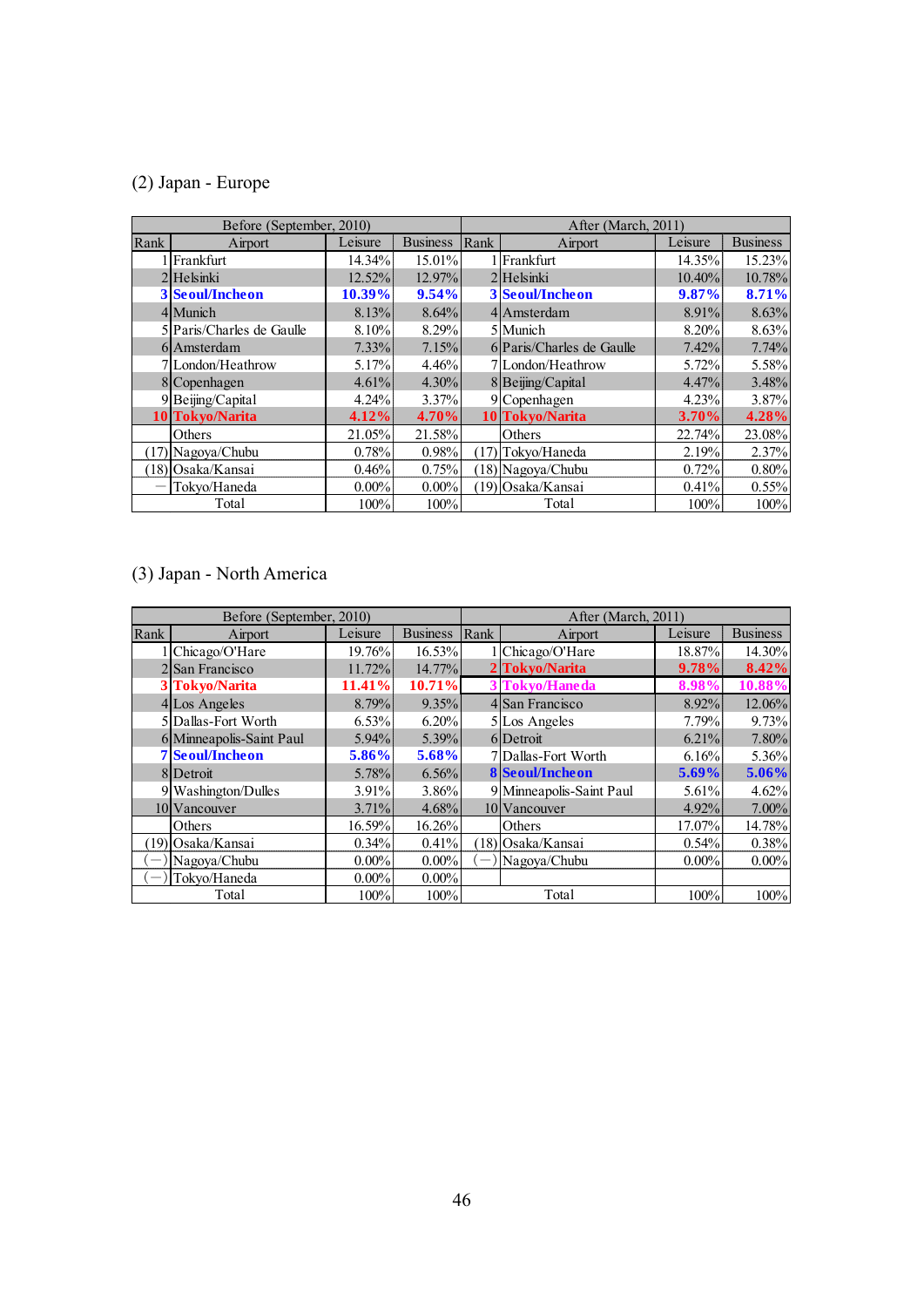# (4) Japan - Latin America

| Before (September, 2010)        |                    |           |                 |                          | After (March, 2011)      |          |                 |  |
|---------------------------------|--------------------|-----------|-----------------|--------------------------|--------------------------|----------|-----------------|--|
| Rank                            | Airport            | Leisure   | <b>Business</b> | Rank                     | Airport                  | Leisure  | <b>Business</b> |  |
|                                 | Dallas-Fort Worth  | 27.86%    | 23.46%          |                          | 1 Dallas-Fort Worth      | 24.20%   | 20.07%          |  |
|                                 | 2 Houston          | $23.11\%$ | 24.49%          |                          | $2$ Houston              | 22.07%   | 22.71%          |  |
|                                 | 3 Los Angeles      | $17.43\%$ | 15.34%          |                          | 3 Los Angeles            | 13.57%   | 12.77%          |  |
|                                 | 4 Mexico City      | 13.27%    | 16.15%          |                          | 4 Mexico City            | 11.63%   | 13.11%          |  |
|                                 | 5 Atlanta          | $6.06\%$  | 7.14%           |                          | 5 Atlanta                | $6.70\%$ | 7.74%           |  |
|                                 | 6 Chicago/O'Hare   | $4.06\%$  | 3.48%           |                          | 6 Chicago/O'Hare         | $5.54\%$ | 4.67%           |  |
|                                 | 7 San Francisco    | $2.07\%$  | 1.88%           |                          | 7 San Francisco          | 4.99%    | 4.72%           |  |
|                                 | 8 Toronto/Pearson  | $1.87\%$  | 2.84%           |                          | 8 Minneapolis-Saint Paul | $2.44\%$ | 2.09%           |  |
|                                 | 9 Newark           | $1.45\%$  | 2.15%           |                          | 9 Newark                 | 2.32%    | 3.32%           |  |
|                                 | 10 Salt Lake City  | 1.26%     | 1.06%           |                          | 10 Toronto/Pearson       | 2.31%    | 3.38%           |  |
|                                 | Others             | 1.58%     | 2.00%           |                          | Others                   | 4.23%    | 5.41%           |  |
| $\overline{\phantom{m}}$        | Tokyo/Narita       | $0.00\%$  | $0.00\%$        | $\overline{\phantom{m}}$ | Tokyo/Narita             | $0.00\%$ | $0.00\%$        |  |
| $\overline{\phantom{m}}$        | Osaka/Kansai       | $0.00\%$  | $0.00\%$        |                          | $\Box$ Osaka/Kansai      | $0.00\%$ | $0.00\%$        |  |
|                                 | $(-)$ Nagoya/Chubu | $0.00\%$  | $0.00\%$        |                          | $(-)$  Nagoya/Chubu      | $0.00\%$ | $0.00\%$        |  |
| $\hspace{0.1mm}-\hspace{0.1mm}$ | Tokyo/Haneda       | $0.00\%$  | $0.00\%$        |                          | $-$ ) Tokyo/Haneda       | $0.00\%$ | $0.00\%$        |  |
|                                 | Total              | 100%      | 100%            |                          | Total                    | 100%     | 100%            |  |

# (5) Japan - Middle East

| Before (September, 2010) |                    |               |                 |      | After (March, 2011) |          |                 |  |  |
|--------------------------|--------------------|---------------|-----------------|------|---------------------|----------|-----------------|--|--|
| Rank                     | Airport            | Leisure       | <b>Business</b> | Rank | Airport             | Leisure  | <b>Business</b> |  |  |
|                          | 1 Seoul/Incheon    | <b>18.96%</b> | 23.15%          |      | l   Dubai           | 18.40%   | 15.56%          |  |  |
|                          | 2Dubai             | 18.86%        | 16.12%          |      | 2 Seoul/Incheon     | 16.73%   | 21.87%          |  |  |
|                          | 3 Doha             | 13.06%        | 10.41%          |      | 3Doha               | 13.75%   | 10.83%          |  |  |
|                          | 4 Beijing/Capital  | 10.14%        | 7.08%           |      | 4 Beijing/Capital   | 10.81%   | 7.58%           |  |  |
|                          | 5 Hong Kong        | $8.90\%$      | 5.57%           |      | 5 Hong Kong         | $9.26\%$ | 5.89%           |  |  |
|                          | 6 Abu Dhabi        | 6.84%         | 5.49%           |      | 6 Abu Dhabi         | $7.04\%$ | 5.64%           |  |  |
|                          | 7l Istanbul        | 6.26%         | 15.04%          |      | 7 Istanbul          | 6.24%    | 15.03%          |  |  |
|                          | 8 Cairo            | $2.92\%$      | 2.51%           |      | 8 Cairo             | $3.52\%$ | 3.02%           |  |  |
|                          | 9 Guangzhou        | $2.50\%$      | 1.47%           |      | 9 Guangzhou         | 2.92%    | 1.71%           |  |  |
|                          | 10 New Delhi       | 2.16%         | 1.46%           |      | 10 New Delhi        | 2.23%    | 1.50%           |  |  |
|                          | Others             | 9.39%         | 11.70%          |      | Others              | 9.09%    | 11.37%          |  |  |
|                          | (13) Tokyo/Narita  | 1.13%         | 2.21%           |      | $(13)$ Tokyo/Narita | 1.04%    | 2.22%           |  |  |
|                          | (16) Osaka/Kansai  | 0.62%         | 1.31%           |      | (16) Osaka/Kansai   | 0.51%    | 1.08%           |  |  |
|                          | $ - $ Nagoya/Chubu | $0.00\%$      | $0.00\%$        |      | $(-)$  Nagoya/Chubu | $0.00\%$ | $0.00\%$        |  |  |
|                          | $ - $ Tokyo/Haneda | $0.00\%$      | $0.00\%$        |      | $(-)$ Tokyo/Haneda  | $0.00\%$ | $0.00\%$        |  |  |
|                          | Total              | 100%          | 100%            |      | Total               | 100%     | 100%            |  |  |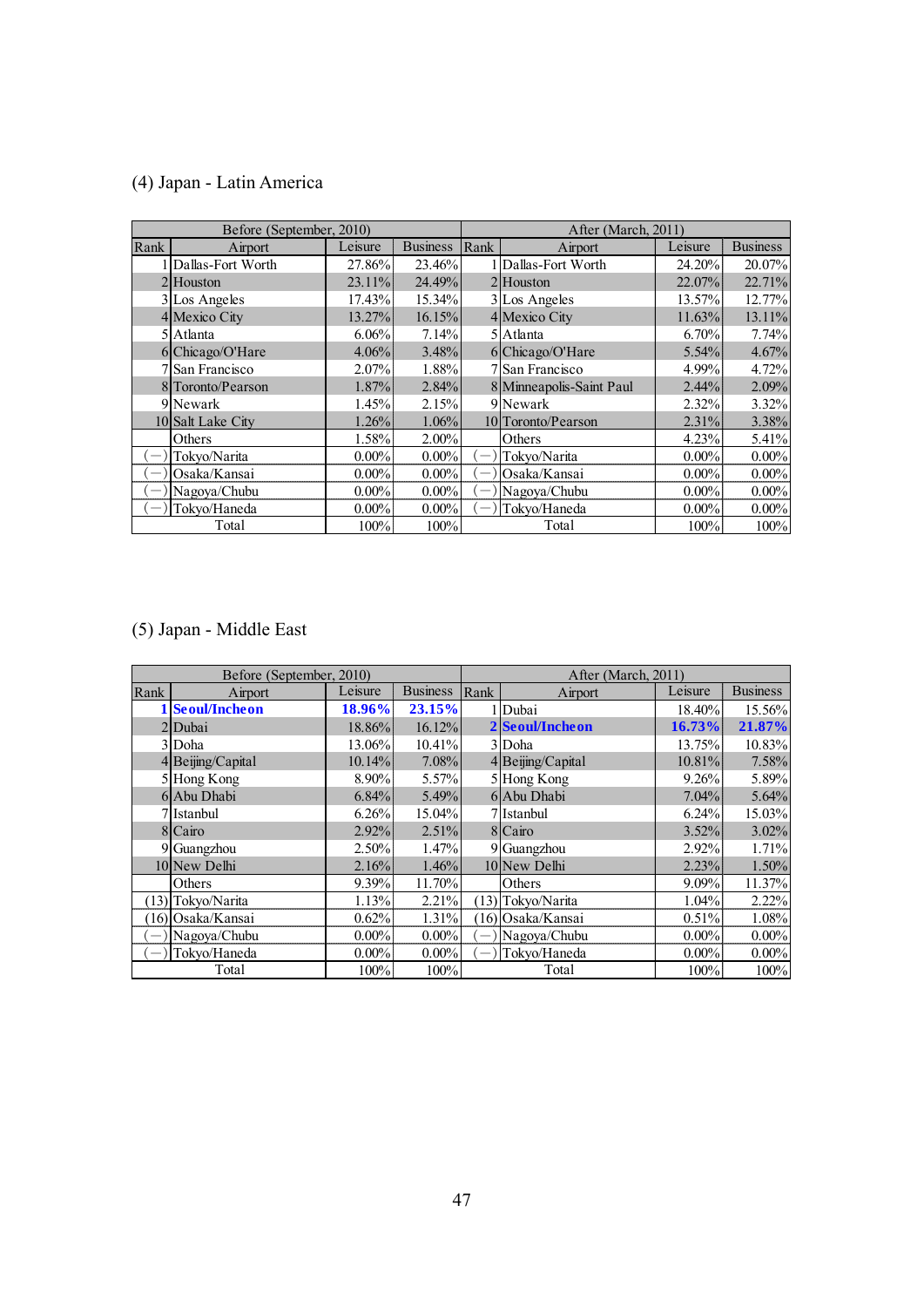# (6) Japan - Africa

| Before (September, 2010) |                           |          |                 |                          | After (March, 2011)       |           |                 |  |  |
|--------------------------|---------------------------|----------|-----------------|--------------------------|---------------------------|-----------|-----------------|--|--|
| Rank                     | <b>Airport</b>            | Leisure  | <b>Business</b> | Rank                     | Airport                   | Leisure   | <b>Business</b> |  |  |
|                          | Cairo                     | 15.15%   | 19.99%          |                          | 1 I Cairo                 | 17.18%    | 22.13%          |  |  |
|                          | 2 Istanbul                | 13.76%   | 11.42%          |                          | 2IIstanbul                | 13.42%    | 11.01%          |  |  |
|                          | 3 Rome/Fiumicino          | 12.67%   | 9.65%           |                          | 3 Rome/Fiumicino          | 13.18%    | 9.69%           |  |  |
|                          | 4 Paris/Charles de Gaulle | 10.42%   | 10.15%          |                          | 4Dubai                    | 9.71%     | 7.66%           |  |  |
|                          | 5 Frankfurt               | 10.33%   | 9.13%           |                          | 5 Paris/Charles de Gaulle | $9.70\%$  | 9.18%           |  |  |
|                          | 6 Dubai                   | $9.82\%$ | $7.87\%$        |                          | 6 Frankfurt               | $9.62\%$  | 8.28%           |  |  |
|                          | 7 Doha                    | 8.78%    | $6.09\%$        |                          | 7Doha                     | 8.43%     | 5.83%           |  |  |
|                          | 8 Beijing/Capital         | $4.56\%$ | $4.81\%$        |                          | 8Beijing/Capital          | 4.02%     | 4.61%           |  |  |
|                          | 9 Tokyo/Narita            | 2.26%    | 6.88%           |                          | 9 Tokyo/Narita            | $2.56\%$  | 7.49%           |  |  |
|                          | 10 London/Heathrow        | 1.76%    | $1.31\%$        |                          | 10 London/Heathrow        | 1.88%     | 1.74%           |  |  |
|                          | Others                    | 10.49%   | 12.70%          |                          | Others                    | $10.30\%$ | 12.37%          |  |  |
|                          | (12) Osaka/Kansai         | 1.52%    | 4.69%           |                          | $(12)$ Osaka/Kansai       | 1.47%     | 4.36%           |  |  |
|                          | Nagoya/Chubu              | $0.00\%$ | $0.00\%$        | $\overline{\phantom{m}}$ | Nagoya/Chubu              | $0.00\%$  | $0.00\%$        |  |  |
|                          | Tokyo/Haneda              | $0.00\%$ | $0.00\%$        |                          | Tokyo/Haneda              | $0.00\%$  | $0.00\%$        |  |  |
|                          | Total                     | 100%     | 100%            |                          | Total                     | 100%      | 100%            |  |  |

# (7) Japan - Japan

| Before (September, 2010) |                       |          |                 |      | After (March, 2011)   |          |                 |  |
|--------------------------|-----------------------|----------|-----------------|------|-----------------------|----------|-----------------|--|
| Rank                     | Airport               | Leisure  | <b>Business</b> | Rank | Airport               | Leisure  | <b>Business</b> |  |
|                          | <b>Tokyo/Haneda</b>   | 43.54%   | 44.57%          |      | Tokyo/Haneda          | 42.42%   | 44.28%          |  |
|                          | $2$ Osaka/Itami       | 20.03%   | 19.29%          |      | 2Osaka/Itami          | 27.28%   | 25.22%          |  |
|                          | 3 Nagoya/Chubu        | 9.61%    | 9.62%           |      | 3 Nagoya/Chubu        | 9.19%    | 8.73%           |  |
|                          | 4 Sapporo/Chitose     | 7.17%    | $7.50\%$        |      | 4 Sapporo/Chitose     | $5.48\%$ | 6.13%           |  |
|                          | 5 Fukuoka             | $7.04\%$ | $7.03\%$        |      | 5 Fukuoka             | $4.68\%$ | 4.85%           |  |
|                          | 6 Naha (Okinawa)      | $3.37\%$ | 4.29%           |      | 6 Naha (Okinawa)      | $3.14\%$ | 4.13%           |  |
|                          | 7 Osaka/Kansai        | 3.34%    | 2.78%           |      | 7 Sendai              | 2.59%    | $2.22\%$        |  |
|                          | 8 Sendai              | 2.13%    | 1.76%           |      | 8 Osaka/Kansai        | $1.84\%$ | $1.57\%$        |  |
|                          | 9 Kagoshima           | 1.09%    | $0.94\%$        |      | 9 Kagoshima           | 0.95%    | 0.81%           |  |
|                          | 10 Komatsu (Kanazawa) | $0.92\%$ | 0.69%           |      | 10 Komatsu (Kanazawa) | $0.91\%$ | 0.70%           |  |
|                          | Others                | 1.76%    | 1.51%           |      | Others                | $1.52\%$ | 1.37%           |  |
|                          | (12) Tokyo/Narita     | 0.56%    | 0.51%           |      | (12) Tokyo/Narita     | 0.54%    | 0.51%           |  |
|                          | Total                 | 100%     | 100%            |      | Total                 | 100%     | 100%            |  |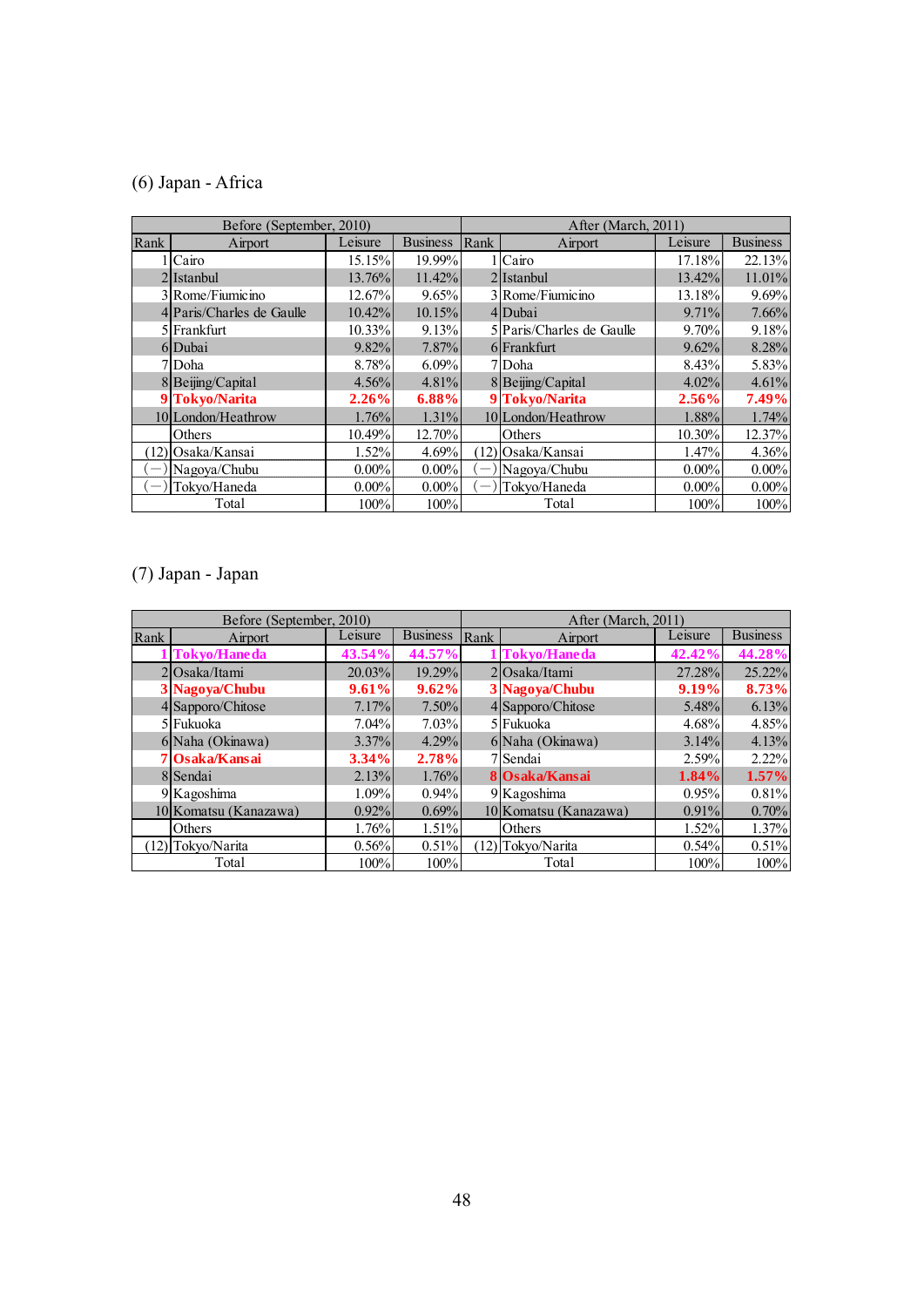# (8.1) Japan - World

| Before (September, 2010) |                        |          |                 |      | After (March, 2011) |          |                 |  |  |
|--------------------------|------------------------|----------|-----------------|------|---------------------|----------|-----------------|--|--|
| Rank                     | Airport                | Leisure  | <b>Business</b> | Rank | Airport             | Leisure  | <b>Business</b> |  |  |
|                          | <b>Tokyo/Haneda</b>    | 35.96%   | 35.96%          |      | Tokyo/Haneda        | 36.31%   | 37.00%          |  |  |
|                          | 20saka/Itami           | 16.29%   | 15.23%          |      | 2Osaka/Itami        | 22.83%   | 20.43%          |  |  |
|                          | 3 Nagoya/Chubu         | 8.50%    | $8.30\%$        |      | 3 Nagoya/Chubu      | 8.24%    | 7.65%           |  |  |
|                          | 4 Fukuoka              | 6.69%    | $6.57\%$        |      | 4 Seoul/Incheon     | $5.33\%$ | $5.93\%$        |  |  |
|                          | <b>5</b> Seoul/Incheon | 5.95%    | 6.38%           |      | 5 Fukuoka           | 4.79%    | 4.86%           |  |  |
|                          | 6 Sapporo/Chitose      | $5.87\%$ | 5.98%           |      | 6 Sapporo/Chitose   | 4.62%    | $5.03\%$        |  |  |
|                          | 7 Shanghai/Pudong      | $4.03\%$ | 4.56%           |      | 7 Shanghai/Pudong   | $3.08\%$ | 3.58%           |  |  |
|                          | 8 Osaka/Kansai         | 3.72%    | 3.23%           |      | 8 Naha (Okinawa)    | 2.64%    | 3.36%           |  |  |
|                          | 9 Naha (Okinawa)       | 2.75%    | 3.41%           |      | 9 Osaka/Kansai      | 2.47%    | 2.22%           |  |  |
|                          | 10 Sendai              | 1.77%    | 1.43%           |      | 10 Sendai           | $2.21\%$ | 1.84%           |  |  |
|                          | Others                 | 8.48%    | 8.96%           |      | Others              | 7.48%    | 8.10%           |  |  |
|                          | (14) Tokyo/Narita      | 0.88%    | 0.92%           |      | (12) Tokyo/Narita   | 0.86%    | 0.92%           |  |  |
|                          | Total                  | 100%     | 100%            |      | Total               | 100%     | 100%            |  |  |

# (8.2) Japan - World (excluding Japan)

| Before (September, 2010) |                     |          |                 |      | After (March, 2011) |          |                 |  |
|--------------------------|---------------------|----------|-----------------|------|---------------------|----------|-----------------|--|
| Rank                     | Airport             | Leisure  | <b>Business</b> | Rank | Airport             | Leisure  | <b>Business</b> |  |
|                          | 1 Seoul/Incheon     | 31.88%   | 30.30%          |      | 1 Seoul/Incheon     | 32.74%   | 31.27%          |  |
|                          | $2$ Shanghai/Pudong | 21.58%   | 21.66%          |      | 2 Shanghai/Pudong   | 18.89%   | 18.84%          |  |
|                          | 3 Osaka/Kansai      | $5.37\%$ | $4.91\%$        |      | 3 Osaka/Kansai      | 5.68%    | 4.99%           |  |
|                          | 4 Beijing/Capital   | $5.35\%$ | $7.03\%$        |      | $4$ Pusan           | $5.54\%$ | $4.44\%$        |  |
|                          | 5 Pusan             | $5.27\%$ | 4.24%           |      | 5 Fukuoka           | $5.32\%$ | 4.92%           |  |
|                          | 6 Fukuoka           | 5.18%    | 4.84%           |      | <b>Fokvo/Haneda</b> | 4.97     | 5.97%           |  |
|                          | 7 Dalian            | 4.43%    | 4.01%           |      | 7Beijing/Capital    | 4.74%    | 6.11%           |  |
|                          | 8 Taipei/Taoyuan    | $3.91\%$ | $3.74\%$        |      | 8 Taipei/Taoyuan    | $4.48\%$ | $4.33\%$        |  |
|                          | 9 Nagoya/Chubu      | 3.68%    | 3.36%           |      | 9Dalian             | 4.10%    | 3.71%           |  |
|                          | Tokyo/Haneda        | 2.98%    | 3.689           |      | 10 Nagoya/Chubu     | $3.41\%$ | 3.04%           |  |
|                          | Others              | 10.38%   | 12.22%          |      | Others              | 10.13%   | 12.37%          |  |
|                          | (11) Tokyo/Narita   | 2.28%    | 2.45%           |      | (11) Tokyo/Narita   | $2.51\%$ | 2.70%           |  |
|                          | Total               | 100%     | 100%            |      | Total               | 100%     | 100%            |  |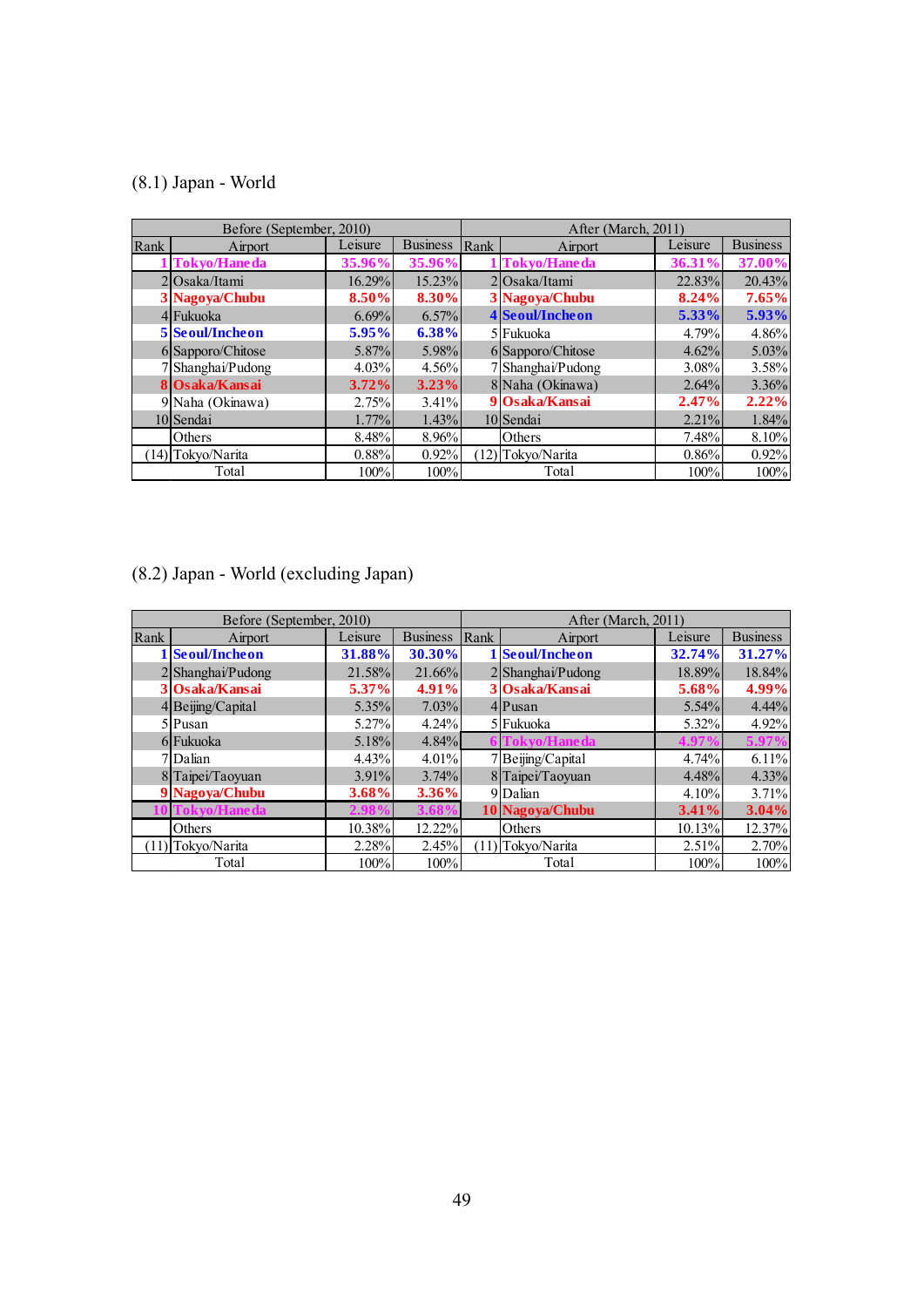#### **5. SUMMARY AND CONCLUSION**

The application of the generalized travel cost approach is to determine the attractiveness of a particular connection for passengers and the likelihood that a particular connection is chosen by passengers.

The results are summarized as follows;

- 1. The route choice probabilities are the highest for direct connections with regard to passengers departing from Japan. This is largely because, in the Japanese domestic markets, indirect connections face fierce competition from a large volume of direct connections of better quality. In this sense, Tokyo/Haneda, the largest domestic hub, is also the largest in the market shares, even after taking into account all indirect connections between Japan and World, followed by other main domestic hubs, such as Osaka/Itami, Nagoya/Chubu, Fukuoka, Sapporo/Chitose, in addition to Seoul/Incheon.
- 2. In the short-haul markets, such as between Japan and Japan and between Japan and Asia & Oceania, where connecting and circuity time of indirect connections are relatively large compared with direct connections of a higher quality with high frequencies, direct connections have a total market share of almost 100 %. Meanwhile, in the long-haul market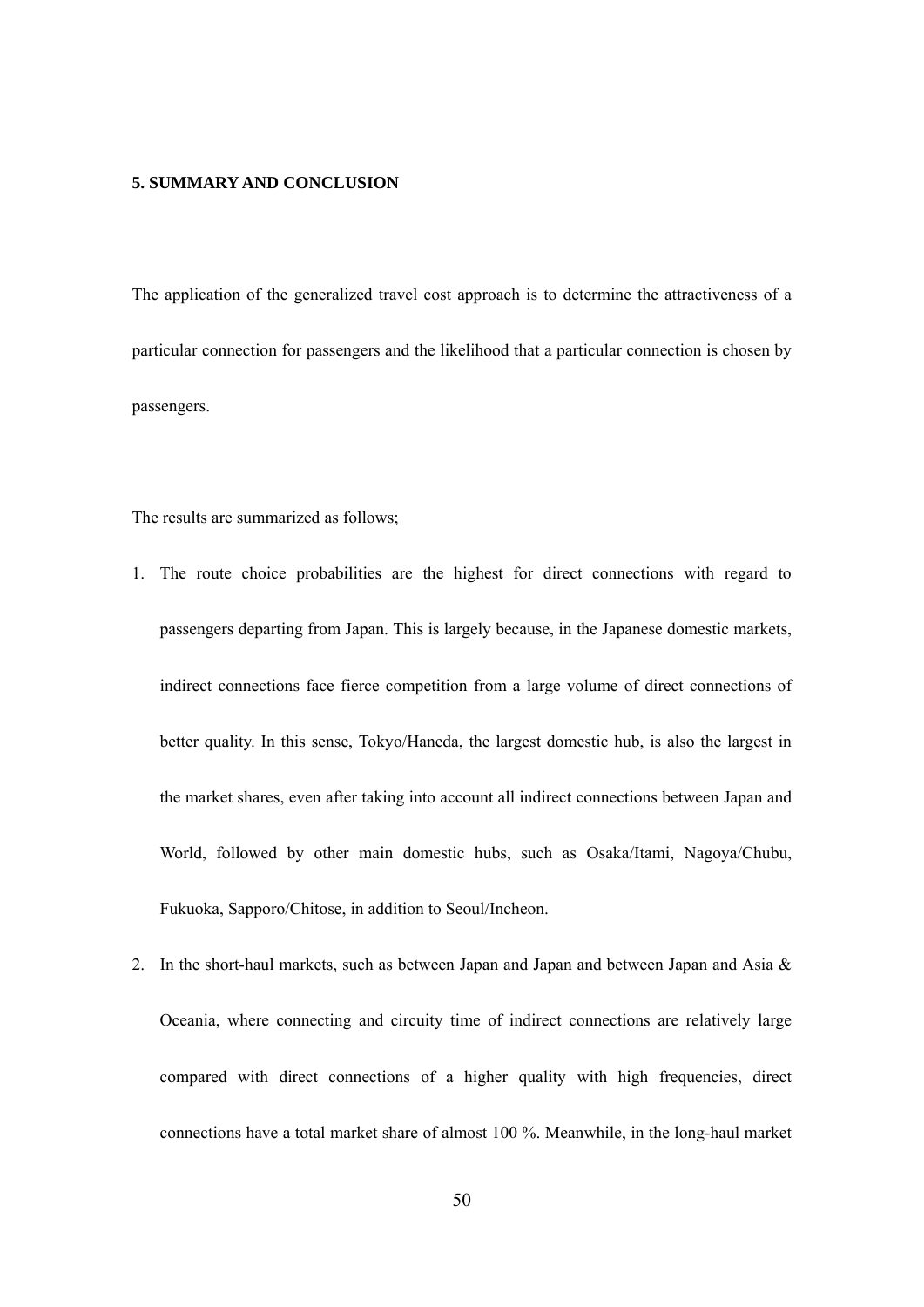to Latin America, direct connections have much smaller shares, slightly less than 14 %. As for the markets between Japan and Europe and between Japan and Africa, approximately half of the business and leisure travelers choose an indirect connection. Around 30 % of all connections are indirect ones as for the markets between Japan and North America and between Japan and Middle East. Taking into account all markets (Japan-World), almost all connections are made directly, largely because the domestic markets are much larger compared with international ones.

3. In the markets between Japan and Japan and between Japan and World, the largest hub is Tokyo/Haneda, followed by Osaka/Itami, Nagoya/Chubu, Sapporo/Chitose, Fukuoka, Naha (Okinawa) and Osaka/Kansai. Among these domestic hubs are Seoul/Incheon and Shanghai/Pudong for the market between Japan and World. In the markets between Japan and Asia & Oceania and between Japan and World (excluding Japan), Seoul/Incheon is the largest hub, followed by Shanghai/Pudong. Tokyo/Haneda is ranked tenth in September 2010, meanwhile ranked sixth in March 2011. Other major Asian hubs, such as Pusan, Beijing/Capital, Dalian and Taipei/Taoyuan are ranked among other major Japanese hubs, Tokyo/Narita, Osaka/Kansai, Nagoya/Chubu and Fukuoka. As for the market between Japan and Europe, the European hubs, such as Frankfurt, Helsinki, Munich, Paris/Charles de Gaulle and Amsterdam are the most popular intermediate hubs. Seoul/Incheon is ranked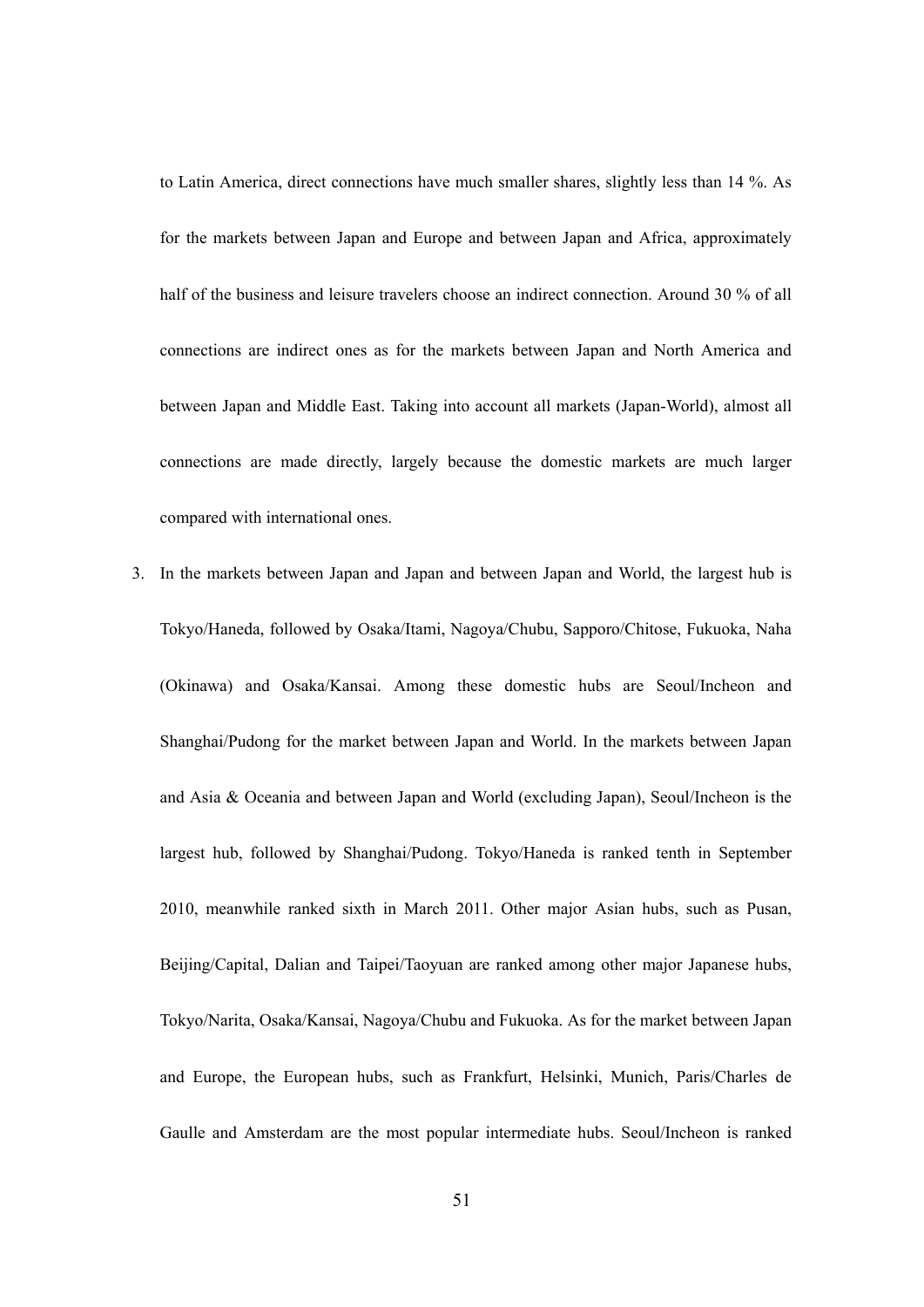third both in September 2010 and in March 2011. Tokyo/Haneda is predicted to get a market share of more than 2 % in March 2011, owing to the opening of scheduled international services to European destinations. As for the market between Japan and North America, the main hubs in the United States are Chicago/O'Hare, San Francisco and Los Angeles. Among the Asian hubs, Tokyo/Narita is ranked second and Seoul/Incheon ranked eighth in March 2011. Tokyo/Haneda is ranked third in March 2011, owing to the opening of scheduled international services to North American destinations. The US hubs, such as Dallas-Fort Worth, Houston and Los Angeles, and Mexico City are dominant in the market between Japan and Latin America. Four hubs in Middle East, Dubai, Doha, Abu Dhabi and Istanbul, and three hubs in Asia, Seoul/Incheon, Beijing/Capital and Hong Kong are top six hubs in the market between Japan and Middle East. In the market between Japan and Africa, three hubs in Europe, Rome/Fiumicino, Paris/Charles de Gaulle and Frankfurt for a historical reason, and three hubs in Middle East, Istanbul, Dubai and Doha for a geographical reason connect this market well, on top of African main gateway, Cairo.

4. Seoul/Incheon is a dominant hub in all markets except between Japan and Latin America and between Japan and Africa. It is ranked first in the markets regarding Asia & Oceania and World (excluding Japan), ranked second in the market regarding Middle East, ranked third in the market regarding Europe, ranked fourth in the market regarding World and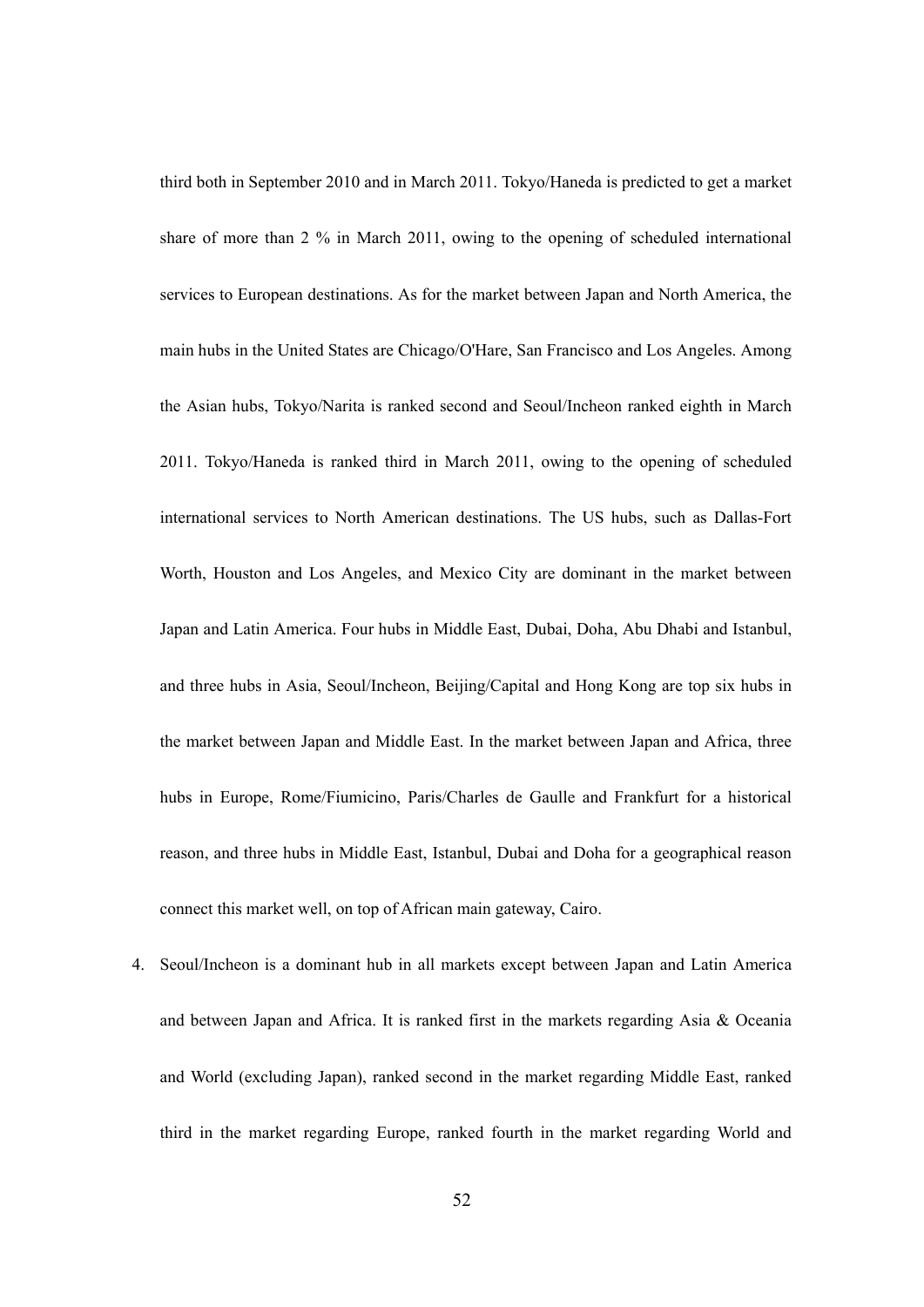ranked eighth in the markets regarding North America in March 2011, largely because of the strategic well-developed hub-and-spoke networks by Korean air carriers to Japan.

5. After the opening of scheduled international services at Haneda in October 2010, its market shares remarkably increase in the markets between Japan and Asia & Oceania (from top ten to top six), between Japan and Europe (from out of rank to top seventeen), between Japan and North America (from out of rank to top three) and between Japan and World (excluding Japan) (from top ten to top six), greatly owing to quite a lot of incoming domestic flights to Haneda connecting well to the newly started international flights outgoing to Asia  $\&$ Oceania, Europe and North America.

The NetCost model will be useful for airports or airlines in the assessment of their network performance and particular market shares, as well as for benchmarking their competitive position vis-à-vis other airports or airlines. Furthermore, this model allows for much more detailed analyses. For example, it will be useful in forecasting the market shares of two respective national air carriers or the expected impacts on their revenues. Particularly, the possible trade-off between national airlines' interests and consumer's interests can be assessed by monitoring the relevant network indicators. It will also be useful in the relative assessment of network development of airports or airlines, and the forecast of the impact of particular network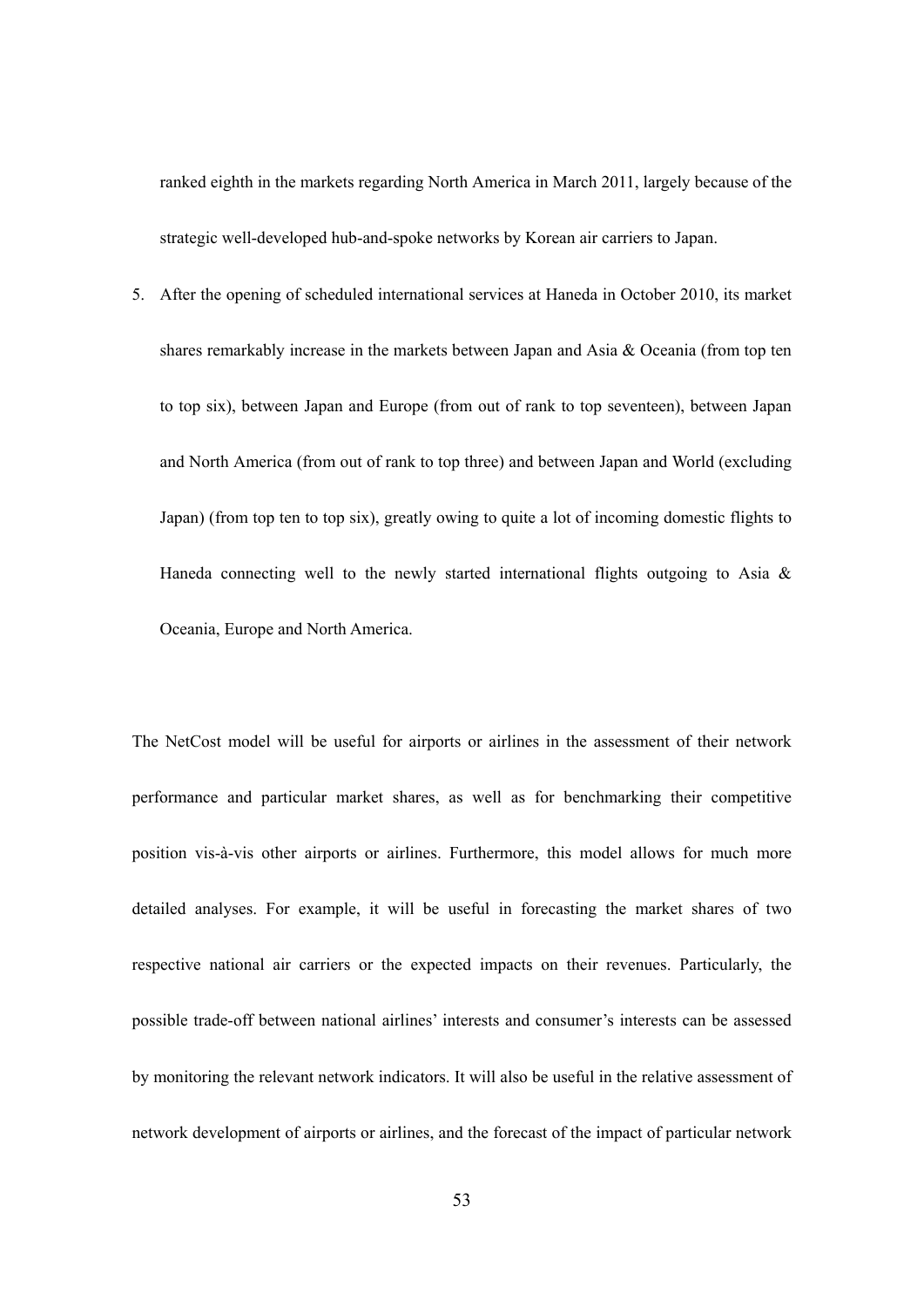changes on the route choice probabilities and finally on the passenger volumes of airports. Korean air carriers, for example, are strategically developing their hub-and-spoke networks in Northeast Asia, especially to Japan and China. This may give some negative impacts on Japanese air carriers and Japanese economy, or positive impacts from the consumer's perspective. These analyses are, however, left for future research.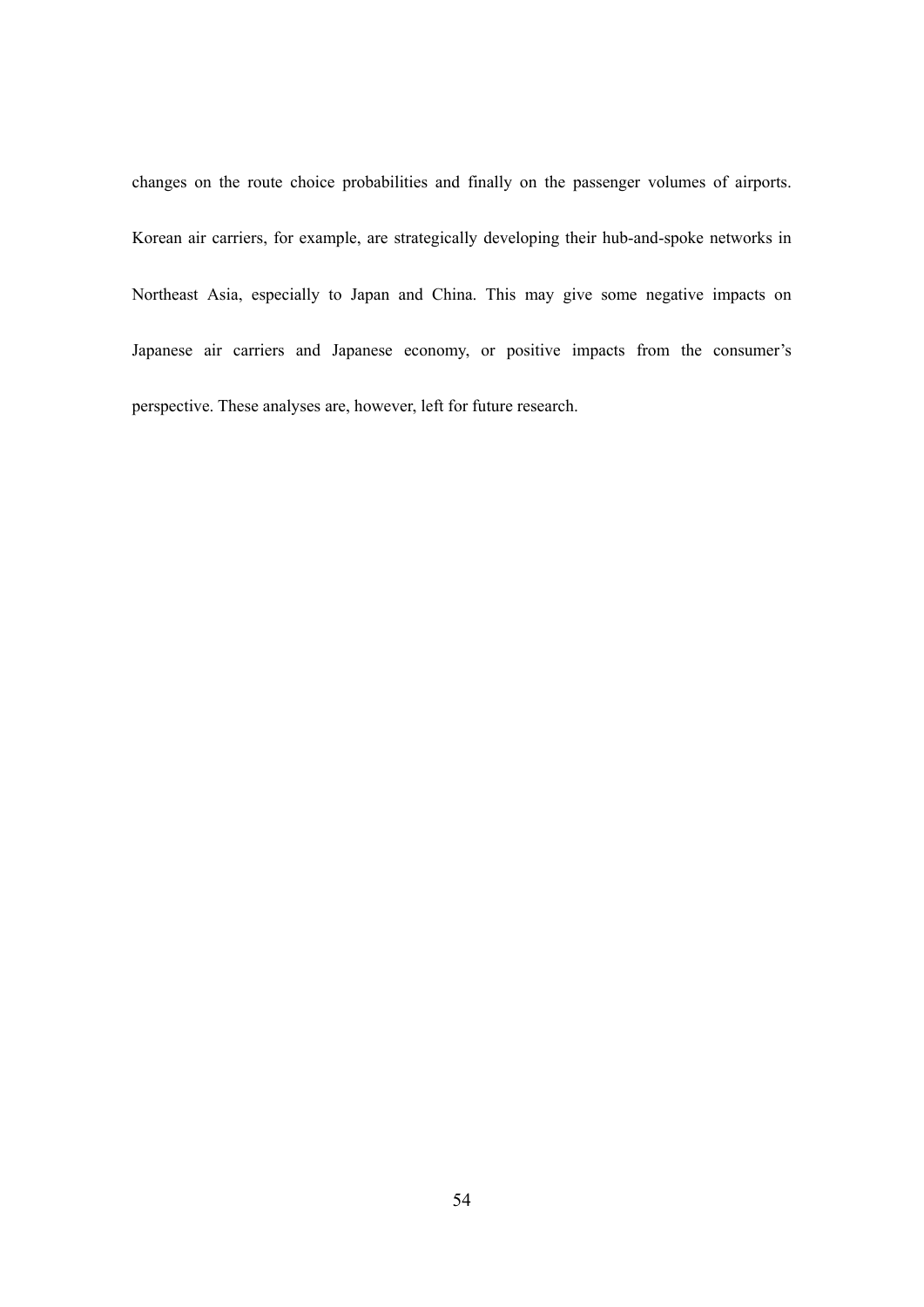#### **ACKNOWLEDGEMENTS**

This research was subsidized by the Inamori Foundation.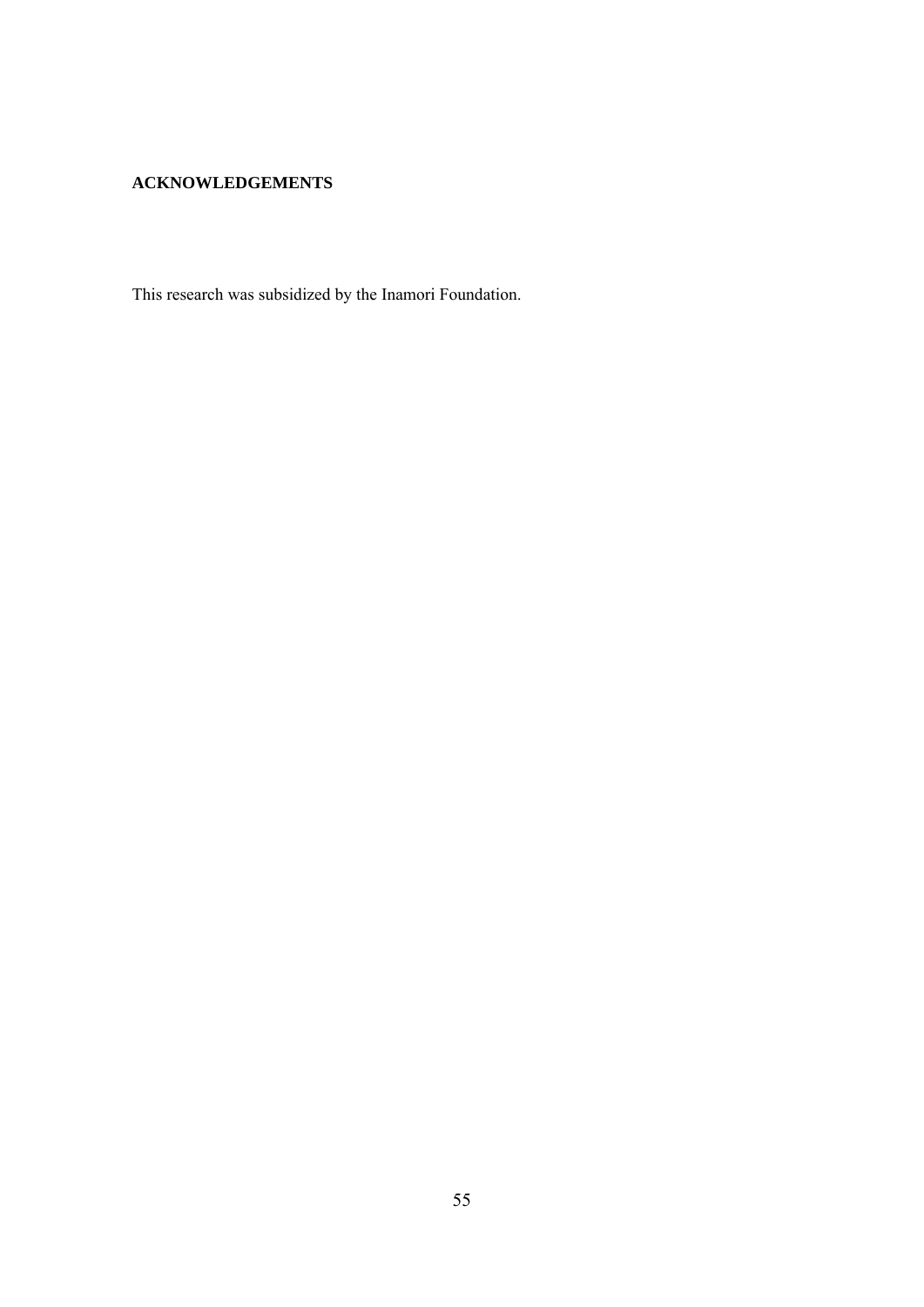| Oneworld                      | <b>Star Alliance</b>                                            | <b>SkyTeam</b>                  |
|-------------------------------|-----------------------------------------------------------------|---------------------------------|
| American Airlines, British    | Adria Airways, Air Canada, Air China, Air New Zealand, All      | Aeroflot Russian Airlines.      |
| Airways, Cathay Pacific       | Nippon Airways, Asiana Airlines, Austrian Airlines, Blue1,      | AeroMéxico, Air France,         |
| Airways, Finnair, Iberia      | BMI, Continental Airlines, Brussels Airlines, Croatia Airlines, | Alitalia, China Southern        |
| Airlines, Japan Airlines, LAN | EgyptAir, LOT Polish Airlines, Lufthansa, Scandinavian          | Airlines, Czech Airlines, Delta |
| Airlines, Malév Hungarian     | Airlines System, Shanghai Airlines, Singapore Airlines, South   | Air Lines, KLM Royal Dutch      |
| Airlines, Mexicana, Qantas    | African Airways, Spanair, Swiss International Air Lines, TAM    | Airlines, Korean Air, Vietnam   |
| Airways, Royal Jordanian      | Airlines, TAP Portugal, Thai Airways International, Turkish     | Airlines                        |
| Airlines                      | Airlines, United Airlines, US Airways                           |                                 |

# **Appendix A. Alliance Members, September 2010 and March 2011**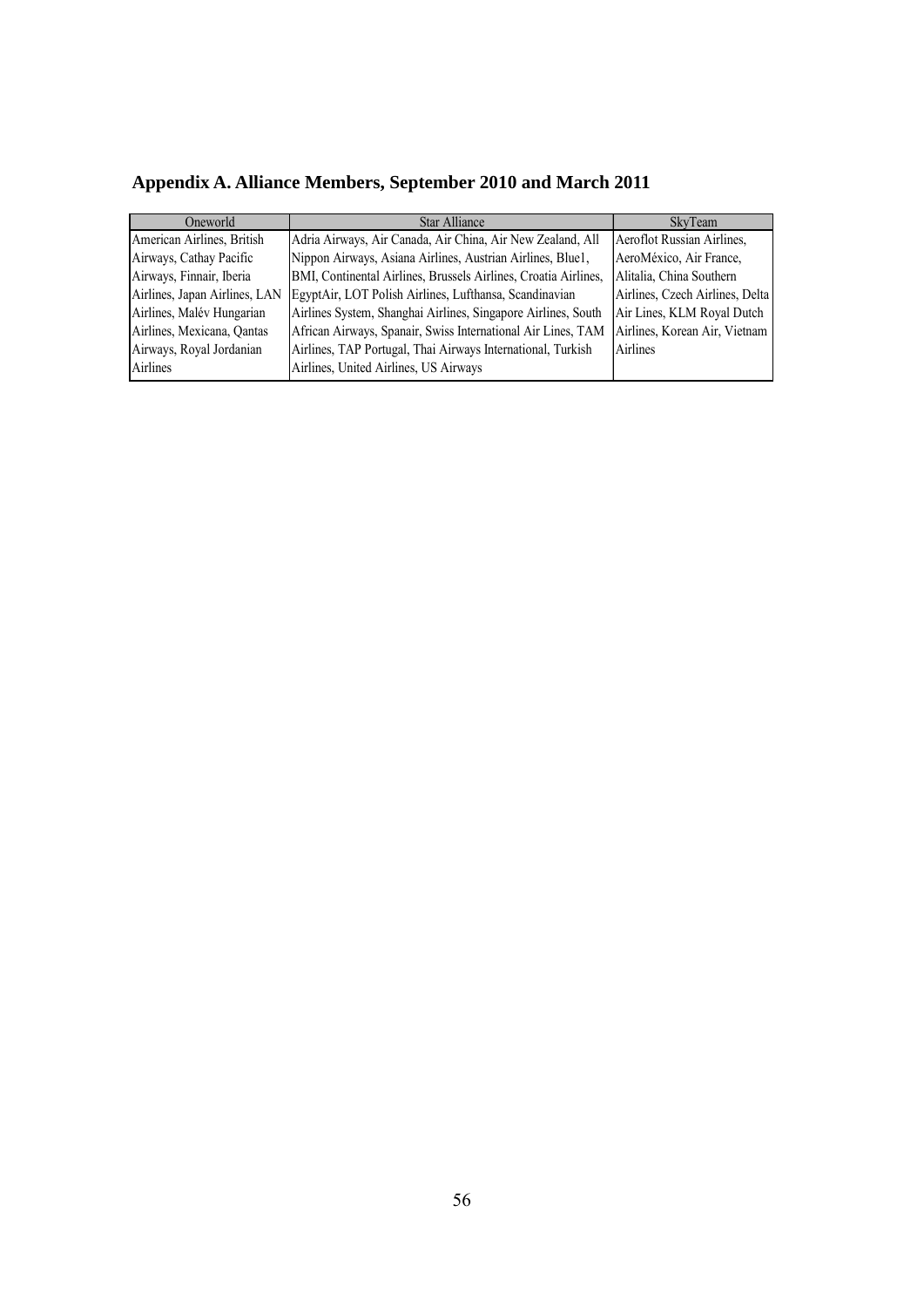#### **REFERENCES**

Burghouwt, G. and Veldhuis, J. (2006), "The Competitive Position of Hub Airports in the Transatlantic Market", Journal of Air Transportation, vol.11, no.1, pp.106-130.

Burghouwt, G., De Wit, J., Veldhuis, J. and Matsumoto, H. (2009), "Air Network Performance and Hub Competitive Position: Evaluation of Primary Airports in East and Southeast Asia", Journal of Airport Management, vol.3, no.4, pp.384-400.

De Wit, J., Veldhuis, J., Burghouwt, G. and Matsumoto, H. (2009), "Competitive Position of Primary Airports in the Asia-Pacific Rim", Pacific Economic Review, vol.14, no.5, pp.639-650.

Heemskerk, L. and Veldhuis, J. (2006), "Measuring Airline Network Quality: Analytical Framework", The 10th Air Transport Research Society-World Conference, 26-28 May 2006, Nagoya Japan.

Heemskerk, L. and Veldhuis, J. (2006), "Measuring Airline Network Quality: Applications and Results", The 10th Air Transport Research Society-World Conference, 26-28 May 2006,